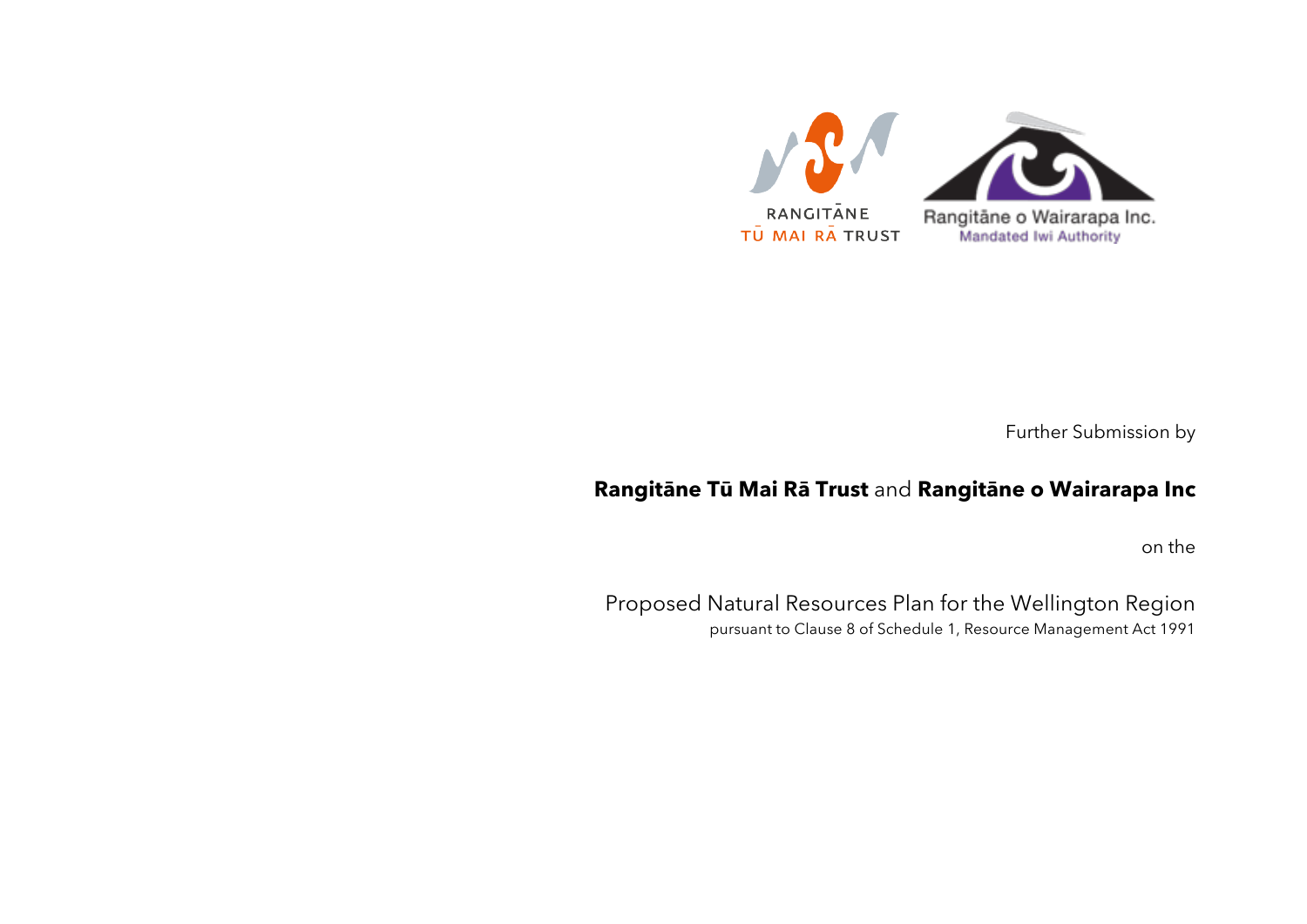| To:                                   | Greater Wellington Regional Council<br>P O Box 11646<br>Wellington 6142                                                                                                                                                                                                                                                                                                                                                                                                                                                                                                                                                                                                                                                                                                                                                                         |
|---------------------------------------|-------------------------------------------------------------------------------------------------------------------------------------------------------------------------------------------------------------------------------------------------------------------------------------------------------------------------------------------------------------------------------------------------------------------------------------------------------------------------------------------------------------------------------------------------------------------------------------------------------------------------------------------------------------------------------------------------------------------------------------------------------------------------------------------------------------------------------------------------|
| <b>Further Submission from:</b>       | Rangitāne Tū Mai Rā Trust and Rangitāne o Wairarapa Inc ("Rangitāne")                                                                                                                                                                                                                                                                                                                                                                                                                                                                                                                                                                                                                                                                                                                                                                           |
| <b>Further Submission on:</b>         | Proposed Natural Resources Plan notified on 31 July 2015 with summary of submissions notified on 26 February<br>2016.                                                                                                                                                                                                                                                                                                                                                                                                                                                                                                                                                                                                                                                                                                                           |
|                                       | Provisions the submission relates to: The particular parts of submissions (including the relevant provisions), Rangitane's support or opposition to<br>those submissions, the reasons for this support or opposition, and the decision sought are contained in detail on<br>the following pages.                                                                                                                                                                                                                                                                                                                                                                                                                                                                                                                                                |
| <b>Status as a further submitter:</b> | Rangitāne represents a relevant aspect of the public interest. Rangitāne also has an interest in the proposal that is<br>greater than the interest the general public has. Rangitane has mana whenua in Wairarapa and has a kaitiakitanga<br>role within our rohe. Our connection to this land began when Kupe first set foot on these shores back in the 12th<br>Century. His people settled along the eastern and southern coastlines. Later on Whatonga first arrived at Te<br>Rangiwhakaoma (Castlepoint) some 30+ generations ago. This signalled the arrival of the Kurahaupo people and<br>the iwi of Rangitane. Our people have lived here continuously since then. The Proposed Plan has a direct effect<br>on the relationship Rangitane and our culture and traditions have with the natural and physical resources in<br>Wairarapa. |
| <b>Hearing:</b>                       | Rangitāne Tū Mai Rā Trust and Rangitāne o Wairarapa Inc. wish to be heard in support of our further<br>submission, and will consider presenting a joint case at any hearing with other parties presenting on similar<br>matters.                                                                                                                                                                                                                                                                                                                                                                                                                                                                                                                                                                                                                |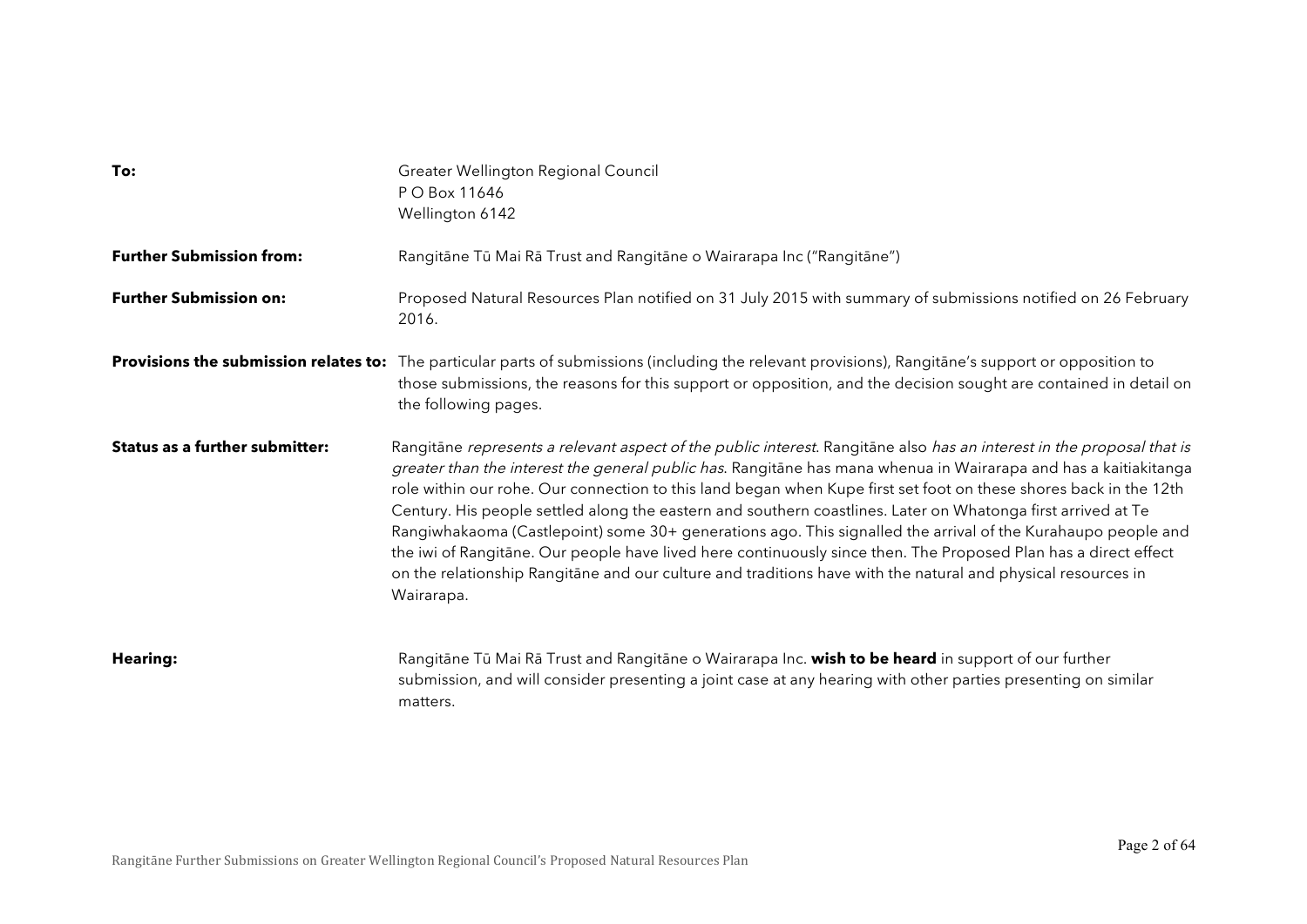Signed by:

Kkevels

……………………………………. Jason Kerehi for Rangitāne Tū Mai Rā Trust

Horipo Rimene

Pou-tiaki-whenua

Ph: 06 3700608



**Date:** 29 March 2016

**Address for service:** C/- Rangitāne o Wairarapa Inc 12 Kokiri Place PO Box 354 Masterton 5810 Attn: Horipo Rimene

Telephone: (06) 370 0600

Email: horipo@rangitane.iwi.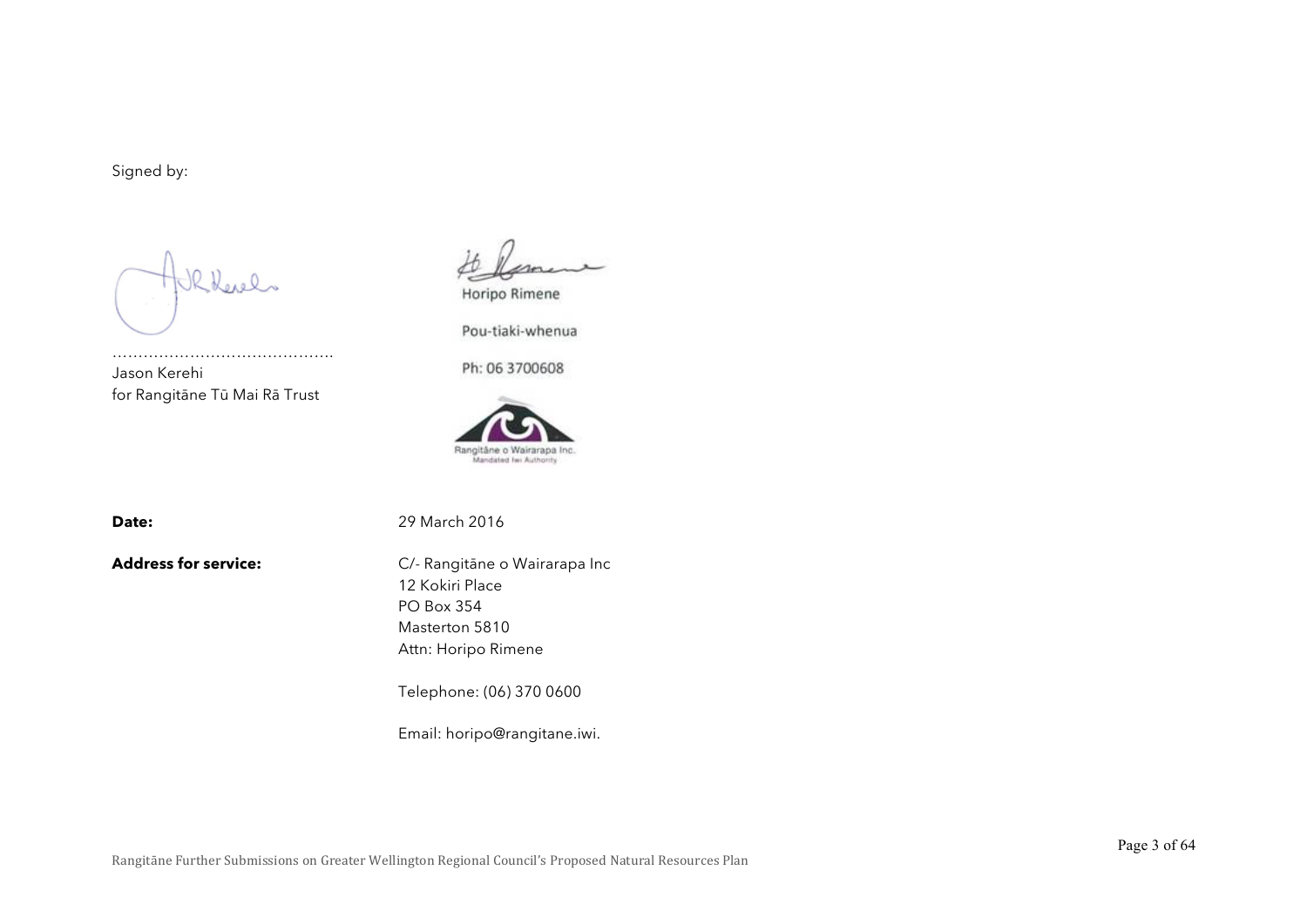| <b>Submitter Name</b>                      | <b>Submission</b><br><b>Point Number</b> | <b>Plan provision</b>                       | Rangitāne<br><b>Support or</b><br>Oppose<br>Primary<br><b>Submission</b> | Reason                                                                                                                                                              | <b>Decision</b><br>sought<br>from the<br><b>Council</b> |
|--------------------------------------------|------------------------------------------|---------------------------------------------|--------------------------------------------------------------------------|---------------------------------------------------------------------------------------------------------------------------------------------------------------------|---------------------------------------------------------|
| Kahungunu Ki Wairarapa                     | S300/002                                 | Objective O3: Mauri                         | Support                                                                  | Provides clarification and certainty for plan users                                                                                                                 | Allow<br>submission<br>point                            |
| Kahungunu Ki Wairarapa                     | S300/004                                 | 6. Methods                                  | Support                                                                  | Encourages more natural approach to the<br>management of stormwater and flood risk and<br>often results in improved water quality and is<br>supported by Rangitāne. | Allow<br>submission<br>point                            |
| Kahungunu Ki Wairarapa                     | S300/009                                 | 3.4 Natural character, form and<br>function | Support                                                                  | The form, function and Mauri of waterways in<br>Wairarapa are of great importance to Rangitāne.                                                                     | Allow<br>submission<br>point                            |
| Kahungunu Ki Wairarapa                     | S300/011                                 | 3.7 Sites with significant values           | Support                                                                  | Indigenous flora and fauna are highly valued by<br>Rangitāne.                                                                                                       | Allow<br>submission<br>point                            |
| Kahungunu Ki Wairarapa                     | S300/014                                 | Policy P20: Exercise of<br>kaitiakitanga    | Support                                                                  | This aligns with the definition of Kaitiakitanga in<br>the RMA, which recognises that it is an active<br>relationship.                                              | Allow<br>submission<br>point                            |
| <b>Submitter Name</b>                      | <b>Submission</b><br><b>Point Number</b> | <b>Plan provision</b>                       | Rangitāne<br><b>Support or</b><br>Oppose<br>Primary<br><b>Submission</b> | Reason                                                                                                                                                              | <b>Decision</b><br>sought<br>from the<br>Council        |
| <b>Federated Farmers of New</b><br>Zealand | S352/018                                 | Category 1 surface water body               | Oppose                                                                   | Is not consistent with achieving the objectives of<br>the Plan.                                                                                                     | <b>Disallow</b><br>submission<br>point                  |
| <b>Federated Farmers of New</b><br>Zealand | S352/019                                 | Category 2 surface water body               | Oppose                                                                   | Is not consistent with achieving the objectives of<br>the Plan.                                                                                                     | <b>Disallow</b><br>submission<br>point                  |
| <b>Federated Farmers of New</b>            | S352/028                                 | Good management practice                    | Oppose                                                                   | GMPs don't need to be industry agreed - they                                                                                                                        | <b>Disallow</b>                                         |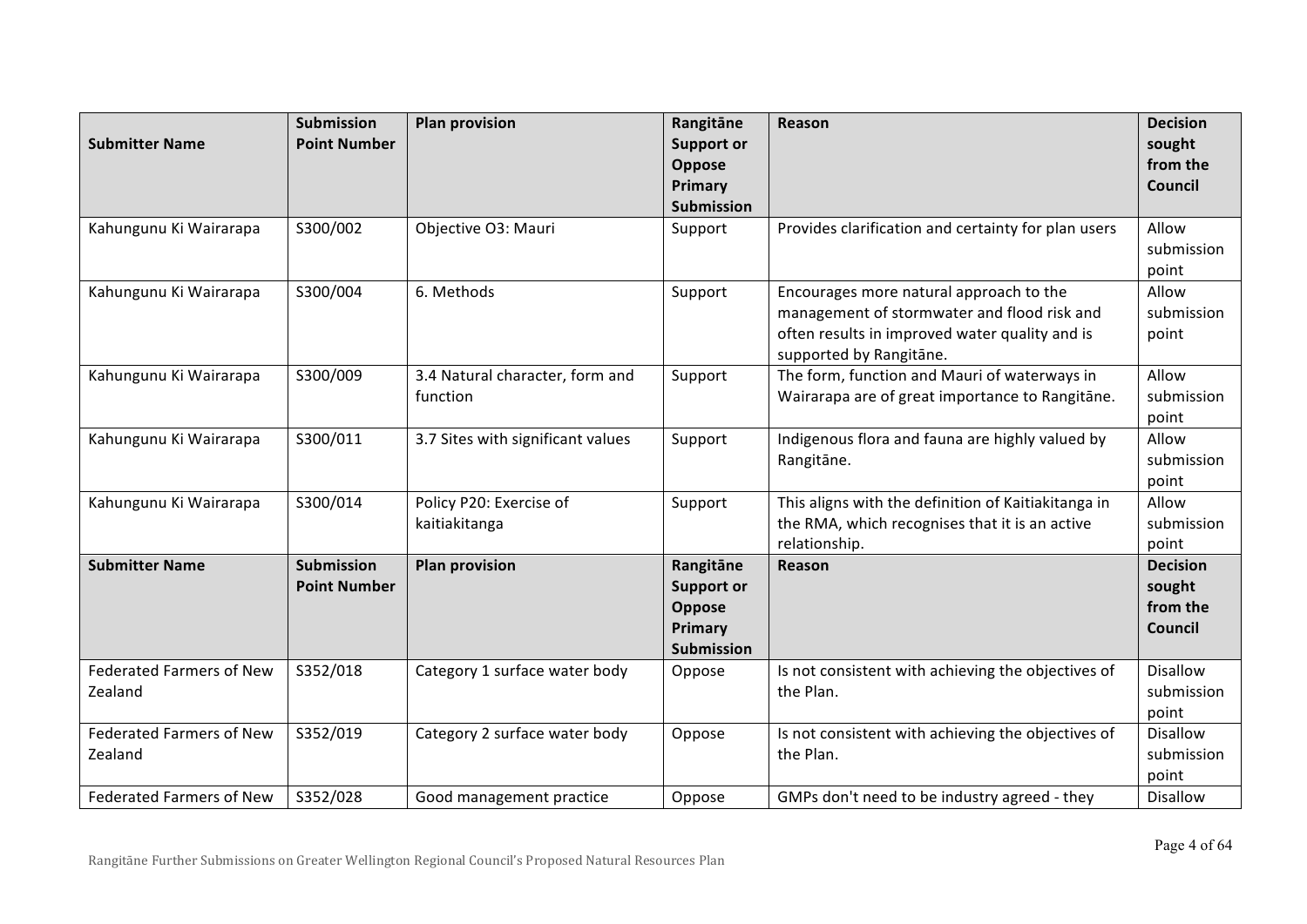| <b>Submitter Name</b>                                                                                                                                                                | <b>Submission</b><br><b>Point Number</b>     | <b>Plan provision</b>                                                               | Rangitāne<br><b>Support or</b><br>Oppose         | <b>Reason</b>                                                                                                                                                                                                                                                                                                                                                                                          | <b>Decision</b><br>sought<br>from the                                                                                                                  |
|--------------------------------------------------------------------------------------------------------------------------------------------------------------------------------------|----------------------------------------------|-------------------------------------------------------------------------------------|--------------------------------------------------|--------------------------------------------------------------------------------------------------------------------------------------------------------------------------------------------------------------------------------------------------------------------------------------------------------------------------------------------------------------------------------------------------------|--------------------------------------------------------------------------------------------------------------------------------------------------------|
|                                                                                                                                                                                      |                                              |                                                                                     | Primary                                          |                                                                                                                                                                                                                                                                                                                                                                                                        | <b>Council</b>                                                                                                                                         |
|                                                                                                                                                                                      |                                              |                                                                                     | Submission                                       |                                                                                                                                                                                                                                                                                                                                                                                                        |                                                                                                                                                        |
| Zealand                                                                                                                                                                              |                                              |                                                                                     |                                                  | need to be effective practices.                                                                                                                                                                                                                                                                                                                                                                        | submission<br>point                                                                                                                                    |
| <b>Federated Farmers of New</b>                                                                                                                                                      | S352/032                                     | Highly modified river or stream                                                     | Oppose                                           | The extent of highly modified water courses is                                                                                                                                                                                                                                                                                                                                                         | <b>Disallow</b>                                                                                                                                        |
| Zealand                                                                                                                                                                              |                                              |                                                                                     |                                                  | unlikely to be effectively mapped and a map will                                                                                                                                                                                                                                                                                                                                                       | submission                                                                                                                                             |
|                                                                                                                                                                                      |                                              |                                                                                     |                                                  | not show newly modified watercourses over time.                                                                                                                                                                                                                                                                                                                                                        | point                                                                                                                                                  |
| <b>Federated Farmers of New</b>                                                                                                                                                      | S352/023                                     | Drain                                                                               | Oppose                                           | The change reduces the effectiveness of rules                                                                                                                                                                                                                                                                                                                                                          | <b>Disallow</b>                                                                                                                                        |
| Zealand                                                                                                                                                                              |                                              |                                                                                     |                                                  | controlling discharges of contaminants and other                                                                                                                                                                                                                                                                                                                                                       | submission                                                                                                                                             |
|                                                                                                                                                                                      |                                              |                                                                                     |                                                  | activities.                                                                                                                                                                                                                                                                                                                                                                                            | point                                                                                                                                                  |
| <b>Federated Farmers of New</b>                                                                                                                                                      | S352/024                                     | Earthworks                                                                          | Oppose                                           | The change reduces the effectiveness of rules                                                                                                                                                                                                                                                                                                                                                          | <b>Disallow</b>                                                                                                                                        |
| Zealand                                                                                                                                                                              |                                              |                                                                                     |                                                  | controlling discharges of contaminants and other                                                                                                                                                                                                                                                                                                                                                       | submission                                                                                                                                             |
|                                                                                                                                                                                      |                                              |                                                                                     |                                                  | activities. Effects of those activities can be                                                                                                                                                                                                                                                                                                                                                         | point                                                                                                                                                  |
|                                                                                                                                                                                      |                                              |                                                                                     |                                                  | significant.                                                                                                                                                                                                                                                                                                                                                                                           |                                                                                                                                                        |
| <b>Federated Farmers of New</b>                                                                                                                                                      | S352/021                                     | Cultural impact assessment                                                          | Oppose                                           | The changes do not reflect important aspects of                                                                                                                                                                                                                                                                                                                                                        | Disallow                                                                                                                                               |
| Zealand                                                                                                                                                                              |                                              |                                                                                     |                                                  | cultural impact assessments and overly restrict                                                                                                                                                                                                                                                                                                                                                        | submission                                                                                                                                             |
|                                                                                                                                                                                      |                                              |                                                                                     |                                                  |                                                                                                                                                                                                                                                                                                                                                                                                        |                                                                                                                                                        |
|                                                                                                                                                                                      |                                              |                                                                                     |                                                  |                                                                                                                                                                                                                                                                                                                                                                                                        |                                                                                                                                                        |
|                                                                                                                                                                                      |                                              |                                                                                     |                                                  |                                                                                                                                                                                                                                                                                                                                                                                                        |                                                                                                                                                        |
|                                                                                                                                                                                      |                                              |                                                                                     |                                                  |                                                                                                                                                                                                                                                                                                                                                                                                        |                                                                                                                                                        |
|                                                                                                                                                                                      |                                              |                                                                                     |                                                  |                                                                                                                                                                                                                                                                                                                                                                                                        |                                                                                                                                                        |
|                                                                                                                                                                                      |                                              |                                                                                     |                                                  |                                                                                                                                                                                                                                                                                                                                                                                                        |                                                                                                                                                        |
|                                                                                                                                                                                      |                                              |                                                                                     |                                                  |                                                                                                                                                                                                                                                                                                                                                                                                        |                                                                                                                                                        |
|                                                                                                                                                                                      |                                              |                                                                                     |                                                  |                                                                                                                                                                                                                                                                                                                                                                                                        |                                                                                                                                                        |
|                                                                                                                                                                                      |                                              |                                                                                     |                                                  |                                                                                                                                                                                                                                                                                                                                                                                                        |                                                                                                                                                        |
|                                                                                                                                                                                      |                                              |                                                                                     |                                                  |                                                                                                                                                                                                                                                                                                                                                                                                        |                                                                                                                                                        |
|                                                                                                                                                                                      |                                              |                                                                                     |                                                  |                                                                                                                                                                                                                                                                                                                                                                                                        |                                                                                                                                                        |
|                                                                                                                                                                                      |                                              |                                                                                     |                                                  |                                                                                                                                                                                                                                                                                                                                                                                                        |                                                                                                                                                        |
|                                                                                                                                                                                      |                                              |                                                                                     |                                                  |                                                                                                                                                                                                                                                                                                                                                                                                        |                                                                                                                                                        |
| <b>Federated Farmers of New</b><br>Zealand<br><b>Federated Farmers of New</b><br>Zealand<br><b>Federated Farmers of New</b><br>Zealand<br><b>Federated Farmers of New</b><br>Zealand | S352/034<br>S352/035<br>S352/039<br>S352/040 | Mahinga kai<br>Mana whenua<br>Outstanding natural wetland<br>Point source discharge | Support in<br>part<br>Oppose<br>Oppose<br>Oppose | such assessments.<br>Including examples may assist but does not<br>recognise that mahinga kai encompasses more<br>than just food species - mahinga kai reflects the<br>habitat and processes that support the particular<br>species.<br>The changes are not consistent with the definition<br>of mana whenua.<br>Definition provides useful cross reference for Plan<br>users<br>Unnecessary deletions | point<br>Disallow<br>submission<br>point<br>Disallow<br>submission<br>point<br><b>Disallow</b><br>submission<br>point<br><b>Disallow</b><br>submission |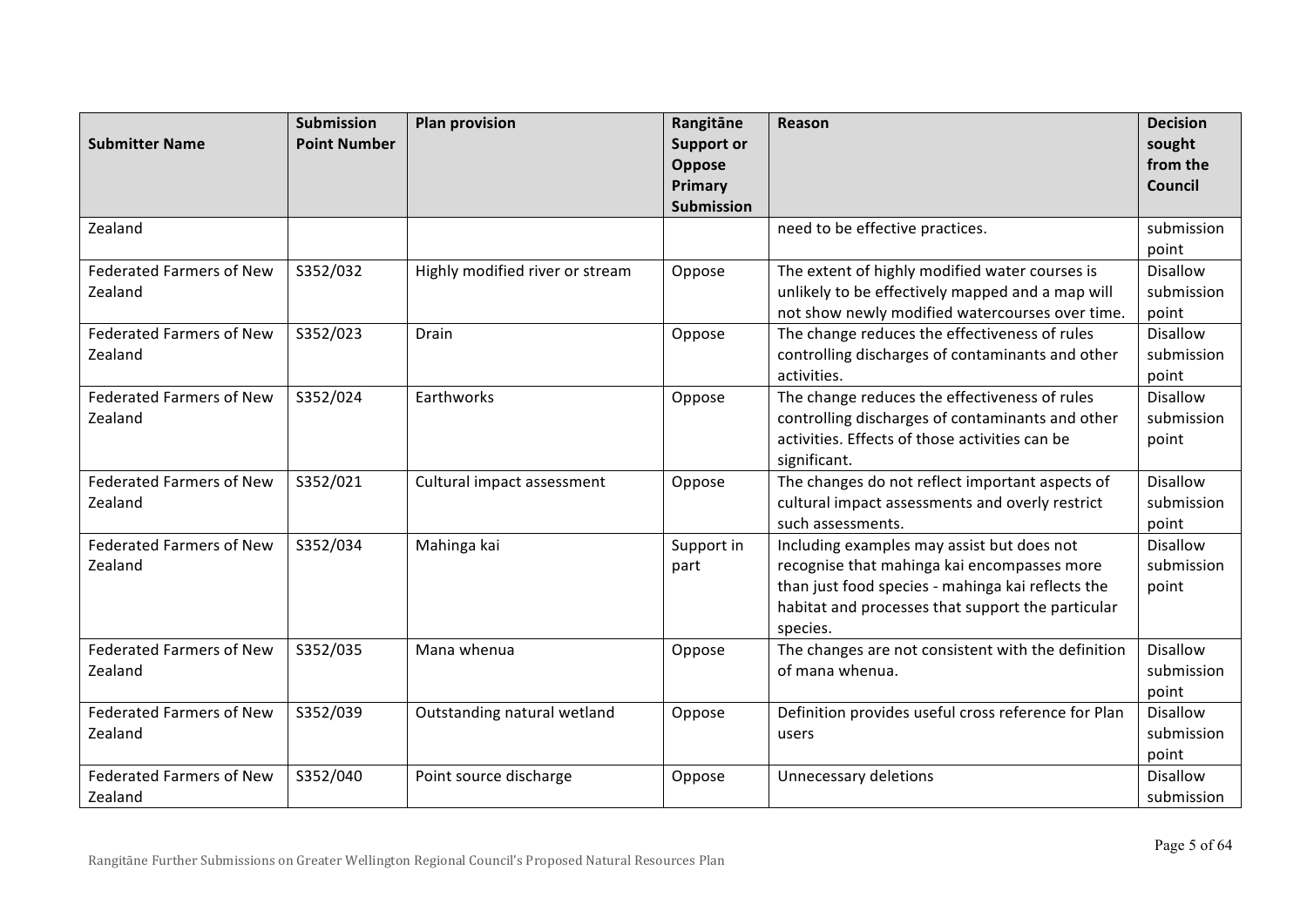| <b>Submitter Name</b>                      | <b>Submission</b><br><b>Point Number</b> | <b>Plan provision</b>                    | Rangitāne<br><b>Support or</b><br>Oppose<br>Primary<br><b>Submission</b> | Reason                                                                                                                                                                                                                                      | <b>Decision</b><br>sought<br>from the<br><b>Council</b> |
|--------------------------------------------|------------------------------------------|------------------------------------------|--------------------------------------------------------------------------|---------------------------------------------------------------------------------------------------------------------------------------------------------------------------------------------------------------------------------------------|---------------------------------------------------------|
|                                            |                                          |                                          |                                                                          |                                                                                                                                                                                                                                             | point                                                   |
| <b>Federated Farmers of New</b><br>Zealand | S352/041                                 | Property                                 | Oppose                                                                   | Unnecessary cross-referencing.                                                                                                                                                                                                              | <b>Disallow</b><br>submission<br>point                  |
| <b>Federated Farmers of New</b><br>Zealand | S352/042                                 | Regionally significant<br>infrastructure | Oppose                                                                   | The listed additions are not regionally significant.<br>If these activities are included, significant<br>consequential changes to the Plan would be<br>required to include additional controls on<br>regionally significant infrastructure. | Disallow<br>submission<br>point                         |
| <b>Federated Farmers of New</b><br>Zealand | S352/043                                 | Restoration management plan              | Oppose                                                                   | Proposed changes remove rigour and certainty for<br>RMPs.                                                                                                                                                                                   | <b>Disallow</b><br>submission<br>point                  |
| <b>Federated Farmers of New</b><br>Zealand | S352/045                                 | Sensitive area                           | Oppose                                                                   | Changes reduce effectiveness of provisions of the<br>Plan in achieving objectives.                                                                                                                                                          | Disallow<br>submission<br>point                         |
| <b>Federated Farmers of New</b><br>Zealand | S352/046                                 | Significant natural wetland              | Oppose                                                                   | Changes reduce effectiveness of provisions.                                                                                                                                                                                                 | <b>Disallow</b><br>submission<br>point                  |
| <b>Federated Farmers of New</b><br>Zealand | S352/049                                 | Stock crossing point                     | Oppose                                                                   | Changes reduce effectiveness of provisions.                                                                                                                                                                                                 | <b>Disallow</b><br>submission<br>point                  |
| <b>Federated Farmers of New</b><br>Zealand | S352/050                                 | 2.2 Definitions                          | Oppose                                                                   | Rangitāne is opposed to livestock access to<br>waterways.                                                                                                                                                                                   | <b>Disallow</b><br>submission<br>point                  |
| <b>Federated Farmers of New</b><br>Zealand | S352/048                                 | Stabilised                               | Oppose                                                                   | The effects of farm earthworks are no different to<br>earthworks on other sites.                                                                                                                                                            | <b>Disallow</b><br>submission<br>point                  |
| <b>Federated Farmers of New</b>            | S352/051                                 | Surface water body                       | Oppose                                                                   | Changes reduce effectiveness of provisions.                                                                                                                                                                                                 | <b>Disallow</b>                                         |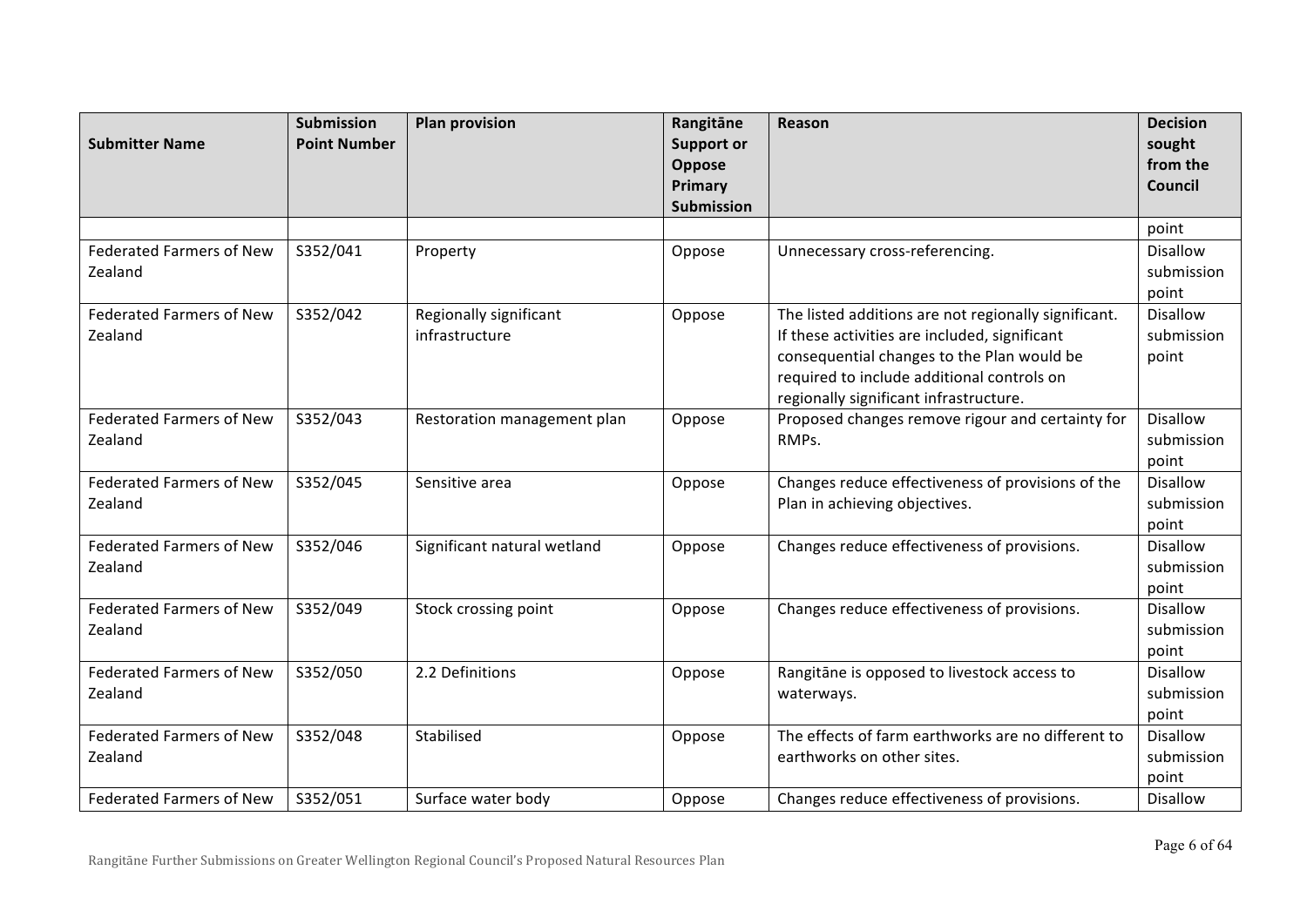| <b>Submitter Name</b>                      | <b>Submission</b><br><b>Point Number</b> | <b>Plan provision</b>                      | Rangitāne<br><b>Support or</b><br>Oppose | <b>Reason</b>                                                                                                                            | <b>Decision</b><br>sought<br>from the  |
|--------------------------------------------|------------------------------------------|--------------------------------------------|------------------------------------------|------------------------------------------------------------------------------------------------------------------------------------------|----------------------------------------|
|                                            |                                          |                                            | Primary<br><b>Submission</b>             |                                                                                                                                          | <b>Council</b>                         |
| Zealand                                    |                                          |                                            |                                          |                                                                                                                                          | submission<br>point                    |
| <b>Federated Farmers of New</b><br>Zealand | S352/052                                 | Vegetation clearance                       | Oppose                                   | Changes reduce effectiveness of provisions.                                                                                              | <b>Disallow</b><br>submission<br>point |
| <b>Federated Farmers of New</b><br>Zealand | S352/053                                 | 3.1 Ki uta ki tai: mountains to the<br>sea | Oppose                                   | Retain definition as notified                                                                                                            | <b>Disallow</b><br>submission<br>point |
| <b>Federated Farmers of New</b><br>Zealand | S352/056                                 | Objective O5: Fresh and coastal<br>water   | Oppose                                   | Requested change is not consistent with achieving<br>objectives of the Plan, the RPS, the NPSFM or Part<br>2 RMA.                        | Disallow<br>submission<br>point        |
| <b>Federated Farmers of New</b><br>Zealand | S352/058                                 | Objective O7: Water for livestock          | Oppose                                   | The specific limits and standards to achieve the<br>objectives should be included in the relevant<br>tables.                             | <b>Disallow</b><br>submission<br>point |
| <b>Federated Farmers of New</b><br>Zealand | S352/062                                 | Objective O11: Maori customary<br>use      | Oppose                                   | Retain reference to natural wetlands in the<br>objective                                                                                 | <b>Disallow</b><br>submission<br>point |
| <b>Federated Farmers of New</b><br>Zealand | S352/065                                 | 3.2 Beneficial use and<br>development      | Oppose                                   | Inappropriate additional objective                                                                                                       | Disallow<br>submission<br>point        |
| <b>Federated Farmers of New</b><br>Zealand | S352/066                                 | 3.2 Beneficial use and<br>development      | Oppose                                   | Inappropriate additional objective                                                                                                       | Disallow<br>submission<br>point        |
| <b>Federated Farmers of New</b><br>Zealand | S352/067                                 | Objective O16: Nga Taonga Nui a<br>Kiwa    | Oppose                                   | Rangitāne's relationship with all water bodies and<br>their mauri are significant. Changes requested are<br>inconsistent with s6(e) RMA. | <b>Disallow</b><br>submission<br>point |
| <b>Federated Farmers of New</b><br>Zealand | S352/068                                 | Objective O17: Natural character           | Oppose                                   | Does not achieve the requirements of s6(a) of the<br>Act.                                                                                | <b>Disallow</b><br>submission          |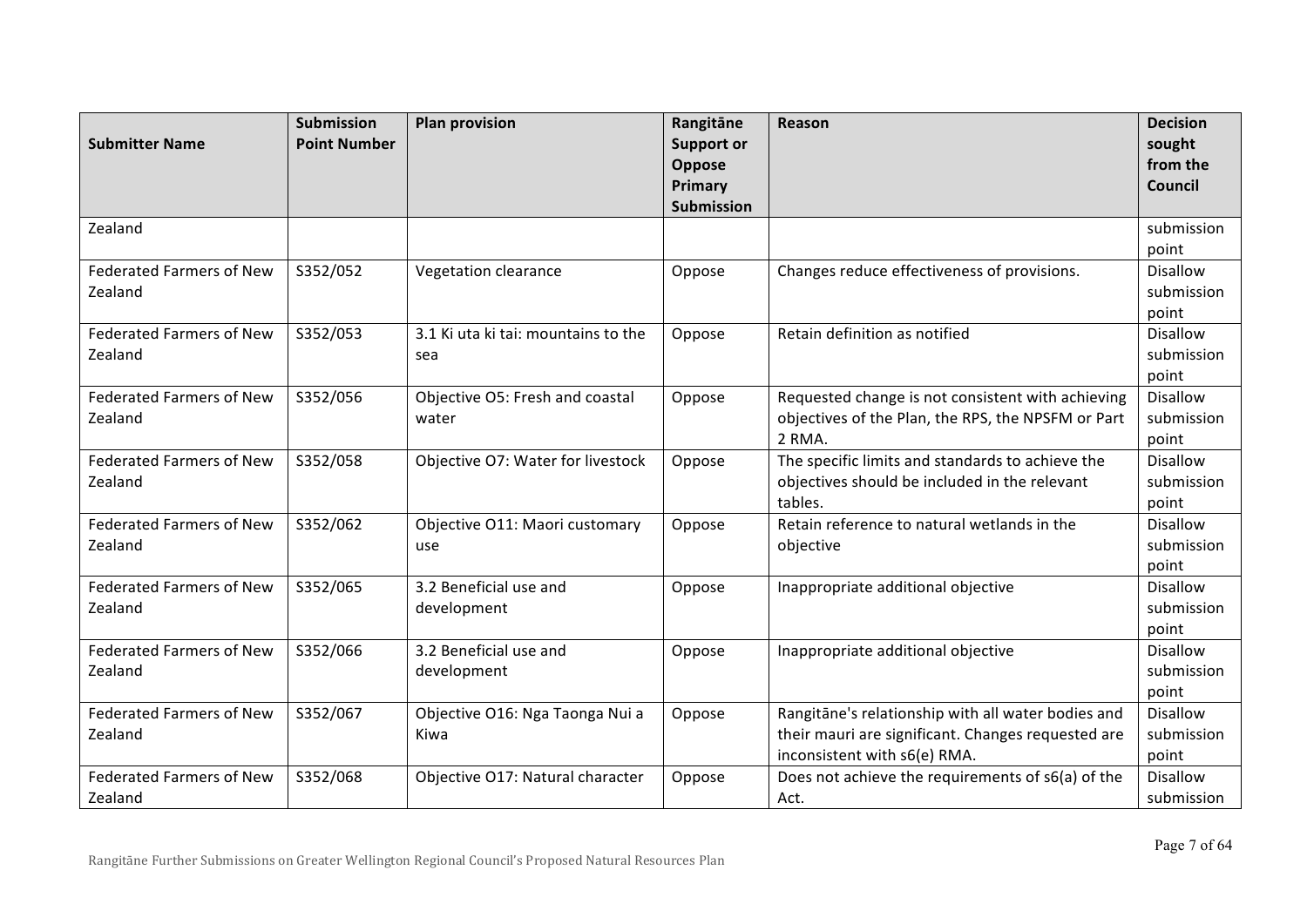| <b>Submitter Name</b>                      | <b>Submission</b><br><b>Point Number</b> | <b>Plan provision</b>                                         | Rangitāne<br><b>Support or</b><br>Oppose<br>Primary<br><b>Submission</b> | <b>Reason</b>                                                                                                                                                                                                                                                                                                                                                     | <b>Decision</b><br>sought<br>from the<br><b>Council</b> |
|--------------------------------------------|------------------------------------------|---------------------------------------------------------------|--------------------------------------------------------------------------|-------------------------------------------------------------------------------------------------------------------------------------------------------------------------------------------------------------------------------------------------------------------------------------------------------------------------------------------------------------------|---------------------------------------------------------|
|                                            |                                          |                                                               |                                                                          |                                                                                                                                                                                                                                                                                                                                                                   | point                                                   |
| <b>Federated Farmers of New</b><br>Zealand | S352/093                                 | Objective O35: Significant<br>indigenous biodiversity values  | Oppose                                                                   | Requested change is not consistent with Part 2<br>RMA. Sentiment of working in partnership with<br>landowners is supported, however the objective<br>does not need to be specific as to who is<br>responsible for achieving outcomes.                                                                                                                             | <b>Disallow</b><br>submission<br>point                  |
| <b>Federated Farmers of New</b><br>Zealand | S352/079                                 | Objective O25: Aquatic ecosystem<br>health and mahinga kai    | Oppose                                                                   | Requested change is inconsistent with achieving<br>objectives and the NPSFM.                                                                                                                                                                                                                                                                                      | <b>Disallow</b><br>submission<br>point                  |
| <b>Federated Farmers of New</b><br>Zealand | S352/080                                 | Objective O25: Aquatic ecosystem<br>health and mahinga kai    | Oppose                                                                   | Requested change is inconsistent with achieving<br>objectives and the NPSFM.                                                                                                                                                                                                                                                                                      | <b>Disallow</b><br>submission<br>point                  |
| <b>Federated Farmers of New</b><br>Zealand | S352/081                                 | Objective O25: Aquatic ecosystem<br>health and mahinga kai    | Oppose                                                                   | Requested change is inconsistent with achieving<br>objectives and the NPSFM.                                                                                                                                                                                                                                                                                      | <b>Disallow</b><br>submission<br>point                  |
| <b>Federated Farmers of New</b><br>Zealand | S352/097                                 | 3.8 Air                                                       | Oppose                                                                   | This is a land use approach better suited to district<br>plans. Many activities emit odour, smoke or dust<br>so inefficient to control sensitive activities without<br>defining scale or significance of discharges to be<br>avoided. Also assumes significant adverse effects<br>from emitting activities is appropriate, which is<br>inconsistent with s5, RMA. | <b>Disallow</b><br>submission<br>point                  |
| <b>Federated Farmers of New</b><br>Zealand | S352/082                                 | 3.6 Biodiversity, aquatic<br>ecosystem health and mahinga kai | Oppose                                                                   | The Plan should address resource management<br>issues now. Whaitua process should only be a<br>refinement process rather than leaving issues to<br>be resolved by whaitua.                                                                                                                                                                                        | <b>Disallow</b><br>submission<br>point                  |
| <b>Federated Farmers of New</b><br>Zealand | S352/099                                 | Objective O44: Land use impacts<br>on soil and water          | Oppose                                                                   | Significantly changes the focus of the objective<br>and its weakening its focus. A principally non-                                                                                                                                                                                                                                                               | <b>Disallow</b><br>submission                           |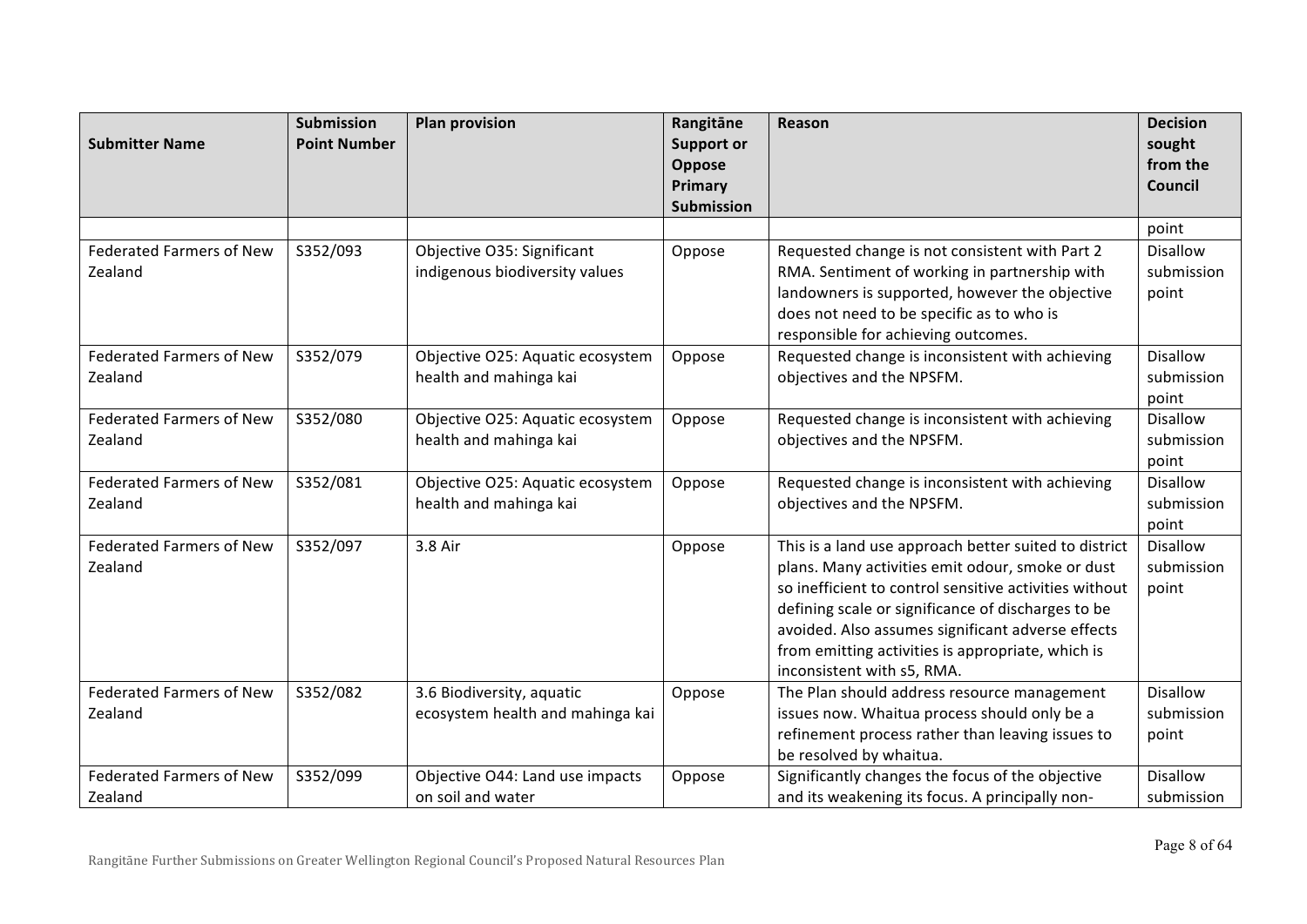| <b>Submitter Name</b>                      | <b>Submission</b><br><b>Point Number</b> | <b>Plan provision</b>                                    | Rangitāne<br><b>Support or</b><br>Oppose | <b>Reason</b>                                                                                                                                                                                                                                                           | <b>Decision</b><br>sought<br>from the  |
|--------------------------------------------|------------------------------------------|----------------------------------------------------------|------------------------------------------|-------------------------------------------------------------------------------------------------------------------------------------------------------------------------------------------------------------------------------------------------------------------------|----------------------------------------|
|                                            |                                          |                                                          | Primary<br><b>Submission</b>             |                                                                                                                                                                                                                                                                         | Council                                |
|                                            |                                          |                                                          |                                          | regulatory approach is unlikely to be effective.                                                                                                                                                                                                                        | point                                  |
| <b>Federated Farmers of New</b><br>Zealand | S352/100                                 | Objective O45: Livestock access to<br>waterbodies        | Oppose                                   | Rangitāne is opposed to livestock access to<br>waterways. The requested change creates a<br>contradiction in the objective.                                                                                                                                             | <b>Disallow</b><br>submission<br>point |
| <b>Federated Farmers of New</b><br>Zealand | S352/103                                 | Objective O47: Sediment runoff                           | Oppose                                   | Significantly reduces the scope of the objective.<br>Farming and other activities are major sources of<br>sediment-laden run-off, particularly in Wairarapa.                                                                                                            | Disallow<br>submission<br>point        |
| <b>Federated Farmers of New</b><br>Zealand | S352/108                                 | Objective O52: Efficient allocation                      | Oppose                                   | Retain as notified (with exception of deletion of e)<br>as per Rangitāne primary submission). Long<br>consent duration is not appropriate in catchments<br>that are already or are close to over-allocation.<br>Water transfers between catchments is not<br>supported. | <b>Disallow</b><br>submission<br>point |
| <b>Federated Farmers of New</b><br>Zealand | S352/111                                 | Policy P3: Precautionary approach                        | Oppose                                   | Requested changes do not reflect a precautionary<br>approach.                                                                                                                                                                                                           | <b>Disallow</b><br>submission<br>point |
| <b>Federated Farmers of New</b><br>Zealand | S352/112                                 | 4.1 Ki uta ki tai and integrated<br>catchment management | Support in<br>part                       | Improvements in the research and information<br>gathering programmes supporting good resource<br>management is important.                                                                                                                                               | Allow<br>submission<br>point           |
| <b>Federated Farmers of New</b><br>Zealand | S352/115                                 | 4.1 Ki uta ki tai and integrated<br>catchment management | Oppose                                   | Unnecessary policy.                                                                                                                                                                                                                                                     | <b>Disallow</b><br>submission<br>point |
| <b>Federated Farmers of New</b><br>Zealand | S352/117                                 | Policy P8: Beneficial activities                         | Oppose                                   | Disagree with the additional activities considered<br>by the submitter to be beneficial                                                                                                                                                                                 | <b>Disallow</b><br>submission<br>point |
| <b>Federated Farmers of New</b><br>Zealand | S352/125                                 | 4.2 Beneficial use and<br>development                    | Oppose                                   | Unnecessary provision with little justification                                                                                                                                                                                                                         | <b>Disallow</b><br>submission<br>point |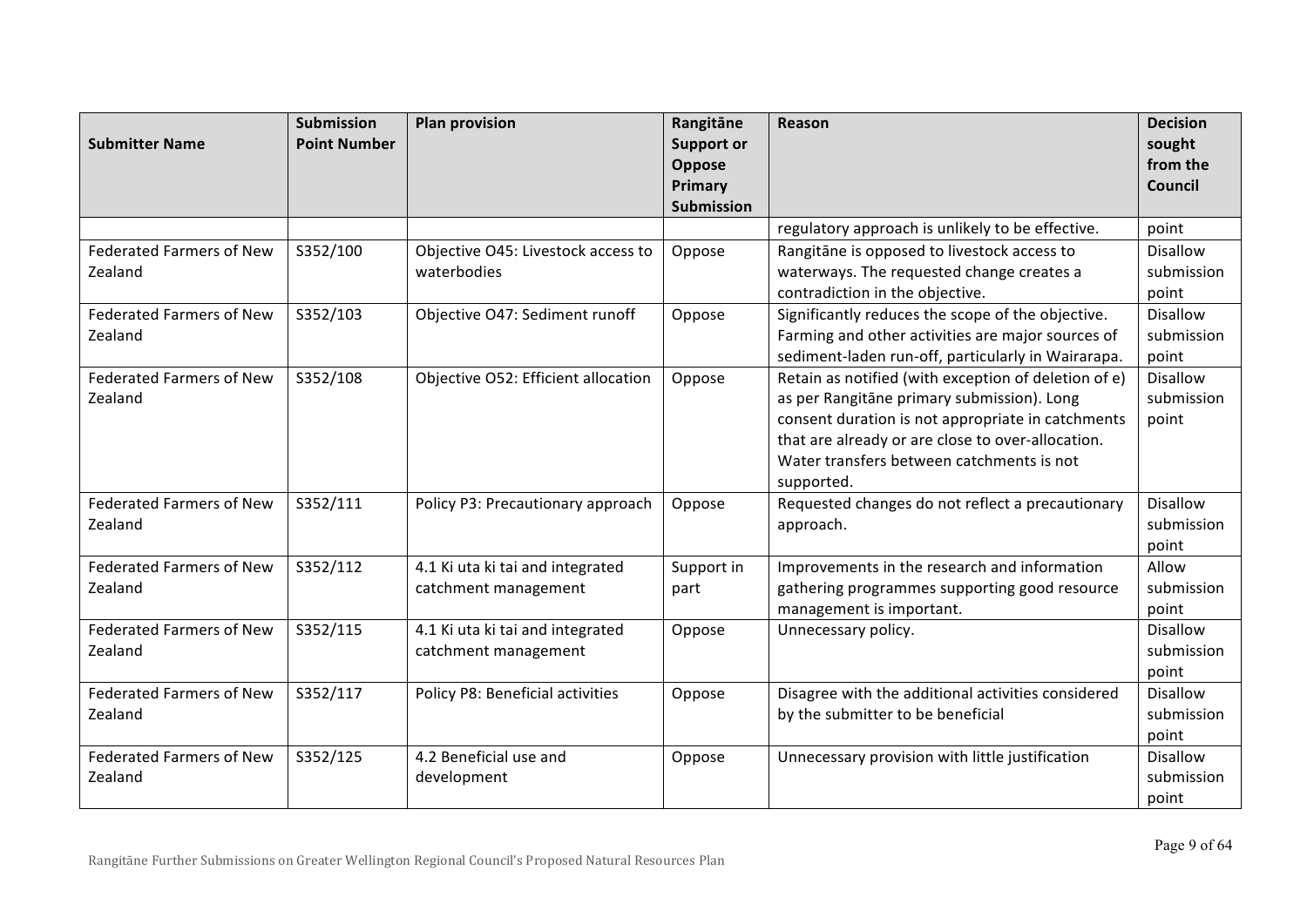| <b>Submitter Name</b>                                                         | <b>Submission</b><br><b>Point Number</b> | <b>Plan provision</b>                                         | Rangitāne<br><b>Support or</b><br>Oppose<br>Primary<br><b>Submission</b> | Reason                                                                                                                                                                                                                                                                                      | <b>Decision</b><br>sought<br>from the<br><b>Council</b>   |
|-------------------------------------------------------------------------------|------------------------------------------|---------------------------------------------------------------|--------------------------------------------------------------------------|---------------------------------------------------------------------------------------------------------------------------------------------------------------------------------------------------------------------------------------------------------------------------------------------|-----------------------------------------------------------|
| <b>Federated Farmers of New</b><br>Zealand                                    | S352/126                                 | 4.2 Beneficial use and<br>development                         | Oppose                                                                   | Unnecessary provision with little justification.<br>Several requests are inconsistent with the NPSFM<br>methodology for setting and meeting limits, and<br>elevates use and development above s5 RMA<br>bottom lines.                                                                       | <b>Disallow</b><br>submission<br>point                    |
| <b>Federated Farmers of New</b><br>Zealand                                    | S352/127                                 | Policy P11: In-stream water<br>storage                        | Oppose                                                                   | Redundant change.                                                                                                                                                                                                                                                                           | <b>Disallow</b><br>submission<br>point                    |
| <b>Federated Farmers of New</b><br>Zealand                                    | S352/128                                 | 4.2 Beneficial use and<br>development                         | Oppose                                                                   | Unnecessary provision with little justification in<br>and is not consistent with the NPSFM<br>methodology for setting and meeting limits, and<br>elevates use and development above s5 RMA<br>bottom lines.                                                                                 | Disallow<br>submission<br>point                           |
| <b>Federated Farmers of New</b><br>Zealand                                    | S352/129                                 | 4.2 Beneficial use and<br>development                         | Oppose                                                                   | Regional Councils are only responsible for<br>including policies in relation to actual or potential<br>effects on land with regional significance.<br>Rangitāne disagree that primary production<br>should fall under this category and therefore, a<br>new policy is not required.         | <b>Disallow</b><br>submission<br>point                    |
| <b>Federated Farmers of New</b><br>Zealand                                    | S352/131                                 | Policy P22: Ecosystem values of<br>estuaries                  | Oppose                                                                   | Completely changes the intent of the policy and<br>does not ensure future protection of ecosystem<br>values of estuaries.                                                                                                                                                                   | <b>Disallow</b><br>submission<br>point                    |
| <b>Federated Farmers of New</b><br>Zealand<br><b>Federated Farmers of New</b> | S352/137<br>S352/140                     | Policy P30: Natural buffers<br>Policy P32: Adverse effects on | Oppose                                                                   | Retain policy as notified. Wetlands are important<br>natural buffers for natural hazard mitigation.<br>Major loss of wetlands in Wairarapa has in part<br>driven the use of engineered flood mitigation<br>activities like stopbanks.<br>Change is not consistent with accepted use of off- | <b>Disallow</b><br>submission<br>point<br><b>Disallow</b> |
|                                                                               |                                          |                                                               | Oppose                                                                   |                                                                                                                                                                                                                                                                                             |                                                           |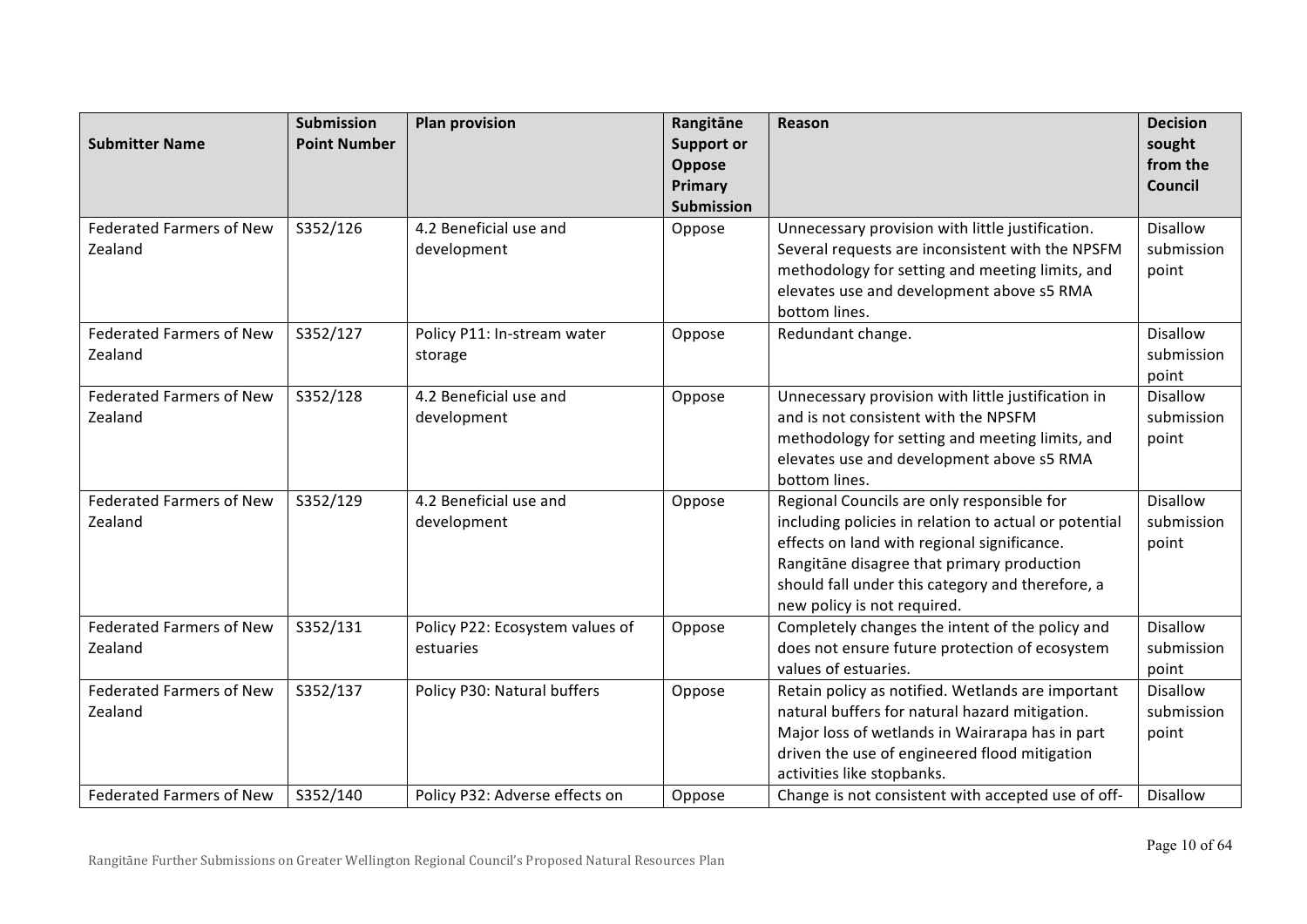| <b>Submitter Name</b>                      | <b>Submission</b><br><b>Point Number</b> | <b>Plan provision</b>                                                                                                    | Rangitāne<br><b>Support or</b><br>Oppose<br>Primary | Reason                                                                                                                                                                                                        | <b>Decision</b><br>sought<br>from the<br><b>Council</b> |
|--------------------------------------------|------------------------------------------|--------------------------------------------------------------------------------------------------------------------------|-----------------------------------------------------|---------------------------------------------------------------------------------------------------------------------------------------------------------------------------------------------------------------|---------------------------------------------------------|
|                                            |                                          |                                                                                                                          | <b>Submission</b>                                   |                                                                                                                                                                                                               |                                                         |
| Zealand                                    |                                          | aquatic ecosystem health and<br>mahinga kai                                                                              |                                                     | setting.                                                                                                                                                                                                      | submission<br>point                                     |
| <b>Federated Farmers of New</b><br>Zealand | S352/147                                 | Policy P40: Ecosystems and<br>habitats with significant<br>indigenous biodiversity values                                | Oppose                                              | Policy is significantly weakened with the<br>amendments sought by the submitter.                                                                                                                              | Disallow<br>submission<br>point                         |
| <b>Federated Farmers of New</b><br>Zealand | S352/149                                 | Policy P41: Managing adverse<br>effects on ecosystems and<br>habitats with significant<br>indigenous biodiversity values | Oppose                                              | Oppose the removal of a precautionary approach<br>to the assessment of adverse effects on<br>ecosystems and habitats with significant<br>biodiversity values.                                                 | <b>Disallow</b><br>submission<br>point                  |
| <b>Federated Farmers of New</b><br>Zealand | S352/156                                 | 4.8 Discharges to land and water                                                                                         | Oppose                                              | While some aspects of the requested policy have<br>merit in their own right, the policy is not a 'land<br>and water management framework'.                                                                    | <b>Disallow</b><br>submission<br>point                  |
| <b>Federated Farmers of New</b><br>Zealand | S352/164                                 | Policy P70: Managing point source<br>discharges for aquatic ecosystem<br>health and mahinga kai                          | Oppose                                              | Requested change is not consistent with achieving<br>objectives of the Plan, the RPS, the NPSFM or Part<br>2 RMA.                                                                                             | Disallow<br>submission<br>point                         |
| <b>Federated Farmers of New</b><br>Zealand | S352/165                                 | Policy P71: Quality of discharges                                                                                        | Support in<br>part                                  | Suggestion of management should be amended to<br>avoided, remedied or mitigated as per the<br>requirements of the Act.                                                                                        | <b>Disallow</b><br>submission<br>point                  |
| <b>Federated Farmers of New</b><br>Zealand | S352/174                                 | Policy P99: Livestock access to<br>surface water bodies                                                                  | Oppose                                              | Rangitāne is opposed to livestock access to<br>waterways. Drinking water for stock can be<br>achieved by means other than direct access to<br>water bodies by stock. Requested change confuses<br>the policy. | <b>Disallow</b><br>submission<br>point                  |
| <b>Federated Farmers of New</b><br>Zealand | S352/184                                 | 5. Rules                                                                                                                 | Oppose                                              | Retain default discretionary status for rules as<br>notified.                                                                                                                                                 | Disallow<br>submission<br>point                         |
| <b>Federated Farmers of New</b><br>Zealand | S352/185                                 | Rule R36: Agrichemicals -<br>permitted activity                                                                          | Oppose                                              | Introduces ambiguity into the rule through the<br>"identified as sensitive" and removes written                                                                                                               | <b>Disallow</b><br>submission                           |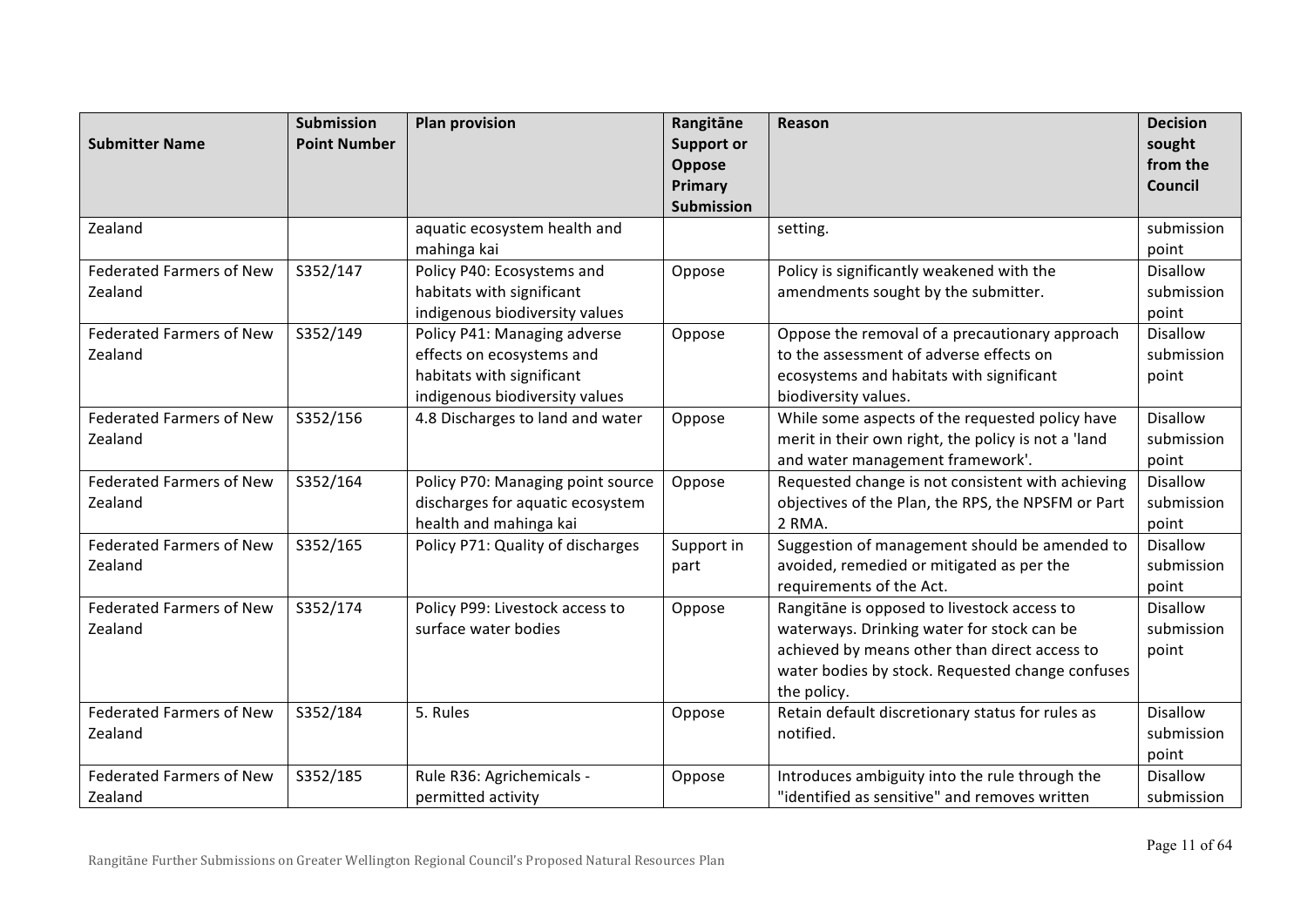| <b>Submitter Name</b>           | <b>Submission</b><br><b>Point Number</b> | <b>Plan provision</b>                                              | Rangitāne<br><b>Support or</b><br>Oppose<br>Primary | Reason                                                                                            | <b>Decision</b><br>sought<br>from the<br><b>Council</b> |
|---------------------------------|------------------------------------------|--------------------------------------------------------------------|-----------------------------------------------------|---------------------------------------------------------------------------------------------------|---------------------------------------------------------|
|                                 |                                          |                                                                    | <b>Submission</b>                                   | agreement requirement from neighbours.                                                            | point                                                   |
| <b>Federated Farmers of New</b> | S352/186                                 | Rule R37: Agrichemicals into                                       | Oppose                                              | Retain as notified. No evidence that 1km                                                          | <b>Disallow</b>                                         |
| Zealand                         |                                          | water - permitted activity                                         |                                                     | downstream is appropriate to address risk.                                                        | submission                                              |
|                                 |                                          |                                                                    |                                                     |                                                                                                   | point                                                   |
| <b>Federated Farmers of New</b> | S352/192                                 | Rule R71: Pit latrine - permitted                                  | Oppose                                              | Retain setback as notified.                                                                       | Disallow                                                |
| Zealand                         |                                          | activity                                                           |                                                     |                                                                                                   | submission                                              |
|                                 |                                          |                                                                    |                                                     |                                                                                                   | point                                                   |
| <b>Federated Farmers of New</b> | S352/194                                 | Rule R75: New or upgraded on-                                      | Oppose                                              | Retain as notified                                                                                | <b>Disallow</b>                                         |
| Zealand                         |                                          | site wastewater systems -                                          |                                                     |                                                                                                   | submission                                              |
|                                 |                                          | permitted activity                                                 |                                                     |                                                                                                   | point                                                   |
| <b>Federated Farmers of New</b> | S352/196                                 | Rule R82: Application of fertiliser                                | Oppose                                              | Retain as notified                                                                                | <b>Disallow</b>                                         |
| Zealand                         |                                          | from ground-based or aerial                                        |                                                     |                                                                                                   | submission                                              |
|                                 |                                          | application - permitted activity                                   |                                                     |                                                                                                   | point                                                   |
| <b>Federated Farmers of New</b> | S352/198                                 | Rule R83: Discharge of collected                                   | Oppose                                              | Submitter is seeking to differentiate between new                                                 | <b>Disallow</b>                                         |
| Zealand                         |                                          | animal effluent onto or into land -                                |                                                     | and existing premises, and their primary concerns                                                 | submission                                              |
|                                 |                                          | controlled activity                                                |                                                     | relate to cost and not protection of the<br>environment from animal effluent.                     | point                                                   |
| <b>Federated Farmers of New</b> | S352/199                                 |                                                                    |                                                     |                                                                                                   | <b>Disallow</b>                                         |
| Zealand                         |                                          | Rule R84: Discharge of collected<br>animal effluent to water - non | Oppose                                              | Rangitāne consider that collected animal effluent<br>into water is appropriate as a non-complying | submission                                              |
|                                 |                                          | complying activity                                                 |                                                     | activity in all instances.                                                                        | point                                                   |
| <b>Federated Farmers of New</b> | S352/200                                 | Rule R85: Application of compost                                   | Oppose                                              | Retain the rule as notified. Changes significantly                                                | Disallow                                                |
| Zealand                         |                                          | to land - permitted activity                                       |                                                     | reduce the effectiveness of the conditions.                                                       | submission                                              |
|                                 |                                          |                                                                    |                                                     |                                                                                                   | point                                                   |
| <b>Federated Farmers of New</b> | S352/201                                 | Rule R89: Farm refuse dumps -                                      | Oppose                                              | Retain as notified                                                                                | <b>Disallow</b>                                         |
| Zealand                         |                                          | permitted activity                                                 |                                                     |                                                                                                   | submission                                              |
|                                 |                                          |                                                                    |                                                     |                                                                                                   | point                                                   |
| <b>Federated Farmers of New</b> | S352/202                                 | Rule R90: Manufacture and                                          | Oppose                                              | Retain as notified. Suggested changes do not                                                      | Disallow                                                |
| Zealand                         |                                          | storage of silage and compost -                                    |                                                     | address potential discharges to water and is                                                      | submission                                              |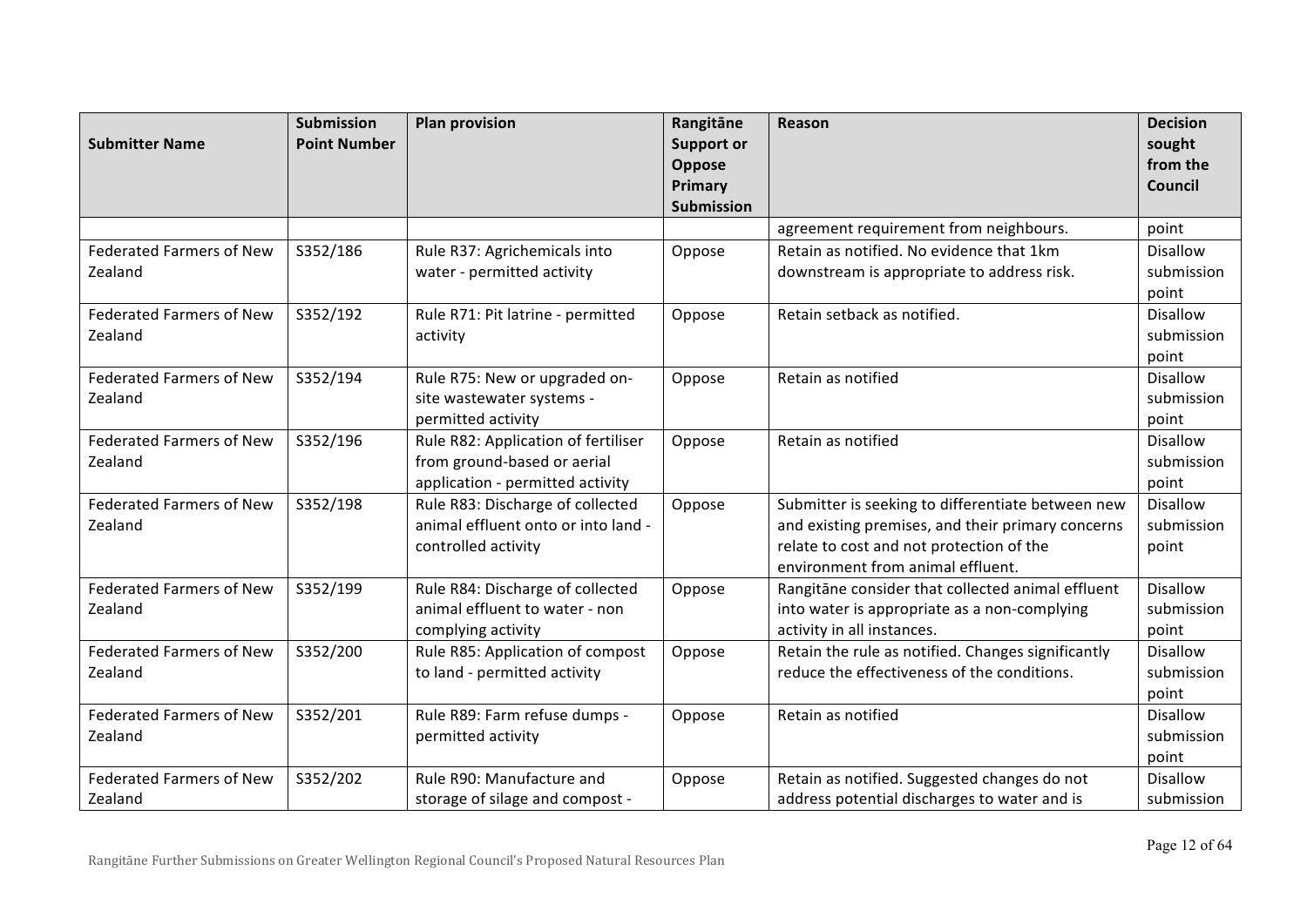| <b>Submitter Name</b>           | <b>Submission</b><br><b>Point Number</b> | <b>Plan provision</b>                       | Rangitāne<br><b>Support or</b> | Reason                                                                                         | <b>Decision</b><br>sought |
|---------------------------------|------------------------------------------|---------------------------------------------|--------------------------------|------------------------------------------------------------------------------------------------|---------------------------|
|                                 |                                          |                                             | Oppose<br>Primary              |                                                                                                | from the<br>Council       |
|                                 |                                          |                                             | <b>Submission</b>              |                                                                                                |                           |
|                                 |                                          | permitted activity                          |                                | unlikely to be consistent with s70 RMA.                                                        | point                     |
| <b>Federated Farmers of New</b> | S352/203                                 | Rule R91: Offal pit - permitted             | Oppose                         | Retain as notified                                                                             | <b>Disallow</b>           |
| Zealand                         |                                          | activity                                    |                                |                                                                                                | submission                |
|                                 |                                          |                                             |                                |                                                                                                | point                     |
| <b>Federated Farmers of New</b> | S352/204                                 | Rule R92: All discharges to land            | Oppose                         | Retain as notified                                                                             | Disallow                  |
| Zealand                         |                                          | within community drinking water             |                                |                                                                                                | submission                |
|                                 |                                          | protection areas - restricted               |                                |                                                                                                | point                     |
|                                 |                                          | discretionary activity                      |                                |                                                                                                |                           |
| <b>Federated Farmers of New</b> | S352/205                                 | Rule R94: Cultivation or tilling of         | Oppose                         | Proposed changes reduce effectiveness of the                                                   | <b>Disallow</b>           |
| Zealand                         |                                          | land - permitted activity                   |                                | permitted activity conditions.                                                                 | submission                |
|                                 |                                          |                                             |                                |                                                                                                | point                     |
| <b>Federated Farmers of New</b> | S352/206                                 | Rule R95: Break-feeding -                   | Oppose                         | Discharges from heavily stocked areas can be                                                   | <b>Disallow</b>           |
| Zealand                         |                                          | permitted activity                          |                                | cumulative over time, and include contaminants                                                 | submission                |
| <b>Federated Farmers of New</b> |                                          | Rule R98: Livestock access to the           |                                | that are not always visible (e.g pathogens).<br>There needs to be an ability for consent to be | point<br><b>Disallow</b>  |
| Zealand                         | S352/208                                 | beds of surface water bodies -              | Oppose                         |                                                                                                |                           |
|                                 |                                          |                                             |                                | declined where effects cannot be avoided,                                                      | submission                |
| <b>Federated Farmers of New</b> | S352/231                                 | discretionary activity                      |                                | remedied or mitigated.<br>Retain as notified                                                   | point<br><b>Disallow</b>  |
| Zealand                         |                                          | Rule R123: Planting - permitted<br>activity | Oppose                         |                                                                                                | submission                |
|                                 |                                          |                                             |                                |                                                                                                | point                     |
| <b>Federated Farmers of New</b> | S352/232                                 | Rule R123: Planting - permitted             | Oppose                         | Retain as notified                                                                             | <b>Disallow</b>           |
| Zealand                         |                                          | activity                                    |                                |                                                                                                | submission                |
|                                 |                                          |                                             |                                |                                                                                                | point                     |
| <b>Federated Farmers of New</b> | S352/234                                 | Rule R136: Take and use of water            | Oppose                         | Retain as notified. Recording takes is necessary to                                            | <b>Disallow</b>           |
| Zealand                         |                                          | - permitted activity                        |                                | manage to limits.                                                                              | submission                |
|                                 |                                          |                                             |                                |                                                                                                | point                     |
| <b>Federated Farmers of New</b> | S352/235                                 | Rule R137: Farm dairy washdown              | Oppose                         | Retain as notified. Recording takes is necessary to                                            | <b>Disallow</b>           |
| Zealand                         |                                          | and milk-cooling water -                    |                                | manage to limits.                                                                              | submission                |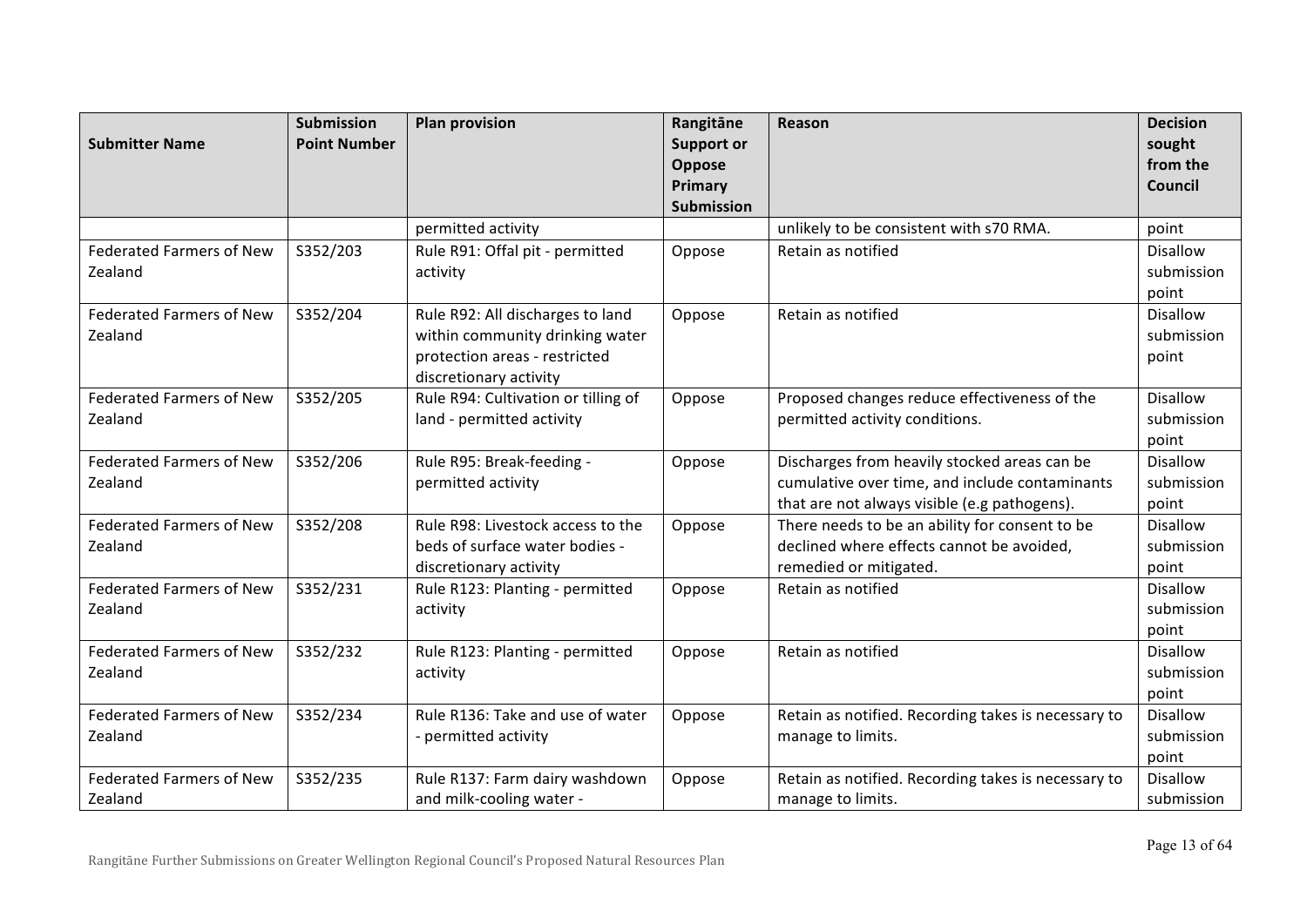| <b>Submitter Name</b>           | <b>Submission</b><br><b>Point Number</b> | <b>Plan provision</b>          | Rangitāne<br><b>Support or</b> | Reason                                                | <b>Decision</b><br>sought |
|---------------------------------|------------------------------------------|--------------------------------|--------------------------------|-------------------------------------------------------|---------------------------|
|                                 |                                          |                                | Oppose                         |                                                       | from the                  |
|                                 |                                          |                                | Primary                        |                                                       | Council                   |
|                                 |                                          |                                | <b>Submission</b>              |                                                       |                           |
|                                 |                                          | permitted activity             |                                |                                                       | point                     |
| <b>Federated Farmers of New</b> | S352/236                                 | Rule R143: Temporary water     | Oppose                         | The ability and terms of transfers should be          | <b>Disallow</b>           |
| Zealand                         |                                          | permit transfers - controlled  |                                | managed through a resource consent process to         | submission                |
|                                 |                                          | activity                       |                                | enable effective accounting and to ensure             | point                     |
|                                 |                                          |                                |                                | integration with other activities such as discharges  |                           |
|                                 |                                          |                                |                                | on the respective properties involved in the          |                           |
|                                 |                                          |                                |                                | transfer.                                             |                           |
| <b>Federated Farmers of New</b> | S352/239                                 | 6. Methods                     | Support in                     | Improved guidance on improving practice across a      | Allow                     |
| Zealand                         |                                          |                                | part                           | range of activities will assist in improving plan     | submission                |
|                                 |                                          |                                |                                | outcomes.                                             | point                     |
| <b>Federated Farmers of New</b> | S352/242                                 | Method M9: Wairarapa Moana     | Support                        | Landowners are already included through               | Allow                     |
| Zealand                         |                                          |                                |                                | reference to the community but are                    | submission                |
|                                 |                                          |                                |                                | acknowledged as key stakeholders on achieving         | point                     |
|                                 |                                          |                                |                                | outcomes for Wairarapa Moana.                         |                           |
| <b>Federated Farmers of New</b> | S352/243                                 | Method M10: Water quality      | Oppose                         | Should work with the community as a whole             | <b>Disallow</b>           |
| Zealand                         |                                          | investigations and remediation |                                | including iwi if anything is to be specified.         | submission                |
|                                 |                                          | actions                        |                                |                                                       | point                     |
| <b>Federated Farmers of New</b> | S352/245                                 | Method M13: Wairarapa water    | Support in                     | Research into water races to obtain better            | Allow                     |
| Zealand                         |                                          | races                          | part                           | information about their effects and uses is           | submission                |
|                                 |                                          |                                |                                | appropriate. Tangata whenua should also be            | point                     |
|                                 |                                          |                                |                                | involved in the process.                              |                           |
| <b>Federated Farmers of New</b> | S352/250                                 | Method M20: Wetlands           | Oppose                         | Retain as notified                                    | <b>Disallow</b>           |
| Zealand                         |                                          |                                |                                |                                                       | submission                |
|                                 |                                          |                                |                                |                                                       | point                     |
| <b>Federated Farmers of New</b> | S352/251                                 | Method M21: Fish passage       | Support in                     | Support further education around the design and       | Allow                     |
| Zealand                         |                                          |                                | part                           | retro-fitting of culverts. This education should also | submission                |
|                                 |                                          |                                |                                | include education on the cultural values of water     | point                     |
|                                 |                                          |                                |                                | to tangata whenua. Do not agree with inclusion of     |                           |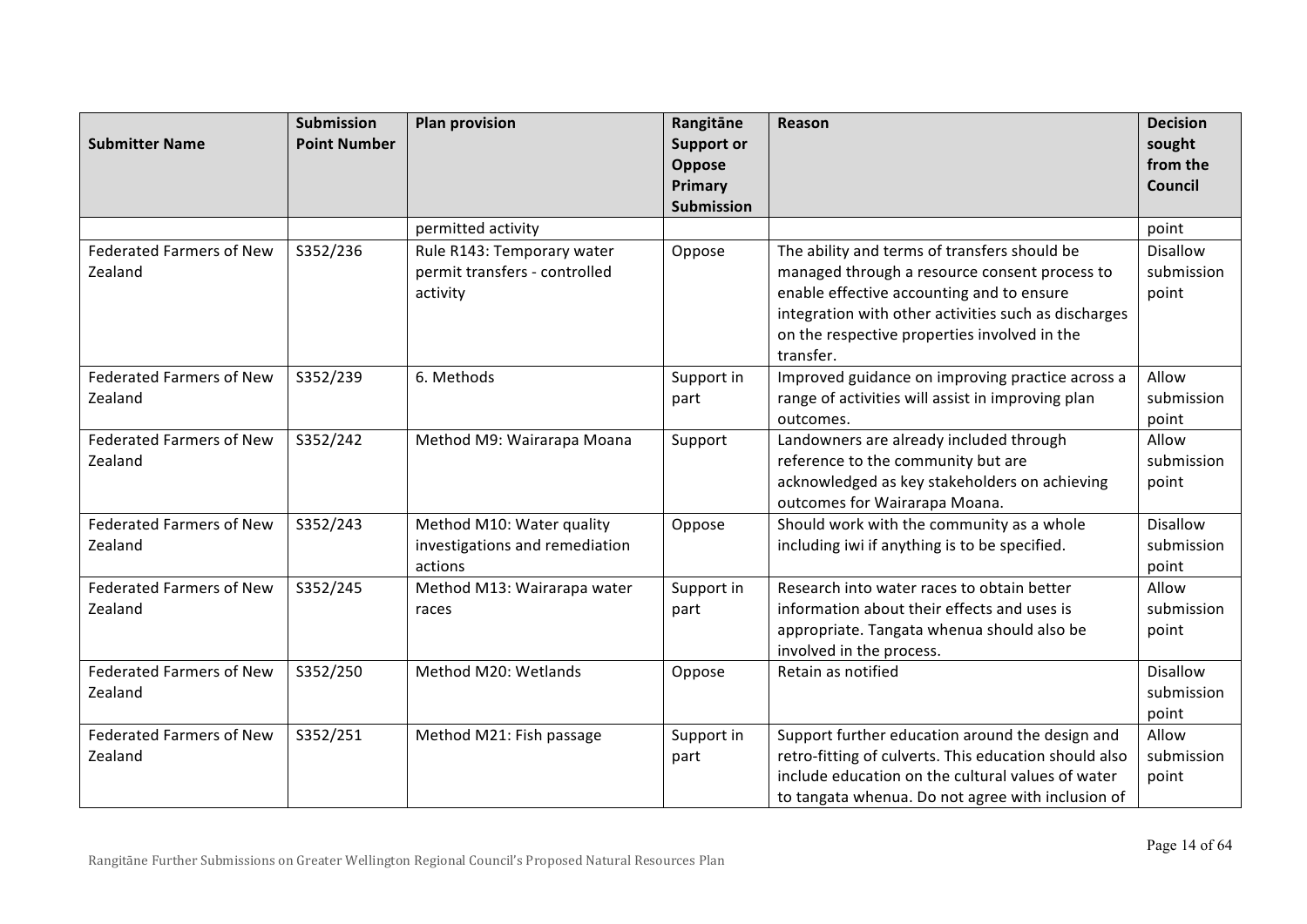| <b>Submitter Name</b>                      | <b>Submission</b><br><b>Point Number</b> | <b>Plan provision</b>                                                                           | Rangitāne<br><b>Support or</b><br>Oppose<br>Primary<br>Submission | Reason                                                                                                                                                                                                                                                                                                                                                                                                                                                                               | <b>Decision</b><br>sought<br>from the<br>Council |
|--------------------------------------------|------------------------------------------|-------------------------------------------------------------------------------------------------|-------------------------------------------------------------------|--------------------------------------------------------------------------------------------------------------------------------------------------------------------------------------------------------------------------------------------------------------------------------------------------------------------------------------------------------------------------------------------------------------------------------------------------------------------------------------|--------------------------------------------------|
|                                            |                                          |                                                                                                 |                                                                   | 'named'.                                                                                                                                                                                                                                                                                                                                                                                                                                                                             |                                                  |
| <b>Federated Farmers of New</b><br>Zealand | S352/252                                 | Method M24: Outstanding natural<br>features and landscapes and high<br>natural character        | Oppose                                                            | Support to the extent that consultation on<br>Outstanding natural features and landscapes is<br>undertaken with the community as a whole<br>including Rangitane. However oppose request to<br>delete reference to outstanding/high natural<br>character in the coastal environment. The Plan<br>currently does not give effect to the NZCPS or the<br>RPS in relation to these sites and features so<br>remedying this policy gap should be a high<br>priority.                      | <b>Disallow</b><br>submission<br>point           |
| <b>Federated Farmers of New</b><br>Zealand | S352/256                                 | 7 Ruamahanga Whaitua                                                                            | Oppose                                                            | Minimum flows and allocations should be derived<br>based on the best evidence available at the<br>present time and a precautionary approach<br>applied where there is insufficient or uncertain<br>information. There is some indication that the RFP<br>allocation and minimum flow standards are<br>causing a long-term adverse effect on water<br>bodies and therefore are not consistent with the<br>outcomes intended by the RPS, NPSFM, objectives<br>of the PNRP and the RMA. | <b>Disallow</b><br>submission<br>point           |
| <b>Federated Farmers of New</b><br>Zealand | S352/262                                 | Table 7.1: Minimum flows for<br>rivers in the Ruamahanga River<br>and Lake Wairarapa catchments | Oppose                                                            | Minimum flows and allocations should be derived<br>based on the best evidence available at the<br>present time and a precautionary approach<br>applied where there is insufficient or uncertain<br>information. There is some indication that the RFP<br>allocation and minimum flow standards are<br>causing a long-term adverse effect on water                                                                                                                                    | Disallow<br>submission<br>point                  |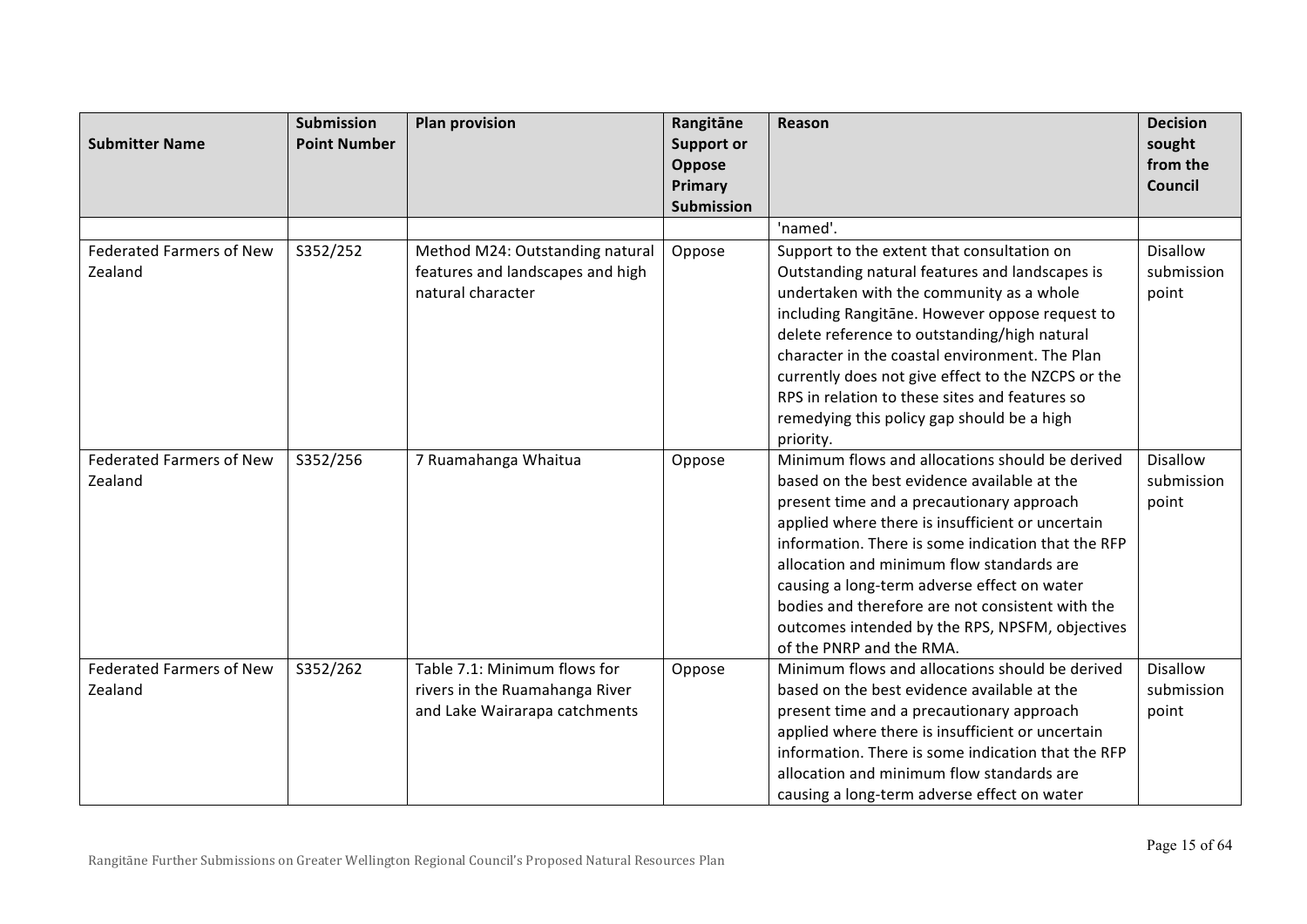| <b>Submitter Name</b>           | <b>Submission</b><br><b>Point Number</b> | <b>Plan provision</b>               | Rangitāne<br><b>Support or</b> | Reason                                             | <b>Decision</b><br>sought<br>from the |
|---------------------------------|------------------------------------------|-------------------------------------|--------------------------------|----------------------------------------------------|---------------------------------------|
|                                 |                                          |                                     | Oppose<br>Primary              |                                                    | <b>Council</b>                        |
|                                 |                                          |                                     | Submission                     |                                                    |                                       |
|                                 |                                          |                                     |                                | bodies and therefore are not consistent with the   |                                       |
|                                 |                                          |                                     |                                | outcomes intended by the RPS, NPSFM, objectives    |                                       |
|                                 |                                          |                                     |                                | of the PNRP and the RMA.                           |                                       |
| <b>Federated Farmers of New</b> | S352/263                                 | Table 7.2: Minimum lake levels      | Oppose                         | Minimum flows and allocations should be derived    | Disallow                              |
| Zealand                         |                                          | and minimum water levels for        |                                | based on the best evidence available at the        | submission                            |
|                                 |                                          | Lake Wairarapa                      |                                | present time and a precautionary approach          | point                                 |
|                                 |                                          |                                     |                                | applied where there is insufficient or uncertain   |                                       |
|                                 |                                          |                                     |                                | information. There is some indication that the RFP |                                       |
|                                 |                                          |                                     |                                | allocation and minimum flow standards are          |                                       |
|                                 |                                          |                                     |                                | causing a long-term adverse effect on water        |                                       |
|                                 |                                          |                                     |                                | bodies and therefore are not consistent with the   |                                       |
|                                 |                                          |                                     |                                | outcomes intended by the RPS, NPSFM, objectives    |                                       |
|                                 |                                          |                                     |                                | of the PNRP and the RMA.                           |                                       |
| <b>Federated Farmers of New</b> | S352/264                                 | Table 7.3: Surface water            | Oppose                         | Minimum flows and allocations should be derived    | <b>Disallow</b>                       |
| Zealand                         |                                          | allocation amounts for rivers and   |                                | based on the best evidence available at the        | submission                            |
|                                 |                                          | groundwater directly connected      |                                | present time and a precautionary approach          | point                                 |
|                                 |                                          | to surface water in the             |                                | applied where there is insufficient or uncertain   |                                       |
|                                 |                                          | Ruamahanga River catchments         |                                | information. There is some indication that the RFP |                                       |
|                                 |                                          | above the Lake Wairarapa outflow    |                                | allocation and minimum flow standards are          |                                       |
|                                 |                                          |                                     |                                | causing a long-term adverse effect on water        |                                       |
|                                 |                                          |                                     |                                | bodies and therefore are not consistent with the   |                                       |
|                                 |                                          |                                     |                                | outcomes intended by the RPS, NPSFM, objectives    |                                       |
|                                 |                                          |                                     |                                | of the PNRP and the RMA.                           |                                       |
| <b>Federated Farmers of New</b> | S352/265                                 | Table 7.4: Surface water            | Oppose                         | Minimum flows and allocations should be derived    | <b>Disallow</b>                       |
| Zealand                         |                                          | allocation amounts for rivers, Lake |                                | based on the best evidence available at the        | submission                            |
|                                 |                                          | Wairarapa and groundwater           |                                | present time and a precautionary approach          | point                                 |
|                                 |                                          | directly connected to surface       |                                | applied where there is insufficient or uncertain   |                                       |
|                                 |                                          | water in the Lake Wairarapa         |                                | information. There is some indication that the RFP |                                       |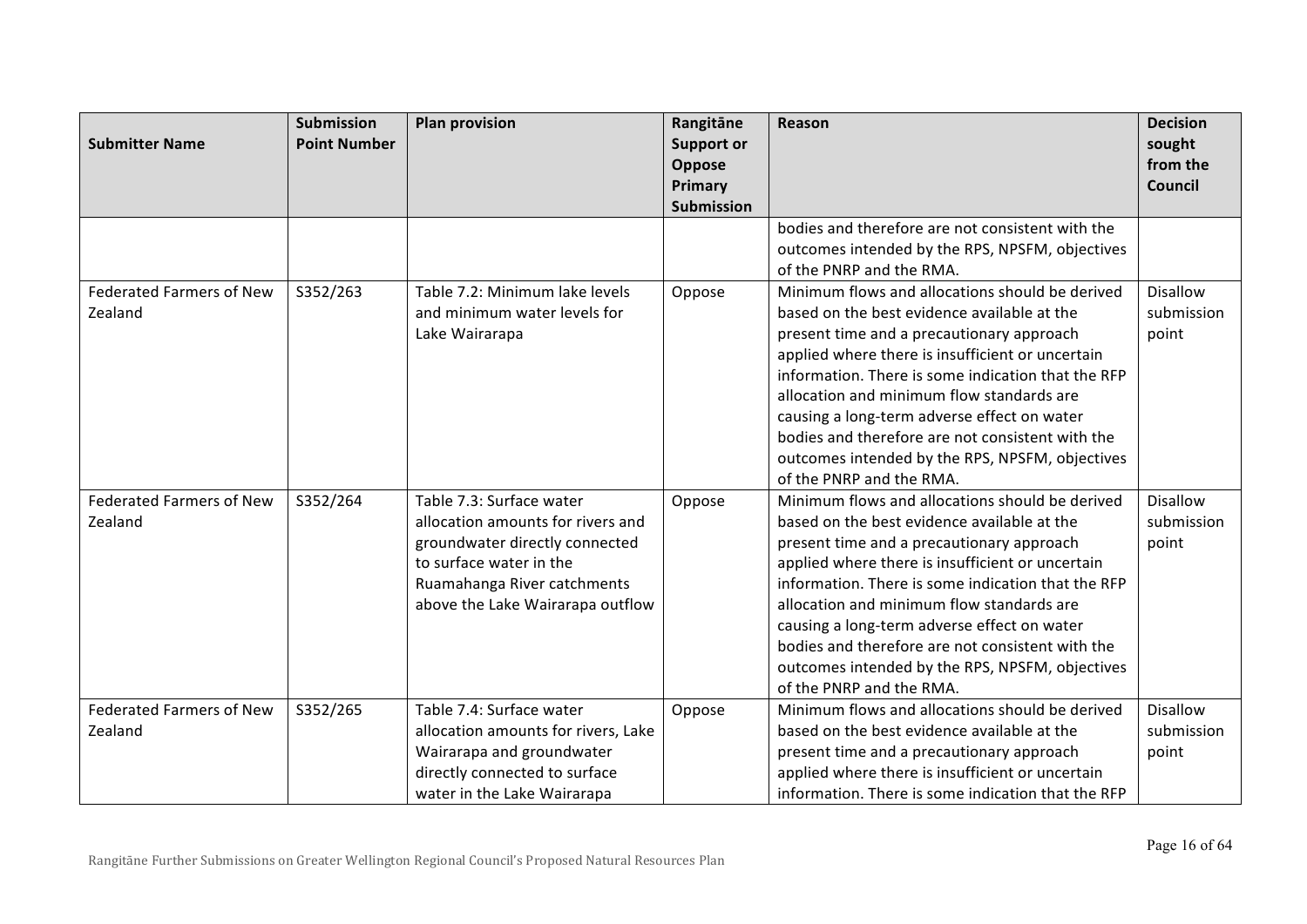| <b>Submitter Name</b>                      | <b>Submission</b><br><b>Point Number</b> | <b>Plan provision</b>                                                                                                                           | Rangitāne<br><b>Support or</b><br>Oppose<br>Primary<br>Submission | Reason                                                                                                                                                                                                                                                                                                                                                                                                                                                                                                                                                                                                                                               | <b>Decision</b><br>sought<br>from the<br><b>Council</b> |
|--------------------------------------------|------------------------------------------|-------------------------------------------------------------------------------------------------------------------------------------------------|-------------------------------------------------------------------|------------------------------------------------------------------------------------------------------------------------------------------------------------------------------------------------------------------------------------------------------------------------------------------------------------------------------------------------------------------------------------------------------------------------------------------------------------------------------------------------------------------------------------------------------------------------------------------------------------------------------------------------------|---------------------------------------------------------|
|                                            |                                          | catchment                                                                                                                                       |                                                                   | allocation and minimum flow standards are<br>causing a long-term adverse effect on water<br>bodies and therefore are not consistent with the<br>outcomes intended by the RPS, NPSFM, objectives<br>of the PNRP and the RMA.                                                                                                                                                                                                                                                                                                                                                                                                                          |                                                         |
| <b>Federated Farmers of New</b><br>Zealand | S352/266                                 | Table 7.5: Groundwater allocation<br>amounts for groundwater not<br>directly connected to surface<br>water in the Ruamahanga River<br>catchment | Oppose                                                            | Minimum flows and allocations should be derived<br>based on the best evidence available at the<br>present time and a precautionary approach<br>applied where there is insufficient or uncertain<br>information. There is some indication that the RFP<br>allocation and minimum flow standards are<br>causing a long-term adverse effect on water<br>bodies and therefore are not consistent with the<br>outcomes intended by the RPS, NPSFM, objectives<br>of the PNRP and the RMA.                                                                                                                                                                 | <b>Disallow</b><br>submission<br>point                  |
| <b>Federated Farmers of New</b><br>Zealand | S352/267                                 | Table 7.1: Minimum flows for<br>rivers in the Ruamahanga River<br>and Lake Wairarapa catchments                                                 | Oppose                                                            | Minimum flows and allocations should be derived<br>based on the best evidence available at the<br>present time and a precautionary approach<br>applied where there is insufficient or uncertain<br>information. Evidence indicates that the RFP<br>allocation and minimum flow standards are<br>causing a long-term adverse effect on water<br>bodies and therefore are not consistent with the<br>outcomes intended by the RPS, NPSFM, objectives<br>of the PNRP and the RMA. Minimum flows and<br>allocations should be derived based on the best<br>evidence available at the present time and a<br>precautionary approach applied where there is | <b>Disallow</b><br>submission<br>point                  |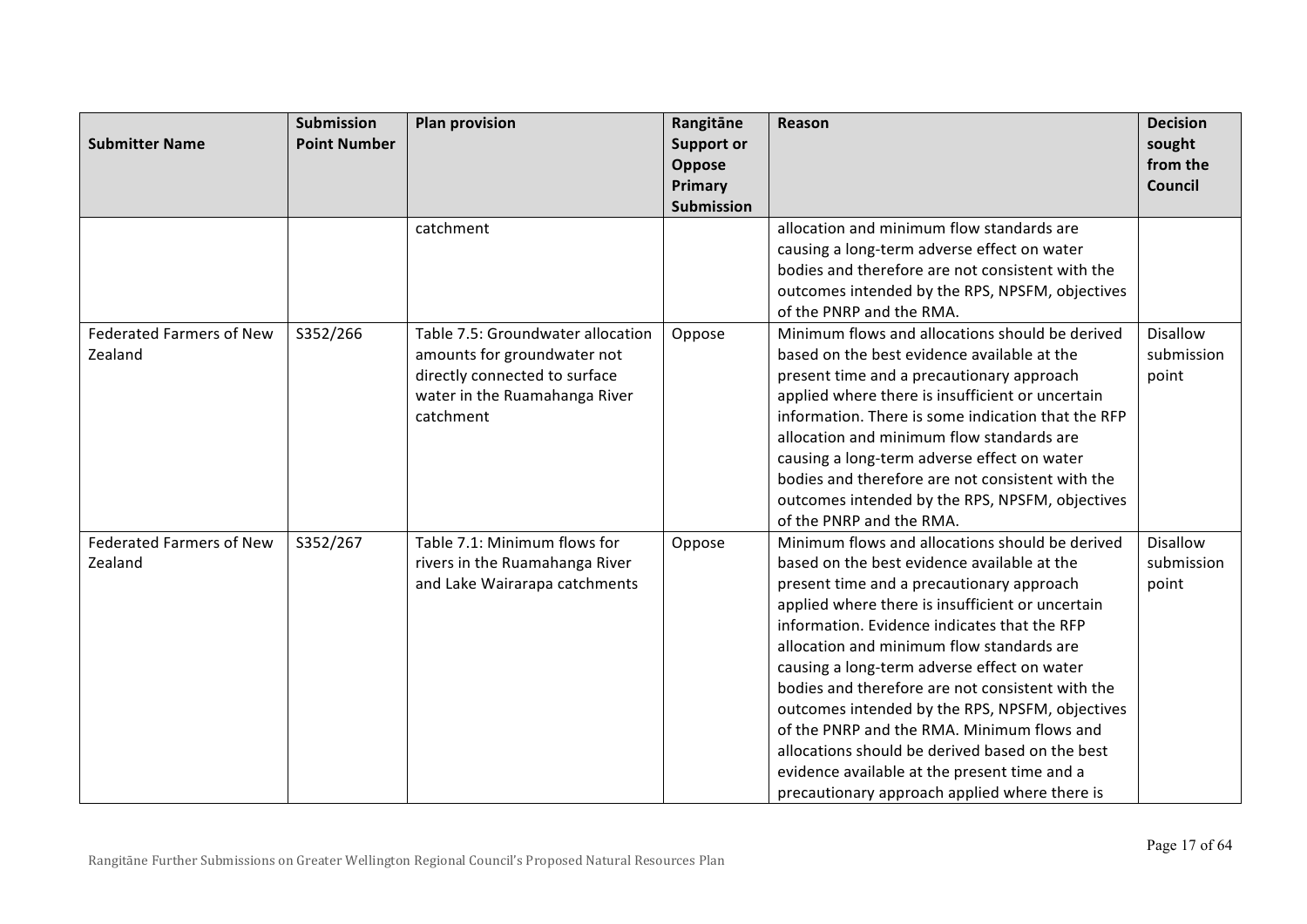| <b>Submitter Name</b>           | <b>Submission</b><br><b>Point Number</b> | <b>Plan provision</b>               | Rangitāne<br><b>Support or</b> | Reason                                             | <b>Decision</b><br>sought |
|---------------------------------|------------------------------------------|-------------------------------------|--------------------------------|----------------------------------------------------|---------------------------|
|                                 |                                          |                                     | Oppose                         |                                                    | from the                  |
|                                 |                                          |                                     | Primary                        |                                                    | Council                   |
|                                 |                                          |                                     | <b>Submission</b>              |                                                    |                           |
|                                 |                                          |                                     |                                | insufficient or uncertain information. There is    |                           |
|                                 |                                          |                                     |                                | some indication that the RFP allocation and        |                           |
|                                 |                                          |                                     |                                | minimum flow standards are causing a long-term     |                           |
|                                 |                                          |                                     |                                | adverse effect on water bodies and therefore are   |                           |
|                                 |                                          |                                     |                                | not consistent with the outcomes intended by the   |                           |
|                                 |                                          |                                     |                                | RPS, NPSFM, objectives of the PNRP and the RMA.    |                           |
| <b>Federated Farmers of New</b> | S352/268                                 | Table 7.3: Surface water            | Oppose                         | Minimum flows and allocations should be derived    | <b>Disallow</b>           |
| Zealand                         |                                          | allocation amounts for rivers and   |                                | based on the best evidence available at the        | submission                |
|                                 |                                          | groundwater directly connected      |                                | present time and a precautionary approach          | point                     |
|                                 |                                          | to surface water in the             |                                | applied where there is insufficient or uncertain   |                           |
|                                 |                                          | Ruamahanga River catchments         |                                | information. There is some indication that the RFP |                           |
|                                 |                                          | above the Lake Wairarapa outflow    |                                | allocation and minimum flow standards are          |                           |
|                                 |                                          |                                     |                                | causing a long-term adverse effect on water        |                           |
|                                 |                                          |                                     |                                | bodies and therefore are not consistent with the   |                           |
|                                 |                                          |                                     |                                | outcomes intended by the RPS, NPSFM, objectives    |                           |
|                                 |                                          |                                     |                                | of the PNRP and the RMA.                           |                           |
| <b>Federated Farmers of New</b> | S352/276                                 | Schedule F3: Identified significant | Oppose                         | Oppose the deletion of wetlands under 1ha in size. | <b>Disallow</b>           |
| Zealand                         |                                          | natural wetlands                    |                                | Mapping would only be appropriate where there      | submission                |
|                                 |                                          |                                     |                                | is certainty that it will be more effective than a | point                     |
|                                 |                                          |                                     |                                | descriptive methodology for wetland                |                           |
|                                 |                                          |                                     |                                | identification.                                    |                           |
| <b>Federated Farmers of New</b> | S352/277                                 | Schedule F3a: Contents of           | Oppose                         | Retain as notified. Appropriate for clear guidance | <b>Disallow</b>           |
| Zealand                         |                                          | restoration management plans        |                                | for contents of RMPs to be included in the plan to | submission                |
|                                 |                                          |                                     |                                | ensure certainty of outcomes.                      | point                     |
| <b>Federated Farmers of New</b> | S352/278                                 | Schedule G: Principles to be        | Oppose                         | Retain as notified                                 | <b>Disallow</b>           |
| Zealand                         |                                          | applied when proposing and          |                                |                                                    | submission                |
|                                 |                                          | considering mitigation and          |                                |                                                    | point                     |
|                                 |                                          | offsetting in relation to           |                                |                                                    |                           |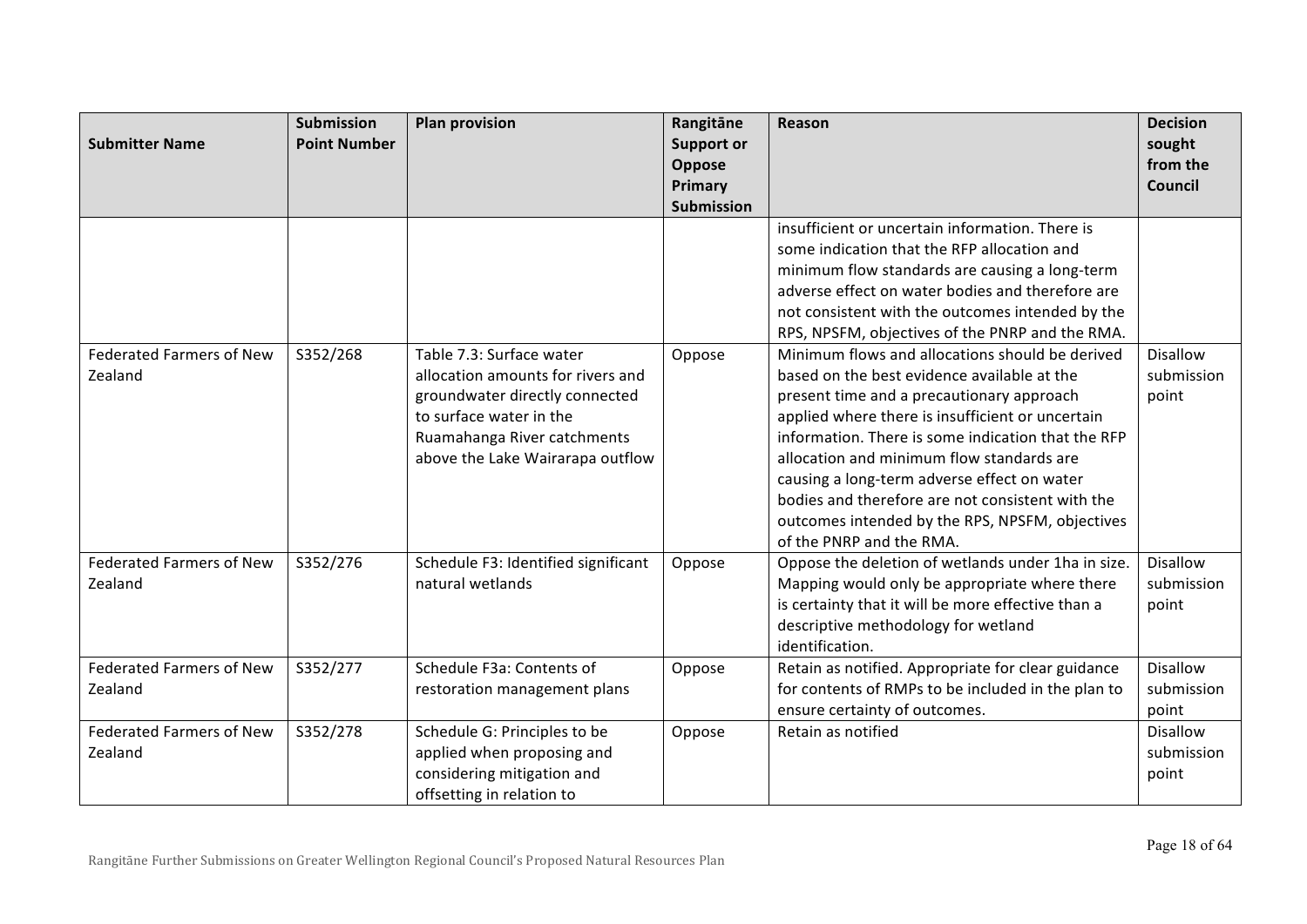| <b>Submitter Name</b>                      | Submission<br><b>Point Number</b> | <b>Plan provision</b>                                                                                                                 | Rangitāne<br><b>Support or</b><br>Oppose<br>Primary<br><b>Submission</b> | Reason                                                                                                                                                            | <b>Decision</b><br>sought<br>from the<br><b>Council</b> |
|--------------------------------------------|-----------------------------------|---------------------------------------------------------------------------------------------------------------------------------------|--------------------------------------------------------------------------|-------------------------------------------------------------------------------------------------------------------------------------------------------------------|---------------------------------------------------------|
|                                            |                                   | biodiversity                                                                                                                          |                                                                          |                                                                                                                                                                   |                                                         |
| <b>Federated Farmers of New</b><br>Zealand | S352/281                          | Schedule H2: Priorities for<br>improvement of fresh and coastal<br>water quality for contact<br>recreation and Maori customary<br>use | Oppose                                                                   | There should be no reference to the 'NOF' in the<br>Plan. Freshwater limits and targets for over<br>allocated water bodies should be established in<br>this plan. | Disallow<br>submission<br>point                         |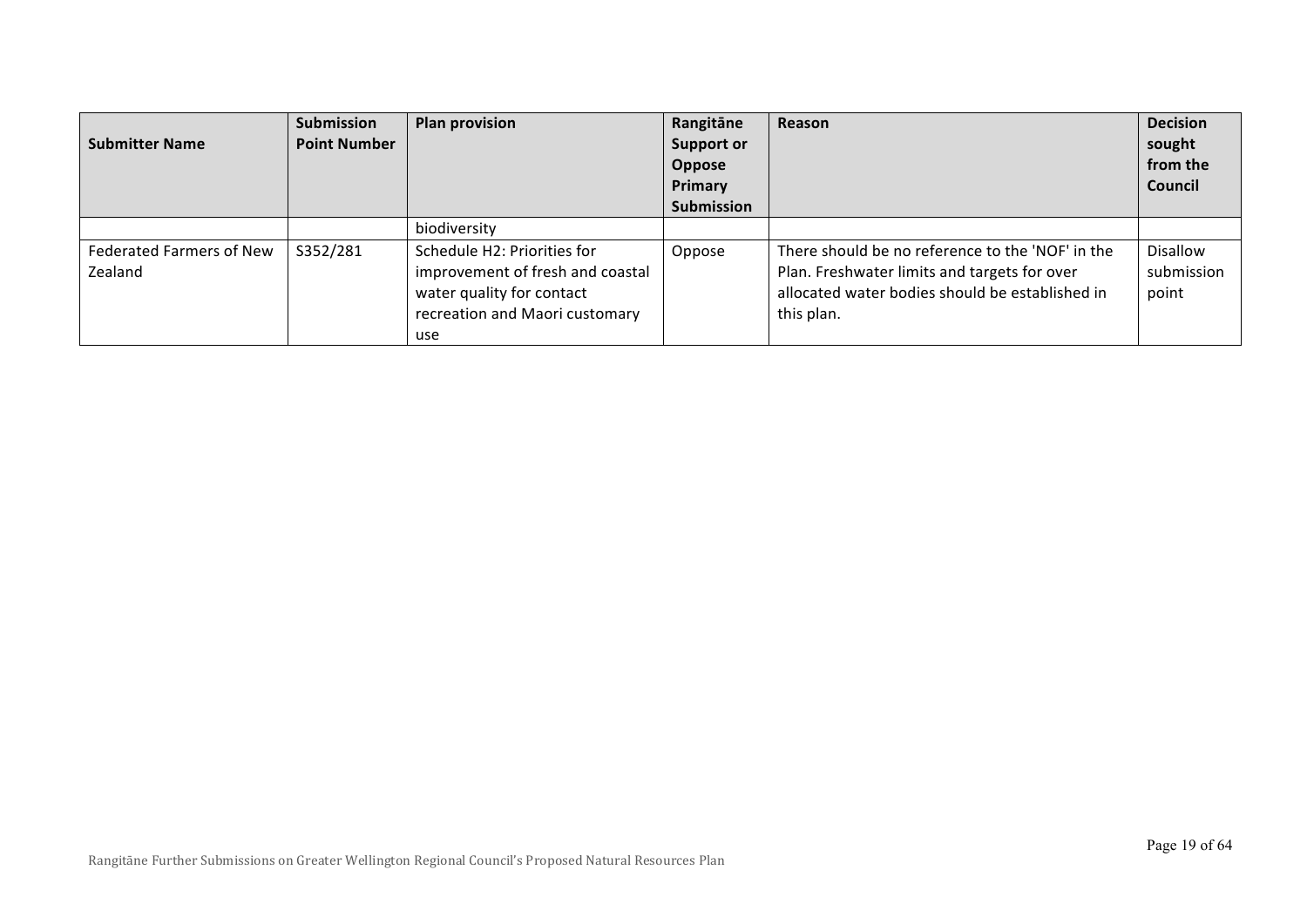|                      | <b>Submission</b><br><b>Point Number</b> | <b>Plan provision</b>                    | Rangitāne<br><b>Support or</b><br>Oppose<br>Primary<br><b>Submission</b> | Reason                                                                                                                                             | <b>Decision</b><br>sought<br>from the<br>Council |
|----------------------|------------------------------------------|------------------------------------------|--------------------------------------------------------------------------|----------------------------------------------------------------------------------------------------------------------------------------------------|--------------------------------------------------|
| Fish and Game        | S308/004                                 | Aquatic ecosystem health                 | Support                                                                  | Provides greater detail and clarity than existing<br>definition                                                                                    | Allow<br>submission<br>point                     |
| Fish and Game        | S308/005                                 | Mahinga kai                              | Support                                                                  | Mahinga Kai has significant cultural values to<br>Rangitāne and therefore this amendment, or<br>words to similar effect are supported.             | Allow<br>submission<br>point                     |
| Fish and Game        | S308/006                                 | 2.1.6 Definitions, schedules and<br>maps | Support                                                                  | An efficient system for allocating water quality<br>limits to polluters is necessary for effective<br>freshwater management.                       | Allow<br>submission<br>point                     |
| <b>Fish and Game</b> | S308/007                                 | 2.1.6 Definitions, schedules and<br>maps | Support                                                                  | Need to ensure that a definition of natural<br>character, if included, recognises the attributes<br>that make up natural character under the NZCPS | Allow<br>submission<br>point                     |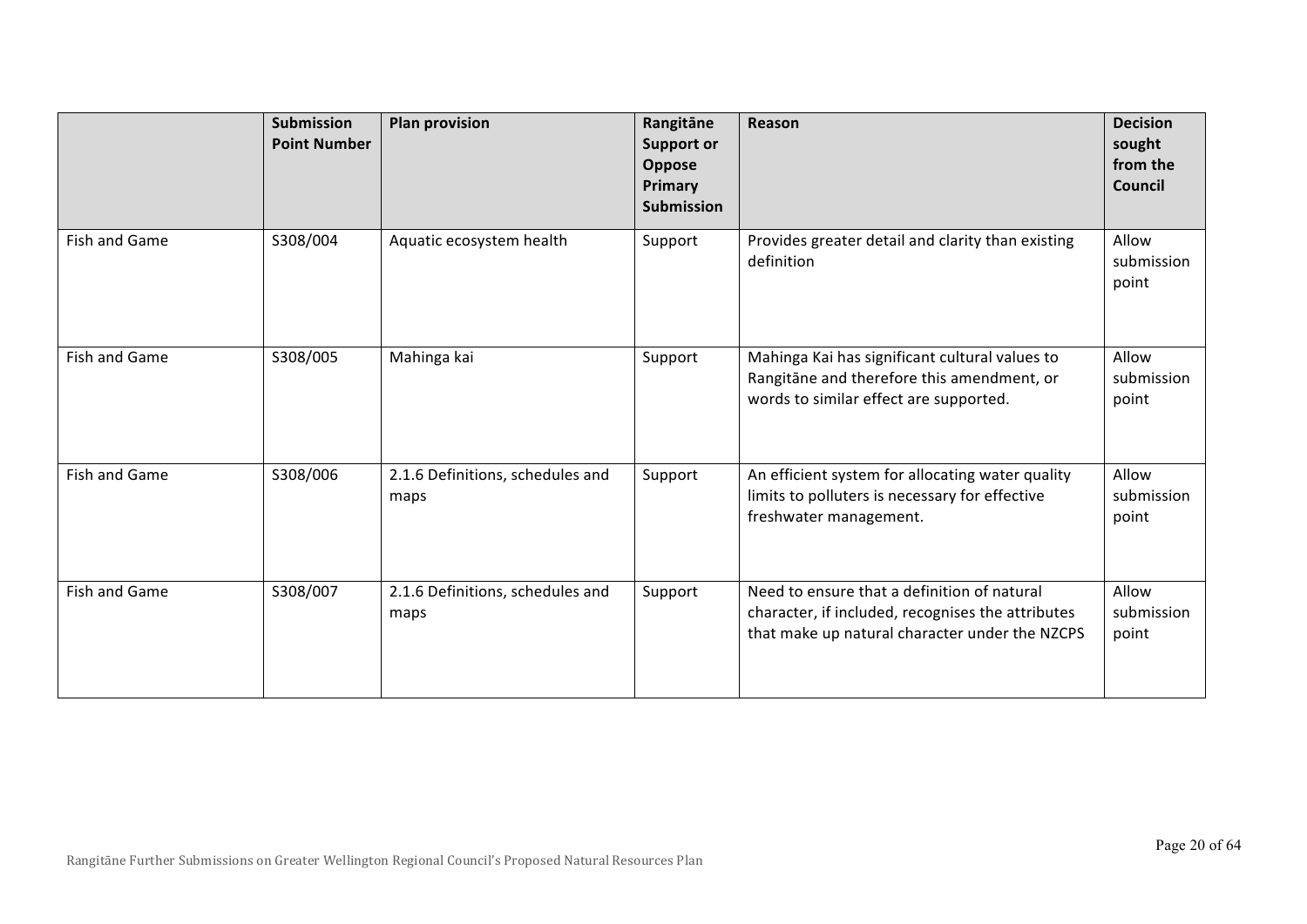|               | <b>Submission</b><br><b>Point Number</b> | <b>Plan provision</b>       | Rangitāne<br><b>Support or</b><br>Oppose<br>Primary<br><b>Submission</b> | Reason                                                                                                                                                                                                                                                                                    | <b>Decision</b><br>sought<br>from the<br>Council |
|---------------|------------------------------------------|-----------------------------|--------------------------------------------------------------------------|-------------------------------------------------------------------------------------------------------------------------------------------------------------------------------------------------------------------------------------------------------------------------------------------|--------------------------------------------------|
| Fish and Game | S308/008                                 | <b>Entire Plan</b>          | Support                                                                  | Recognises and provides for s.6(a) of the RMA                                                                                                                                                                                                                                             | Allow<br>submission<br>point                     |
| Fish and Game | S308/009                                 | Natural wetland             | Support                                                                  | Provides clarification and certainty for plan users                                                                                                                                                                                                                                       | Allow<br>submission<br>point                     |
| Fish and Game | S308/010                                 | Significant natural wetland | Support                                                                  | Provides greater detail and clarification for plan<br>users and recognises the importance of wetland<br>areas and the threat from animals.                                                                                                                                                | Allow<br>submission<br>point                     |
| Fish and Game | S308/012                                 | 3.5 Water Quality           | Support in<br>part                                                       | Support to the extent that these changes are<br>consistent with recognising and providing for the<br>relationship of Māori and their culture and<br>traditions with their ancestral lands, water, sites<br>and waahi tapu and other taonga, and are<br>consistent with Part 2 of the RMA. | Allow<br>submission<br>point                     |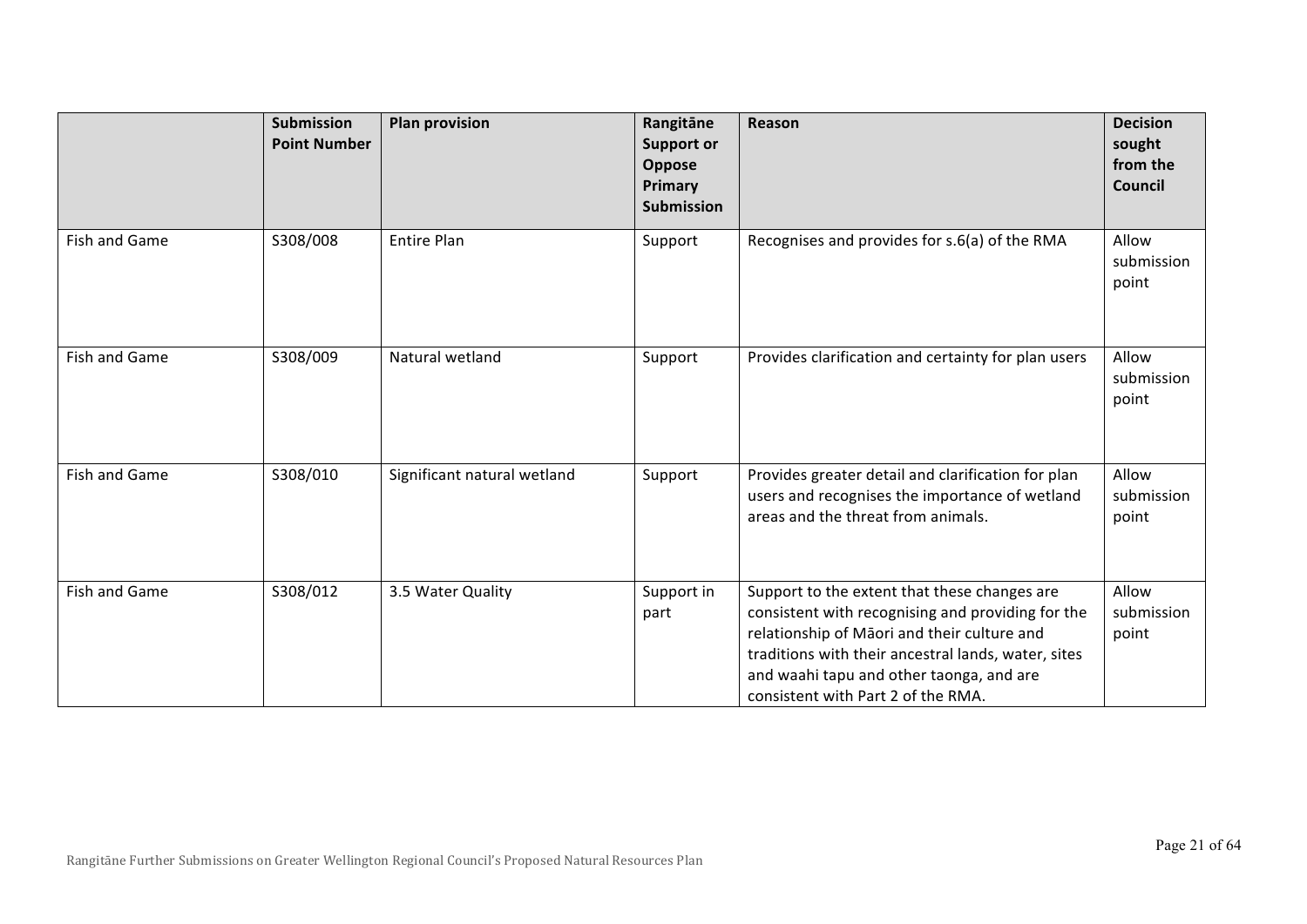|               | <b>Submission</b><br><b>Point Number</b> | <b>Plan provision</b>                                        | Rangitāne<br><b>Support or</b><br>Oppose<br>Primary<br><b>Submission</b> | Reason                                                                                                                          | <b>Decision</b><br>sought<br>from the<br>Council |
|---------------|------------------------------------------|--------------------------------------------------------------|--------------------------------------------------------------------------|---------------------------------------------------------------------------------------------------------------------------------|--------------------------------------------------|
| Fish and Game | S308/023                                 | Objective O24: Contact recreation<br>and Maori customary use | Support                                                                  | Provides clarification and certainty for plan users<br>and is consistent with Part 2 RMA.                                       | Allow<br>submission<br>point                     |
| Fish and Game | S308/025                                 | 3.5 Water Quality                                            | Support                                                                  | Addresses groundwater quantity which is not<br>otherwise addressed through objectives in the<br>Plan.                           | Allow<br>submission<br>point                     |
| Fish and Game | S308/026                                 | 3.5 Water Quality                                            | Support                                                                  | Specifying freshwater objectives, limits and<br>standards that are consistent with achieving<br>freshwater values is essential. | Allow<br>submission<br>point                     |
| Fish and Game | S308/033                                 | 3.9 Soil                                                     | Support                                                                  | Provides greater protection for freshwater<br>habitats and sites.                                                               | Allow<br>submission<br>point                     |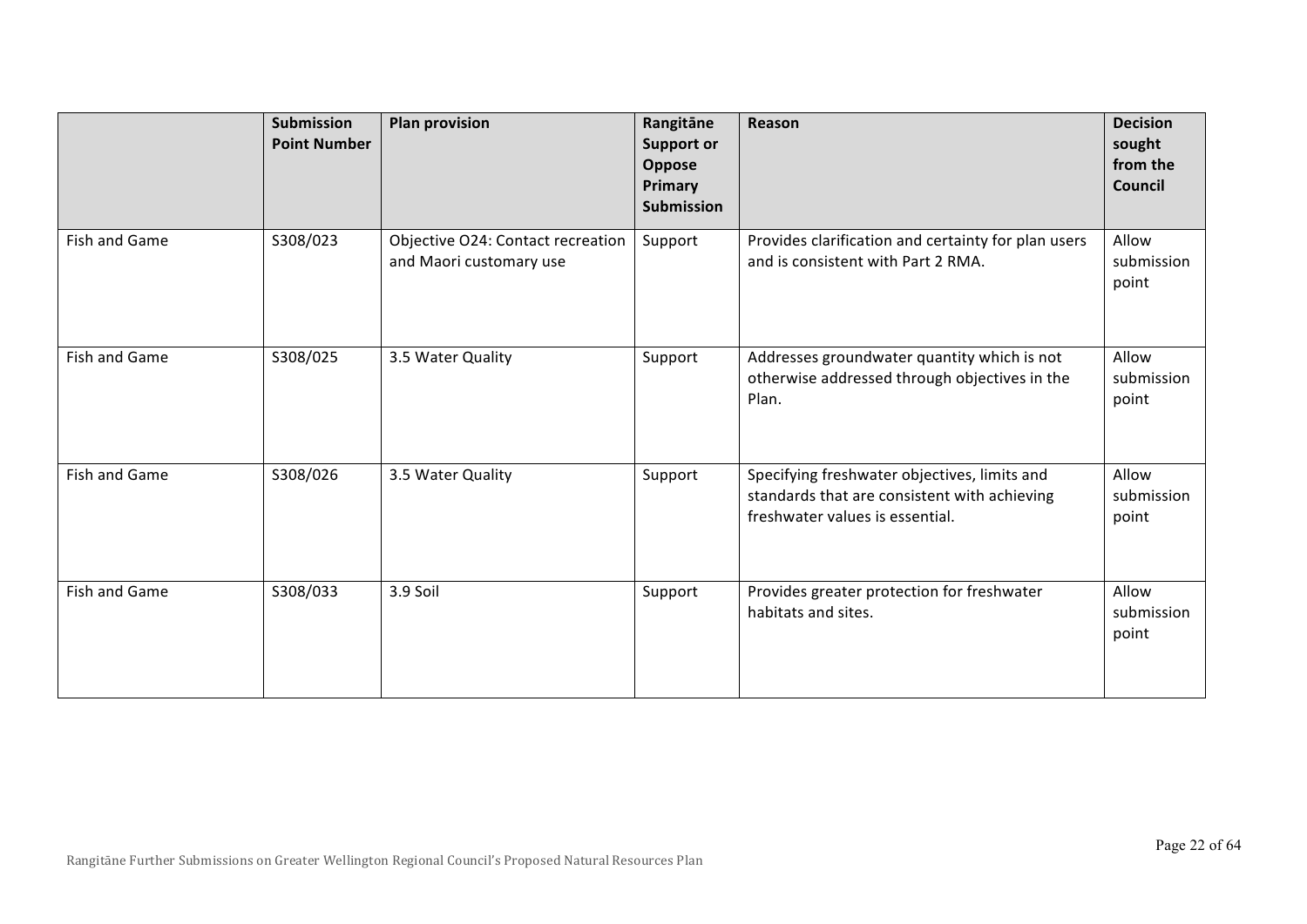|                      | Submission<br><b>Point Number</b> | <b>Plan provision</b>                      | Rangitāne<br><b>Support or</b><br>Oppose<br>Primary<br><b>Submission</b> | Reason                                                                                                                                                                                                       | <b>Decision</b><br>sought<br>from the<br>Council |
|----------------------|-----------------------------------|--------------------------------------------|--------------------------------------------------------------------------|--------------------------------------------------------------------------------------------------------------------------------------------------------------------------------------------------------------|--------------------------------------------------|
| Fish and Game        | S308/039                          | 3. Objectives                              | Support                                                                  | Ensures that s.6 of the RMA is recognised and<br>provided for when considering flood protection<br>measures.                                                                                                 | Allow<br>submission<br>point                     |
| Fish and Game        | S308/041                          | 4. Policies                                | Support                                                                  | The avoidance of adverse effects, particularly<br>those that are significant, is generally preferable<br>over the remediation or mitigation of these<br>effects.                                             | Allow<br>submission<br>point                     |
| Fish and Game        | S308/043                          | Policy P4: Minimising adverse<br>effects   | Support                                                                  | The submission seeks to ensure that the policy<br>accurately reflects the purpose of the Act and<br>provides useful guidance to plan uses which is not<br>currently achieved through the policy as notified. | Allow<br>submission<br>point                     |
| <b>Fish and Game</b> | S308/044                          | Policy P5: Review of existing<br>consents  | Support                                                                  | This is consistent with giving effect to the NPSFM<br>and is consistent with Part 2 RMA.                                                                                                                     | Allow<br>submission<br>point                     |
| Fish and Game        | S308/051                          | Policy P15: Flood protection<br>activities | Support                                                                  | The amendment seeks to ensure that the purpose<br>of the Act is achieved when addressing river<br>management and flood protection activities.                                                                | Allow<br>submission<br>point                     |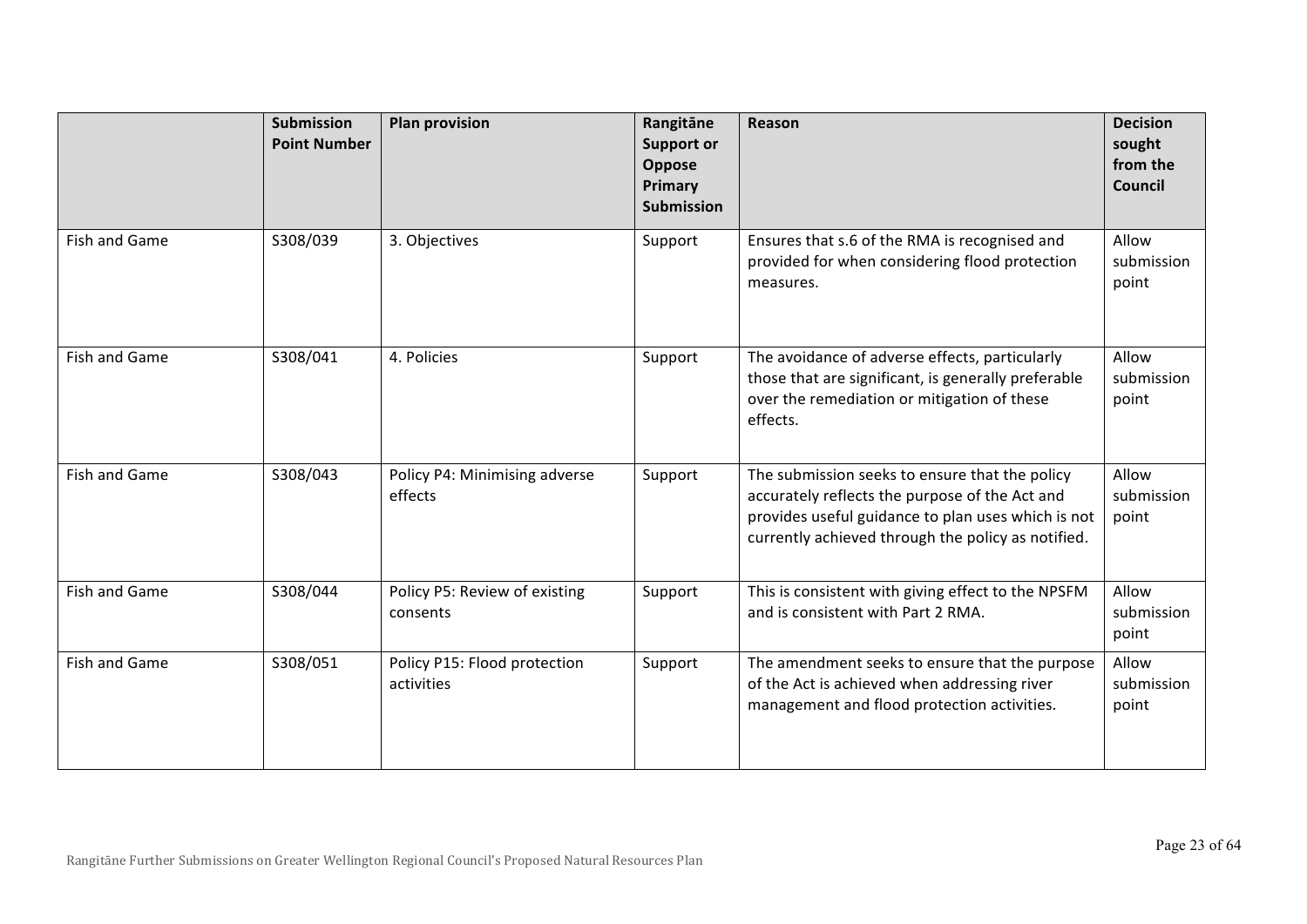|               | <b>Submission</b><br><b>Point Number</b> | <b>Plan provision</b>                                                         | Rangitāne<br><b>Support or</b><br>Oppose<br>Primary<br><b>Submission</b> | Reason                                                                                                                                                                                         | <b>Decision</b><br>sought<br>from the<br>Council |
|---------------|------------------------------------------|-------------------------------------------------------------------------------|--------------------------------------------------------------------------|------------------------------------------------------------------------------------------------------------------------------------------------------------------------------------------------|--------------------------------------------------|
| Fish and Game | S308/052                                 | Policy P16: New flood protection<br>and erosion control                       | Support                                                                  | The amendment seeks to ensure that the purpose<br>of the Act is achieved when addressing river<br>management and flood protection activities.                                                  | Allow<br>submission<br>point                     |
| Fish and Game | S308/056                                 | Policy P32: Adverse effects on<br>aquatic ecosystem health and<br>mahinga kai | Support                                                                  | The policy as notified has the effect of allowing<br>significant adverse effects, which is inconsistent<br>with s5 RMA and is inconsistent with achieving<br>freshwater objectives and limits. | Allow<br>submission<br>point                     |
| Fish and Game | S308/066                                 | Policy P99: Livestock access to<br>surface water bodies                       | Support                                                                  | Aligns with the values of Rangitane                                                                                                                                                            | Allow<br>submission<br>point                     |
| Fish and Game | S308/067                                 | Policy P100: Riparian margins for<br>cultivation and break-feeding            | Support                                                                  | Aligns with the values of Rangitane                                                                                                                                                            | Allow<br>submission<br>point                     |
| Fish and Game | S308/068                                 | Policy P101: Management of<br>riparian margins                                | Support                                                                  | Aligns with the values of Rangitane                                                                                                                                                            | Allow<br>submission<br>point                     |
| Fish and Game | S308/083                                 | 4. Policies                                                                   | Support                                                                  | Consistent with management for mahinga kai and<br>reflects the interconnected nature of water<br>quality, quantity and land.                                                                   | Allow<br>submission<br>point                     |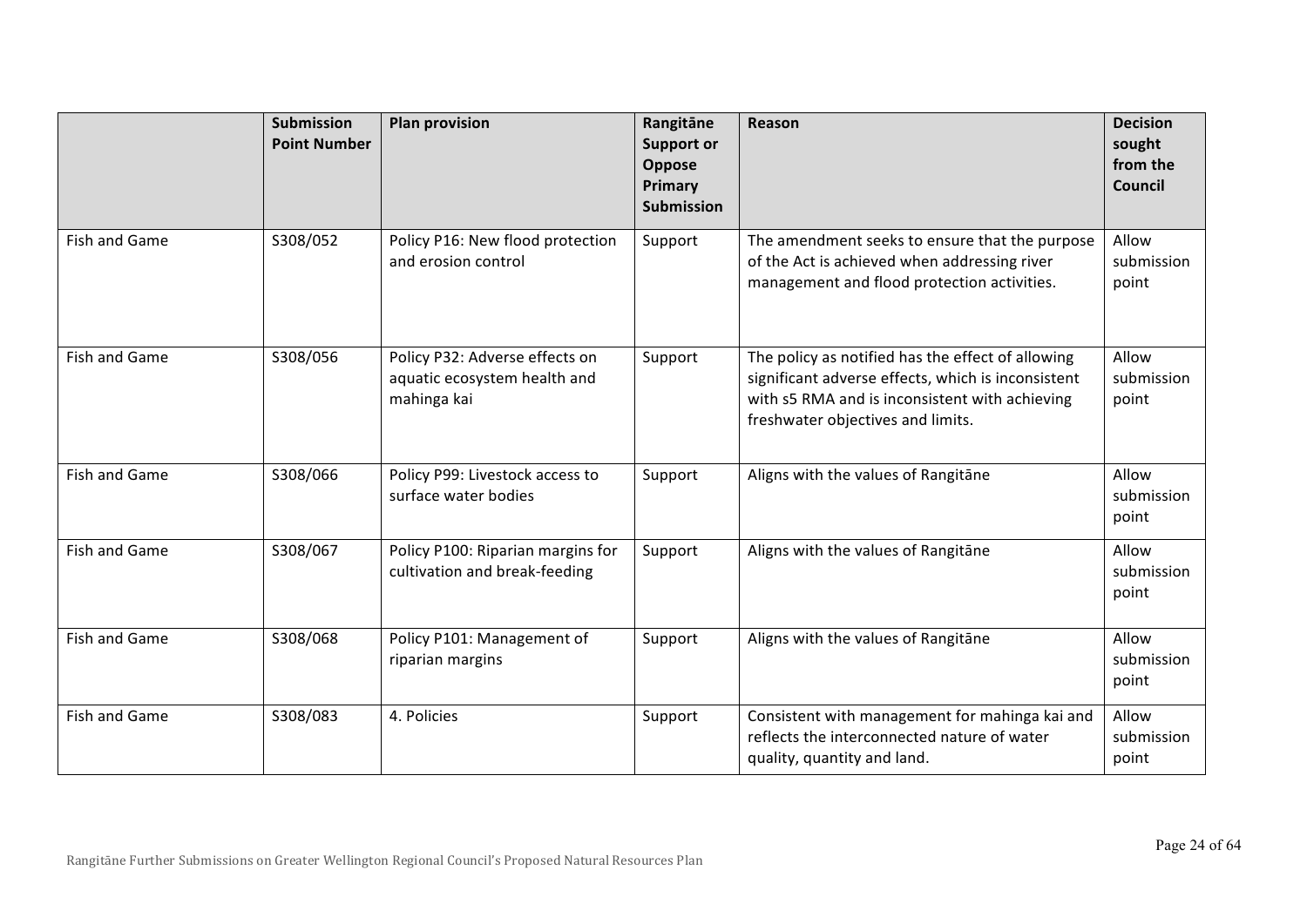|               | <b>Submission</b><br><b>Point Number</b> | <b>Plan provision</b>                                                                          | Rangitāne<br><b>Support or</b><br>Oppose<br>Primary<br><b>Submission</b> | Reason                                                       | <b>Decision</b><br>sought<br>from the<br>Council |
|---------------|------------------------------------------|------------------------------------------------------------------------------------------------|--------------------------------------------------------------------------|--------------------------------------------------------------|--------------------------------------------------|
| Fish and Game | S308/085                                 | 5. Rules                                                                                       | Support                                                                  | Ensures that the requirements of s.70 of the Act<br>are met. | Allow<br>submission<br>point                     |
| Fish and Game | S308/089                                 | Rule R69: Minor contaminants -<br>permitted activity                                           | Support                                                                  | Provides clarification and certainty for plan users          | Allow<br>submission<br>point                     |
| Fish and Game | S308/092                                 | Rule R83: Discharge of collected<br>animal effluent onto or into land -<br>controlled activity | Support                                                                  | Necessary to give effect to the NPSFM.                       | Allow<br>submission<br>point                     |
| Fish and Game | S308/093                                 | Rule R89: Farm refuse dumps -<br>permitted activity                                            | Support                                                                  | Necessary to meet s70 and for discharge<br>accounting.       | Allow<br>submission<br>point                     |
| Fish and Game | S308/094                                 | Rule R90: Manufacture and<br>storage of silage and compost -<br>permitted activity             | Support                                                                  | Necessary to meet s70 and for discharge<br>accounting.       | Allow<br>submission<br>point                     |
| Fish and Game | S308/095                                 | Rule R91: Offal pit - permitted<br>activity                                                    | Support                                                                  | Necessary to meet s70 and for discharge<br>accounting.       | Allow<br>submission<br>point                     |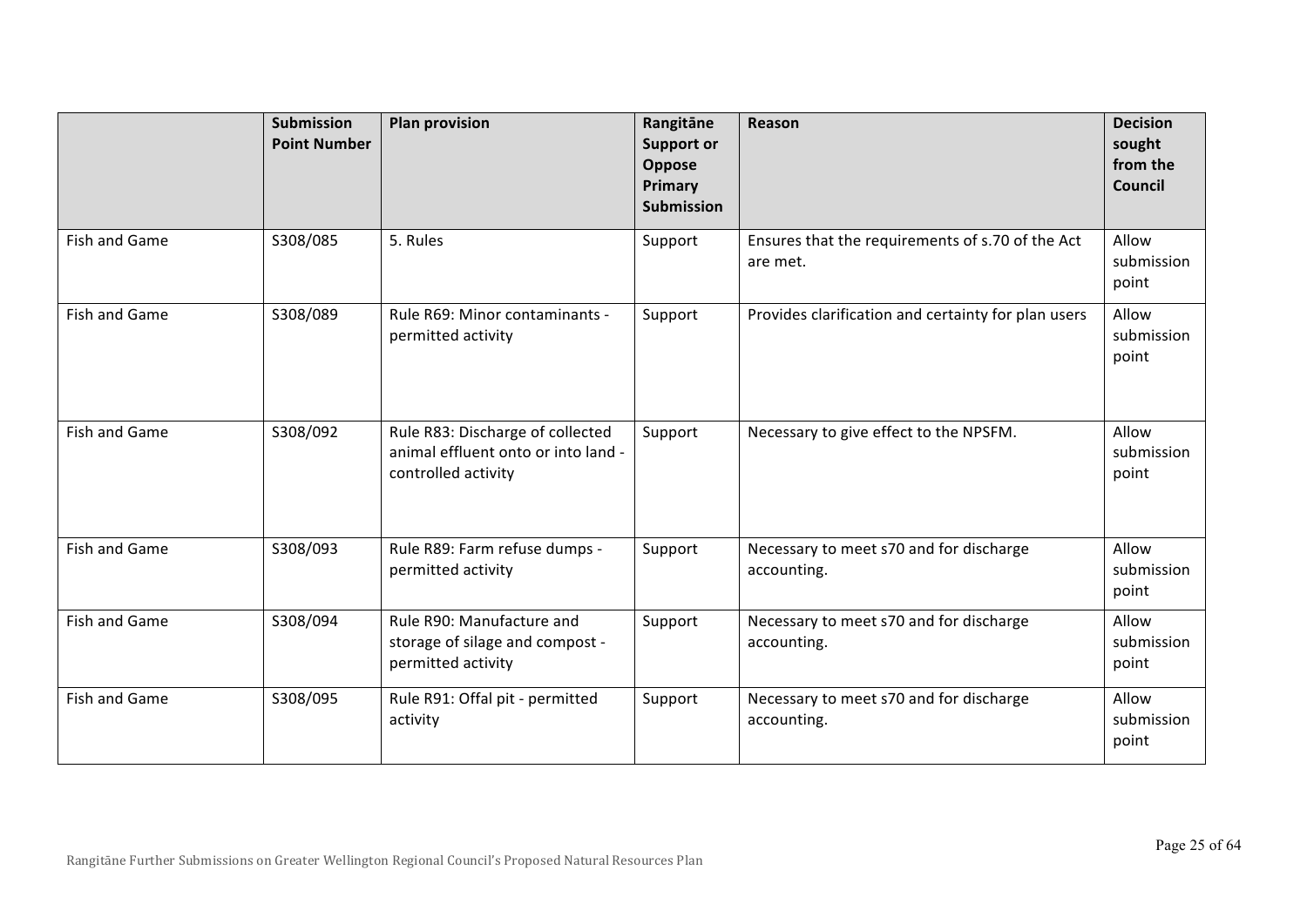|               | Submission<br><b>Point Number</b> | <b>Plan provision</b>                                                                                                          | Rangitāne<br><b>Support or</b><br>Oppose<br>Primary<br><b>Submission</b> | Reason                                                                                                               | <b>Decision</b><br>sought<br>from the<br>Council |
|---------------|-----------------------------------|--------------------------------------------------------------------------------------------------------------------------------|--------------------------------------------------------------------------|----------------------------------------------------------------------------------------------------------------------|--------------------------------------------------|
| Fish and Game | S308/096                          | Rule R92: All discharges to land<br>within community drinking water<br>protection areas - restricted<br>discretionary activity | Support                                                                  | Necessary to give effect to the NPSFM.                                                                               | Allow<br>submission<br>point                     |
| Fish and Game | S308/098                          | 5. Rules                                                                                                                       | Support                                                                  | Necessary to give effect to the NPSFM.                                                                               | Allow<br>submission<br>point                     |
| Fish and Game | S308/099                          | Rule R94: Cultivation or tilling of<br>land - permitted activity                                                               | Support                                                                  | Ensures that the requirements of s.70 of the Act<br>are met.                                                         | Allow<br>submission<br>point                     |
| Fish and Game | S308/100                          | Rule R99: Earthworks- permitted<br>activity                                                                                    | Support                                                                  | Ensures that the requirements of s.70 of the Act<br>are met.                                                         | Allow<br>submission<br>point                     |
| Fish and Game | S308/107                          | Rule R100: Vegetation clearance<br>on erosion prone land - permitted<br>activity                                               | Support                                                                  | Ensures that the requirements of s.70 of the Act<br>are met.                                                         | Allow<br>submission<br>point                     |
| Fish and Game | S308/108                          | Rule R102: Plantation forestry<br>harvesting on erosion prone land<br>- permitted activity                                     | Support                                                                  | Ensures that the requirements of s.70 of the Act<br>are met.                                                         | Allow<br>submission<br>point                     |
| Fish and Game | S308/110                          | Rule R103: Plantation forestry<br>harvesting - controlled activity                                                             | Support                                                                  | This amendment will ensure greater water quality<br>outcomes. Necessary to meet s70 and for<br>discharge accounting. | Allow<br>submission<br>point                     |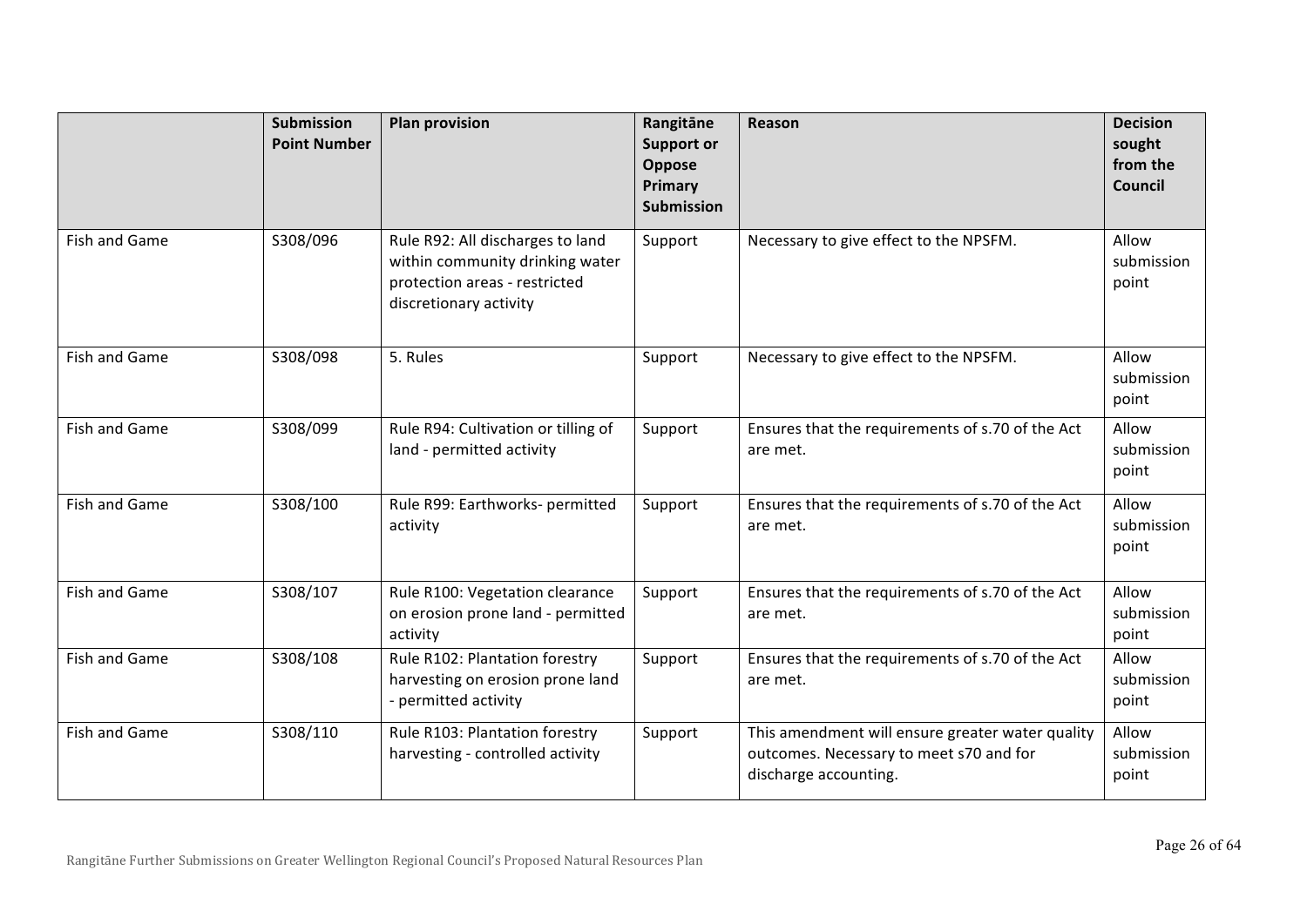|               | <b>Submission</b><br><b>Point Number</b> | <b>Plan provision</b>                                                            | Rangitāne<br><b>Support or</b><br>Oppose<br>Primary<br><b>Submission</b> | Reason                                                                                | <b>Decision</b><br>sought<br>from the<br>Council |
|---------------|------------------------------------------|----------------------------------------------------------------------------------|--------------------------------------------------------------------------|---------------------------------------------------------------------------------------|--------------------------------------------------|
| Fish and Game | S308/116                                 | 5.5.5 Activities in beds of lakes<br>and rivers                                  | Support                                                                  | Consistent with achieving objectives of the Plan.                                     | Allow<br>submission<br>point                     |
| Fish and Game | S308/128                                 | 5. Rules                                                                         | Support                                                                  | Consistent with giving effect to the NPSFM, the<br>objectives of the Plan and s5 RMA. | Allow<br>submission<br>point                     |
| Fish and Game | S308/129                                 | Rule R136: Take and use of water<br>- permitted activity                         | Support                                                                  | Consistent with giving effect to the NPSFM, the<br>objectives of the Plan and s5 RMA. | Allow<br>submission<br>point                     |
| Fish and Game | S308/130                                 | Rule R137: Farm dairy washdown<br>and milk-cooling water -<br>permitted activity | Support                                                                  | Consistent with giving effect to the NPSFM, the<br>objectives of the Plan and s5 RMA. | Allow<br>submission<br>point                     |
| Fish and Game | S308/133                                 | Rule R141: Take and use of water<br>not permitted - controlled activity          | Support                                                                  | Consistent with giving effect to the NPSFM, the<br>objectives of the Plan and s5 RMA. | Allow<br>submission<br>point                     |
| Fish and Game | S308/134                                 | Rule R143: Temporary water<br>permit transfers - controlled<br>activity          | Support                                                                  | Consistent with giving effect to the NPSFM, the<br>objectives of the Plan and s5 RMA. | Allow<br>submission<br>point                     |
| Fish and Game | S308/135                                 | Rule R144: Transferring water<br>permits - restricted discretionary<br>activity  | Support                                                                  | Consistent with giving effect to the NPSFM, the<br>objectives of the Plan and s5 RMA. | Allow<br>submission<br>point                     |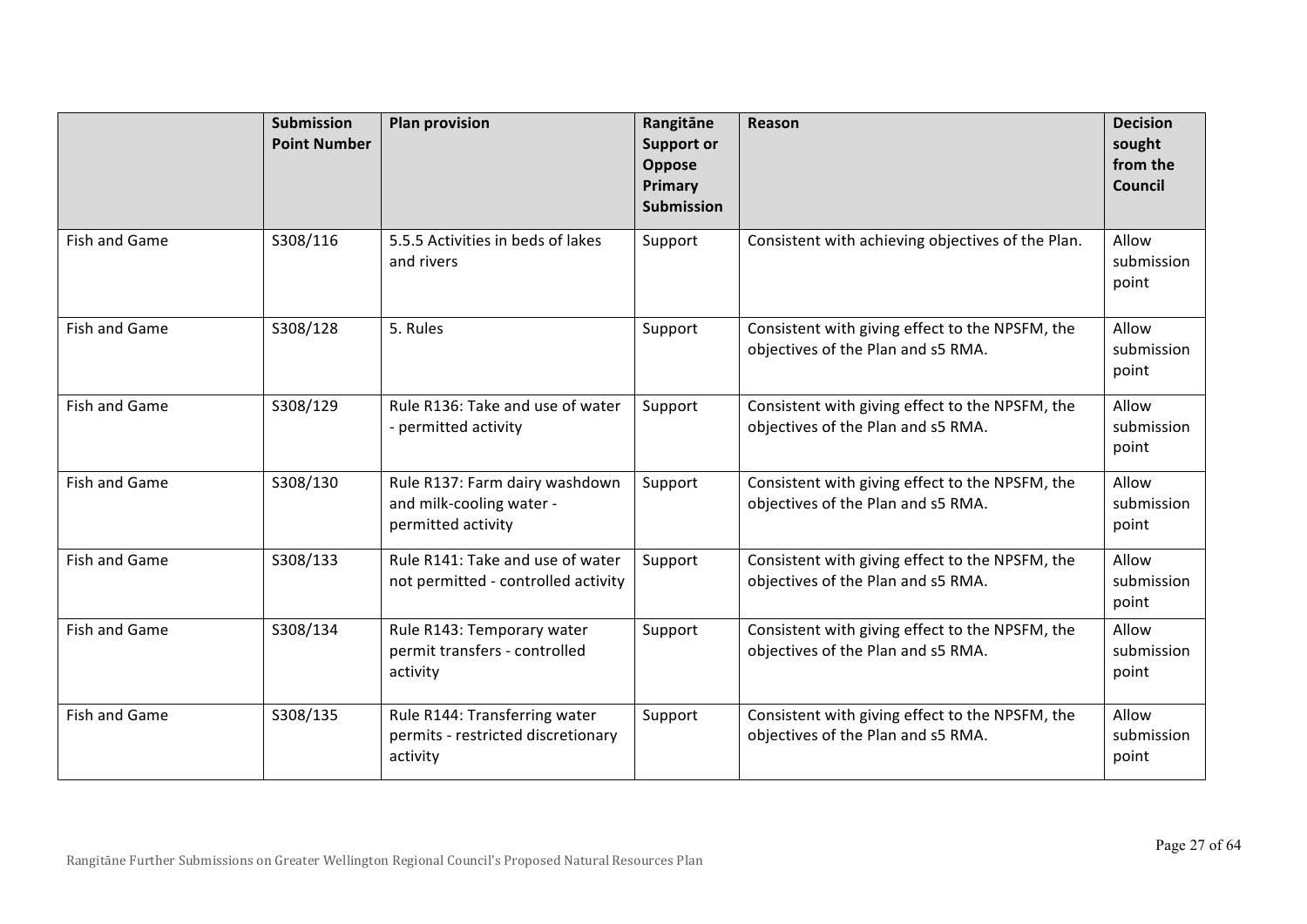|               | <b>Submission</b><br><b>Point Number</b> | <b>Plan provision</b>                                                 | Rangitāne<br><b>Support or</b><br>Oppose<br>Primary<br><b>Submission</b> | Reason                                                                                | <b>Decision</b><br>sought<br>from the<br>Council |
|---------------|------------------------------------------|-----------------------------------------------------------------------|--------------------------------------------------------------------------|---------------------------------------------------------------------------------------|--------------------------------------------------|
| Fish and Game | S308/138                                 | Method M28: Development of<br>good management practice<br>guidelines. | Support                                                                  | Provides clarification and certainty for plan users                                   | Allow<br>submission<br>point                     |
| Fish and Game | S308/140                                 | <b>Entire Plan</b>                                                    | Support                                                                  | Consistent with giving effect to the NPSFM, the<br>objectives of the Plan and s5 RMA. | Allow<br>submission<br>point                     |
| Fish and Game | S308/141                                 | <b>Entire Plan</b>                                                    | Support                                                                  | Consistent with achieving consistent<br>improvements to the plan.                     | Allow<br>submission<br>point                     |
| Fish and Game | S308/142                                 | Schedule I: Important trout<br>fishery rivers and spawning<br>waters  | Support                                                                  | Uses the terminology Significant in place of<br>"important" as notified.              | Allow<br>submission<br>point                     |
| Fish and Game | S308/144                                 | 3.6 Biodiversity, aquatic<br>ecosystem health and mahinga<br>kai      | Support                                                                  | Consistent with giving effect to the NPSFM, the<br>objectives of the Plan and s5 RMA. | Allow<br>submission<br>point                     |
| Fish and Game | S308/145                                 | 3.6 Biodiversity, aquatic<br>ecosystem health and mahinga<br>kai      | Support                                                                  | Consistent with giving effect to the NPSFM, the<br>objectives of the Plan and s5 RMA. | Allow<br>submission<br>point                     |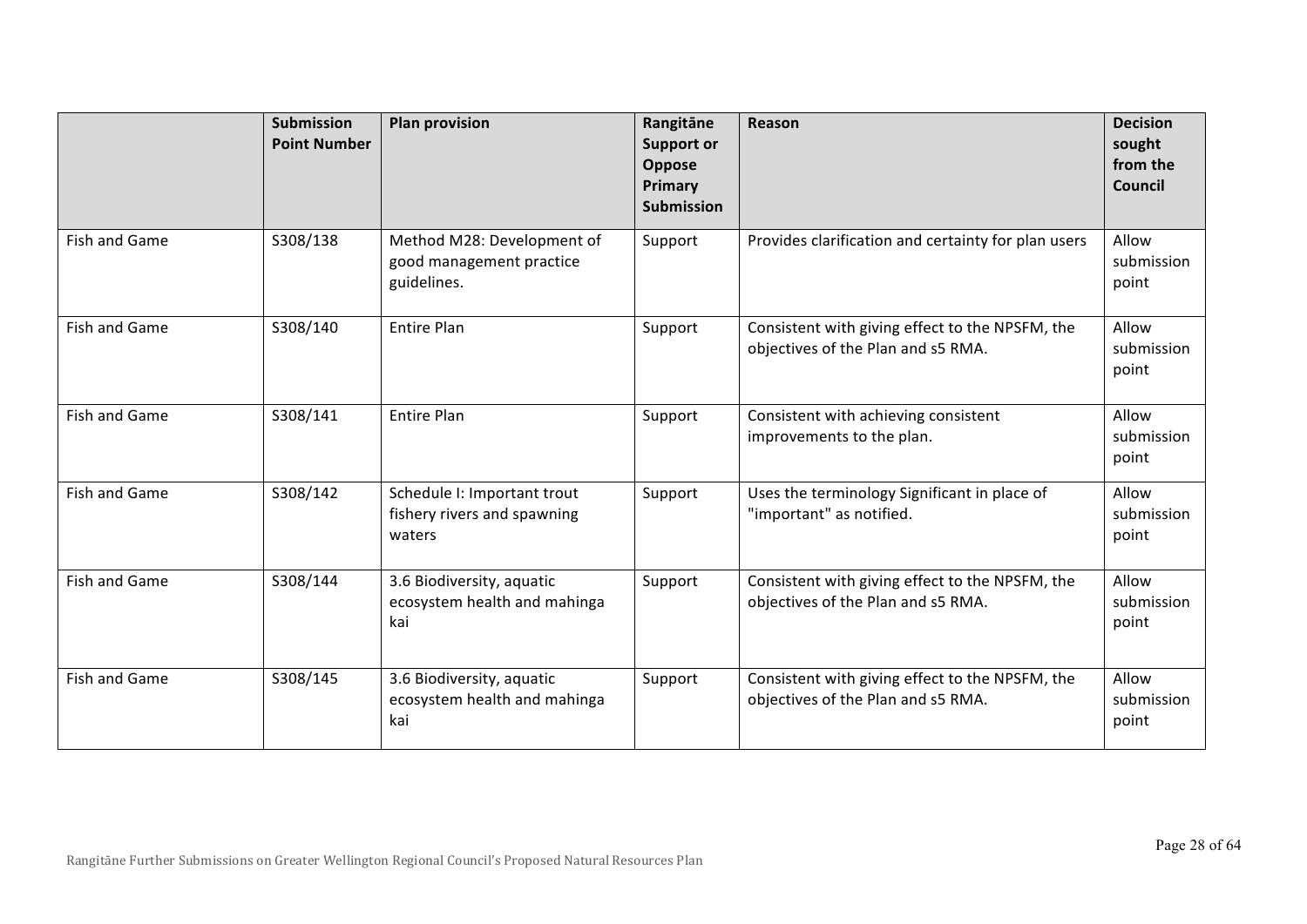|               | <b>Submission</b><br><b>Point Number</b> | <b>Plan provision</b>                                | Rangitāne<br><b>Support or</b><br><b>Oppose</b><br>Primary<br><b>Submission</b> | <b>Reason</b>                                                                                                 | <b>Decision</b><br>sought<br>from the<br>Council |
|---------------|------------------------------------------|------------------------------------------------------|---------------------------------------------------------------------------------|---------------------------------------------------------------------------------------------------------------|--------------------------------------------------|
| Fish and Game | S308/147                                 | 3.7 Sites with significant values                    | Support                                                                         | Consistent with giving effect to the NPSFM, the<br>objectives of the Plan and s5 RMA.                         | Allow<br>submission<br>point                     |
| Fish and Game | S308/148                                 | 3.5 Water Quality                                    | Support                                                                         | Table is redundant if Objective 24 is amended to<br>set primary contact recreation as the minimum<br>outcome. | Allow<br>submission<br>point                     |
| Fish and Game | S308/150                                 | Schedule Q: Reasonable and<br>efficient use criteria | Support                                                                         | Provides clarification and certainty for plan users                                                           | Allow<br>submission<br>point                     |

| <b>Submitter Name</b>                              | Submission<br><b>Point Number</b> | <b>Plan provision</b>                                        | Rangitāne<br><b>Support or</b><br>Oppose<br>Primary<br>Submission | Reason                                                                                | <b>Decision</b><br>sought<br>from the<br>Council |
|----------------------------------------------------|-----------------------------------|--------------------------------------------------------------|-------------------------------------------------------------------|---------------------------------------------------------------------------------------|--------------------------------------------------|
| Royal Forest and Bird<br><b>Protection Society</b> | S353/001                          | Objective O24: Contact recreation<br>and Maori customary use | Support                                                           | Consistent with giving effect to the NPSFM, the<br>objectives of the Plan and s5 RMA. | Allow<br>submission<br>point                     |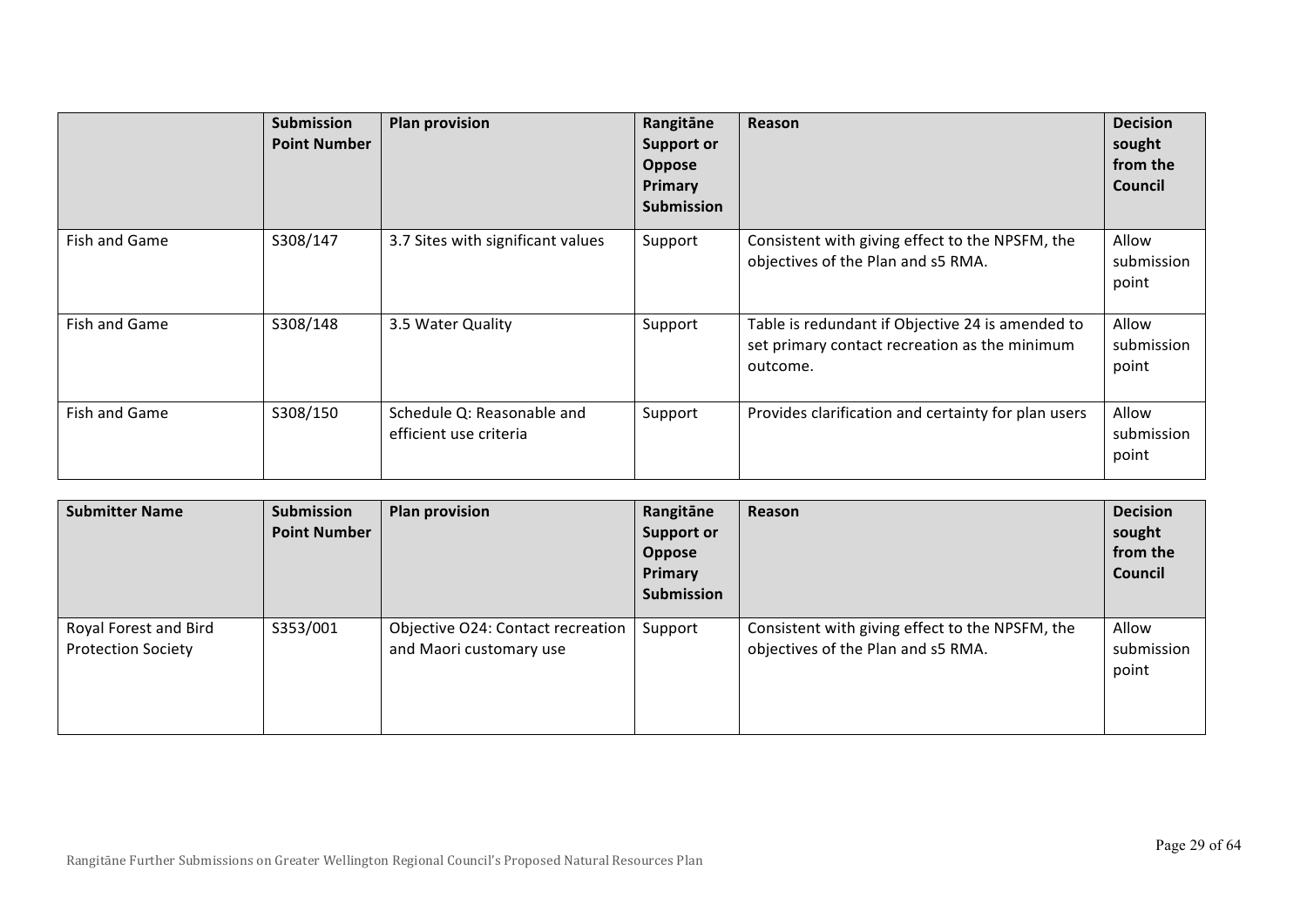| <b>Submitter Name</b>                              | <b>Submission</b><br><b>Point Number</b> | <b>Plan provision</b>                                            | Rangitāne<br><b>Support or</b><br>Oppose<br>Primary<br><b>Submission</b> | Reason                                                                                               | <b>Decision</b><br>sought<br>from the<br>Council |
|----------------------------------------------------|------------------------------------------|------------------------------------------------------------------|--------------------------------------------------------------------------|------------------------------------------------------------------------------------------------------|--------------------------------------------------|
| Royal Forest and Bird<br><b>Protection Society</b> | S353/002                                 | Objective O25: Aquatic<br>ecosystem health and mahinga<br>kai    | Support                                                                  | Defining numeric freshwater objectives and limits<br>that reflect sustainable state is essential.    | Allow<br>submission<br>point                     |
| Royal Forest and Bird<br><b>Protection Society</b> | S353/008                                 | 2.2 Definitions                                                  | Support in<br>part                                                       | Climate change is defined in the RMA and any<br>definition included in the Plan should reflect this. | Allow<br>submission<br>point                     |
| Royal Forest and Bird<br><b>Protection Society</b> | S353/027                                 | Objective O25: Aquatic<br>ecosystem health and mahinga<br>kai    | Support                                                                  | Provides certainty and clarification for plan users                                                  | Allow<br>submission<br>point                     |
| Royal Forest and Bird<br><b>Protection Society</b> | S353/028                                 | 3.6 Biodiversity, aquatic<br>ecosystem health and mahinga<br>kai | Support                                                                  | Defining numeric freshwater objectives and limits<br>that reflect sustainable state is essential.    | Allow<br>submission<br>point                     |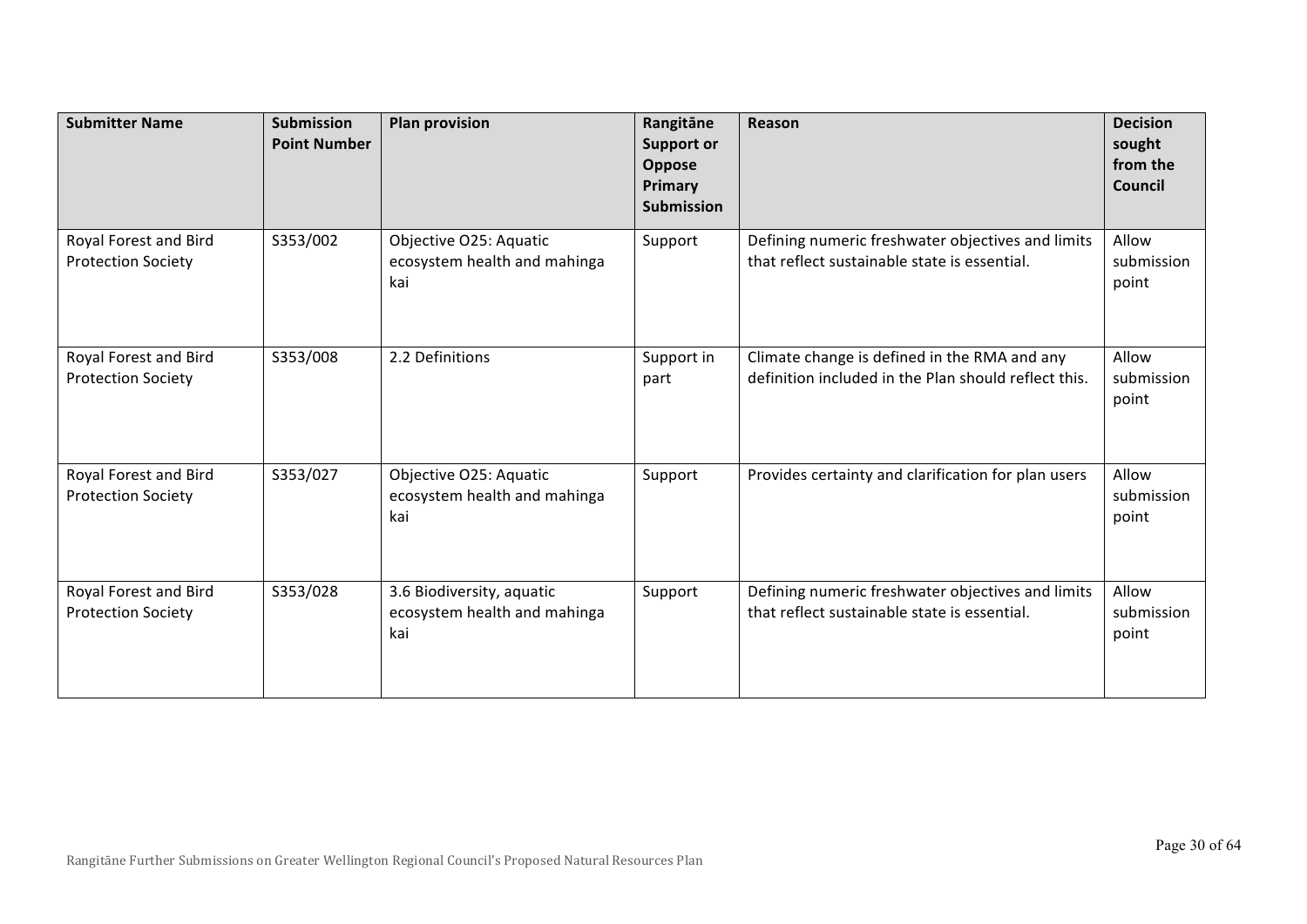| <b>Submitter Name</b>                              | <b>Submission</b><br><b>Point Number</b> | <b>Plan provision</b>                                            | Rangitāne<br><b>Support or</b><br>Oppose<br>Primary<br><b>Submission</b> | Reason                                                                                            | <b>Decision</b><br>sought<br>from the<br>Council |
|----------------------------------------------------|------------------------------------------|------------------------------------------------------------------|--------------------------------------------------------------------------|---------------------------------------------------------------------------------------------------|--------------------------------------------------|
| Royal Forest and Bird<br><b>Protection Society</b> | S353/029                                 | 3.6 Biodiversity, aquatic<br>ecosystem health and mahinga<br>kai | Support                                                                  | Defining numeric freshwater objectives and limits<br>that reflect sustainable state is essential. | Allow<br>submission<br>point                     |
| Royal Forest and Bird<br><b>Protection Society</b> | S353/030                                 | 3.6 Biodiversity, aquatic<br>ecosystem health and mahinga<br>kai | Support                                                                  | Consistent with giving effect to the NPSFM, the<br>objectives of the Plan and s5 RMA.             | Allow<br>submission<br>point                     |
| Royal Forest and Bird<br><b>Protection Society</b> | S353/031                                 | 3.6 Biodiversity, aquatic<br>ecosystem health and mahinga<br>kai | Support                                                                  | Consistent with giving effect to the NPSFM, the<br>objectives of the Plan and s5 RMA.             | Allow<br>submission<br>point                     |
| Royal Forest and Bird<br><b>Protection Society</b> | S353/032                                 | 3.6 Biodiversity, aquatic<br>ecosystem health and mahinga<br>kai | Support                                                                  | Provides certainty and clarification for plan users                                               | Allow<br>submission<br>point                     |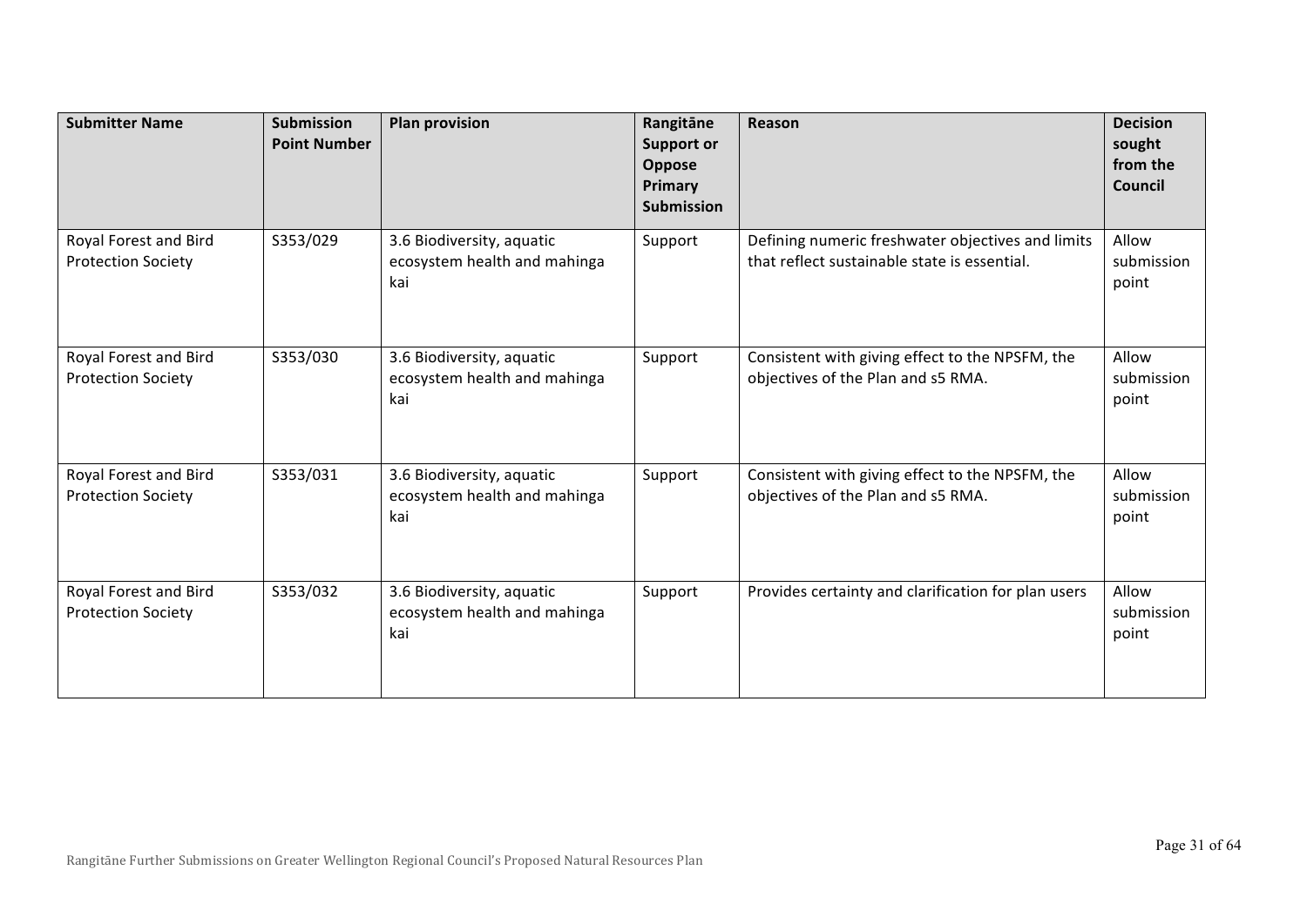| <b>Submitter Name</b>                              | <b>Submission</b><br><b>Point Number</b> | <b>Plan provision</b>                                                                                                    | Rangitāne<br><b>Support or</b><br>Oppose<br>Primary<br><b>Submission</b> | Reason                                                                                                                                         | <b>Decision</b><br>sought<br>from the<br>Council |
|----------------------------------------------------|------------------------------------------|--------------------------------------------------------------------------------------------------------------------------|--------------------------------------------------------------------------|------------------------------------------------------------------------------------------------------------------------------------------------|--------------------------------------------------|
| Royal Forest and Bird<br><b>Protection Society</b> | S353/051                                 | 3.13 Coastal management                                                                                                  | Support                                                                  | Gives effect to the NZCPS                                                                                                                      | Allow<br>submission<br>point                     |
| Royal Forest and Bird<br><b>Protection Society</b> | S353/053                                 | Policy P4: Minimising adverse<br>effects                                                                                 | Support                                                                  | Ensures consistency with the purpose of the RMA                                                                                                | Allow<br>submission<br>point                     |
| Royal Forest and Bird<br><b>Protection Society</b> | S353/071                                 | Policy P32: Adverse effects on<br>aquatic ecosystem health and<br>mahinga kai                                            | Support                                                                  | Consistent with giving effect to the NPSFM, the<br>objectives of the Plan and s5 RMA.                                                          | Allow<br>submission<br>point                     |
| Royal Forest and Bird<br><b>Protection Society</b> | S353/080                                 | Policy P41: Managing adverse<br>effects on ecosystems and<br>habitats with significant<br>indigenous biodiversity values | Support                                                                  | Introduces specific policy for managing adverse<br>effects on significant sites in the coastal<br>environment which gives effect to the NZCPS. | Allow<br>submission<br>point                     |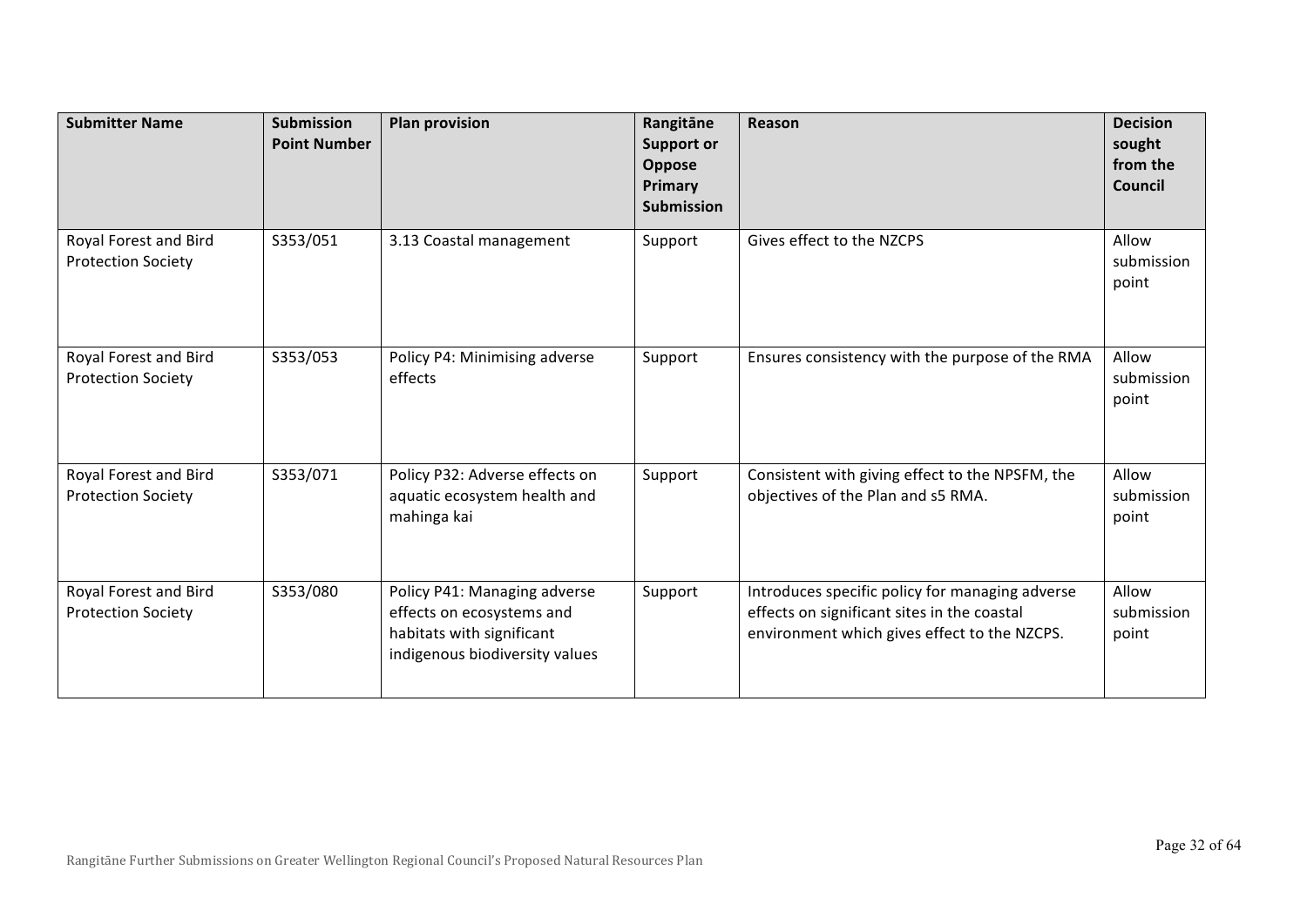| <b>Submitter Name</b>                              | <b>Submission</b><br><b>Point Number</b> | <b>Plan provision</b>                                          | Rangitāne<br><b>Support or</b><br>Oppose<br>Primary<br><b>Submission</b> | Reason                                                                                                                                                                                                  | <b>Decision</b><br>sought<br>from the<br>Council |
|----------------------------------------------------|------------------------------------------|----------------------------------------------------------------|--------------------------------------------------------------------------|---------------------------------------------------------------------------------------------------------------------------------------------------------------------------------------------------------|--------------------------------------------------|
| Royal Forest and Bird<br><b>Protection Society</b> | S353/125                                 | Policy P148: Motor vehicles in<br>sites with significant value | Support                                                                  | Support retention of the policy                                                                                                                                                                         | Allow<br>submission<br>point                     |
| Royal Forest and Bird<br><b>Protection Society</b> | S353/136                                 | 5.4.3 Livestock exclusion                                      | Support                                                                  | Summary of submission point does not accurately<br>articulate submission intent. Submission seeks an<br>outcome that is consistent with giving effect to<br>NPSFM and achieving objectives of the Plan. | Allow<br>submission<br>point                     |
| Royal Forest and Bird<br><b>Protection Society</b> | S353/137                                 | 5.4.3 Livestock exclusion                                      | Support                                                                  | Ensures policy 96 can be achieved.                                                                                                                                                                      | Allow<br>submission<br>point                     |
| Royal Forest and Bird<br><b>Protection Society</b> | S353/157                                 | 5.5.8 Damming and diverting<br>water                           | Support                                                                  | Provides greater protection from damming and<br>diversion for lakes and rivers identified as<br>outstanding.                                                                                            | Allow<br>submission<br>point                     |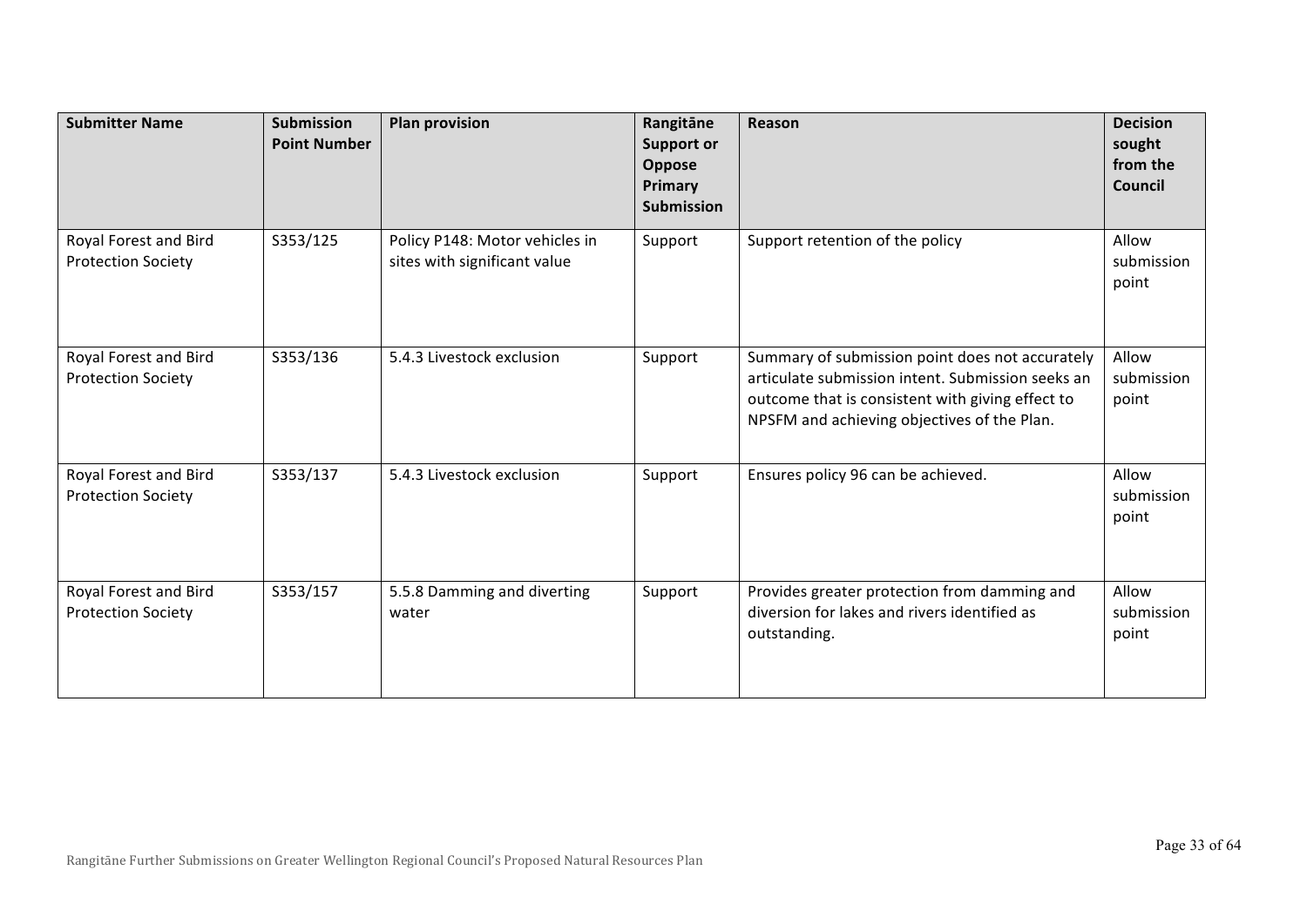| <b>Submitter Name</b>                              | <b>Submission</b><br><b>Point Number</b> | <b>Plan provision</b>                                                                 | Rangitāne<br><b>Support or</b><br>Oppose<br>Primary<br><b>Submission</b> | Reason                                                                                                                                                                                                                     | <b>Decision</b><br>sought<br>from the<br>Council |
|----------------------------------------------------|------------------------------------------|---------------------------------------------------------------------------------------|--------------------------------------------------------------------------|----------------------------------------------------------------------------------------------------------------------------------------------------------------------------------------------------------------------------|--------------------------------------------------|
| Royal Forest and Bird<br><b>Protection Society</b> | S353/158                                 | 5.7 Coastal management rules                                                          | Support                                                                  | Consistent with giving effect to NZCPS.                                                                                                                                                                                    | Allow<br>submission<br>point                     |
| Royal Forest and Bird<br><b>Protection Society</b> | S353/166                                 | Rule R206: Re-deposition of wind-<br>blown sand - permitted activity                  | Support                                                                  | Deposition and associated damage or disturbance<br>in sites of significance should be considered<br>through a restricted discretionary consent to<br>enable activities with significant adverse effects<br>to be declined. | Allow<br>submission<br>point                     |
| Royal Forest and Bird<br><b>Protection Society</b> | S353/167                                 | Rule R207: Deposition for beach<br>renourishment - controlled<br>activity             | Support                                                                  | Deposition and associated damage or disturbance<br>in sites of significance should be considered<br>through a restricted discretionary consent to<br>enable activities with significant adverse effects<br>to be declined. | Allow<br>submission<br>point                     |
| Royal Forest and Bird<br><b>Protection Society</b> | S353/168                                 | Rule R211: Dumping or storage of<br>waste or other matter -<br>discretionary activity | Support in<br>part                                                       | R212 achieves the desired relief sought and is<br>supported.                                                                                                                                                               | Disallow<br>submission<br>point                  |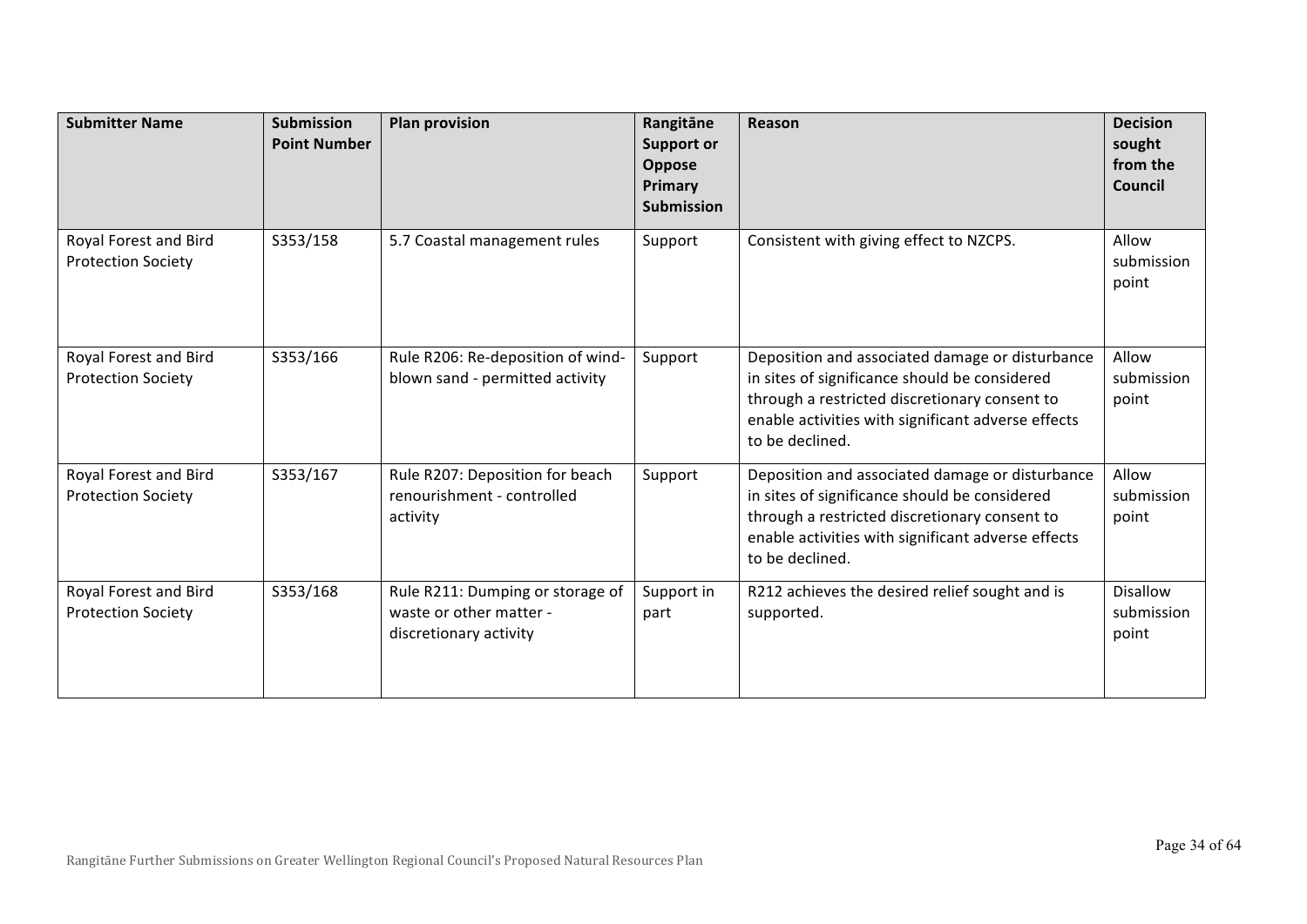| <b>Submitter Name</b>                              | <b>Submission</b><br><b>Point Number</b> | <b>Plan provision</b>                                                                                  | Rangitāne<br><b>Support or</b><br>Oppose<br>Primary<br><b>Submission</b> | Reason                                             | <b>Decision</b><br>sought<br>from the<br>Council |
|----------------------------------------------------|------------------------------------------|--------------------------------------------------------------------------------------------------------|--------------------------------------------------------------------------|----------------------------------------------------|--------------------------------------------------|
| Royal Forest and Bird<br><b>Protection Society</b> | S353/178                                 | Schedule F4: Sites with significant<br>indigenous biodiversity values in<br>the coastal marine area    | Support                                                                  | Will ensure that RPS and NZCPS is given effect to. | Allow<br>submission<br>point                     |
| Royal Forest and Bird<br><b>Protection Society</b> | S353/179                                 | Schedule F5: Habitats with<br>significant indigenous biodiversity<br>values in the coastal marine area | Support                                                                  | Will ensure that RPS and NZCPS is given effect to. | Allow<br>submission<br>point                     |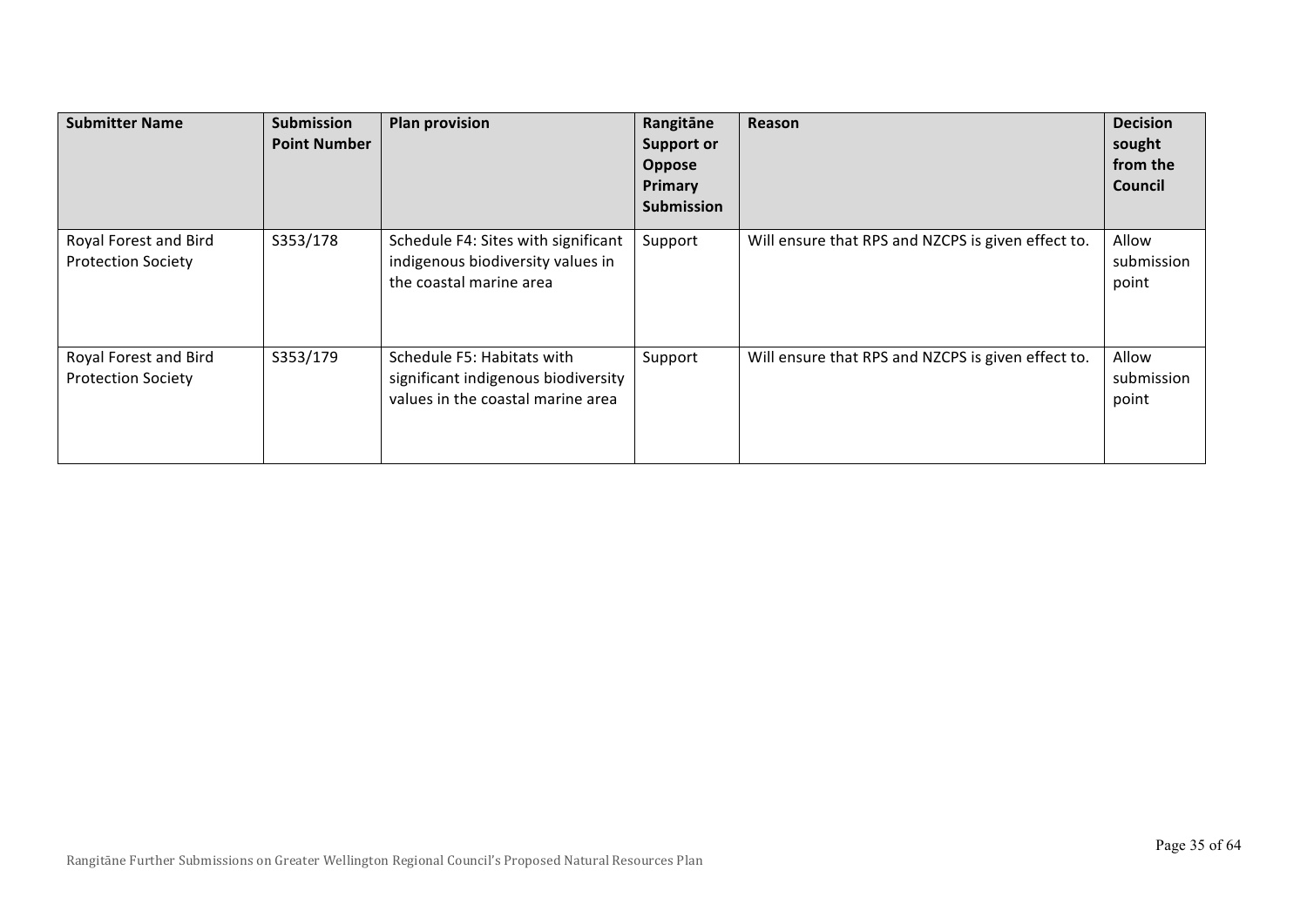| <b>Submitter Name</b>    | Submission<br><b>Point Number</b> | <b>Plan provision</b>            | Rangitāne<br><b>Support or</b><br>Oppose<br>Primary<br><b>Submission</b> | Reason                                                                                                                          | <b>Decision</b><br>sought<br>from the<br>Council |
|--------------------------|-----------------------------------|----------------------------------|--------------------------------------------------------------------------|---------------------------------------------------------------------------------------------------------------------------------|--------------------------------------------------|
| Minister of Conservation | S75/006                           | <b>Biodiversity offset</b>       | Support                                                                  | Provides clarification and certainty for plan users                                                                             | Allow<br>submission<br>point                     |
| Minister of Conservation | S75/007                           | Category 1 surface water body    | Support                                                                  | Ensures all significant natural wetlands are<br>appropriately protected from livestock access                                   | Allow<br>submission<br>point                     |
| Minister of Conservation | S75/008                           | Category 2 surface water body    | Support                                                                  | Provides clarification and certainty for plan users                                                                             | Allow<br>submission<br>point                     |
| Minister of Conservation | S75/010                           | Good management practice         | Oppose                                                                   | Does not provide a robust system for GMPs to be<br>evaluated before being adopted. GMPs should be<br>confirmed as part of Plan. | <b>Disallow</b><br>submission<br>point           |
| Minister of Conservation | S75/012                           | Significant natural wetland      | Support                                                                  | Includes all natural wetlands not just those that<br>are 0.1ha or greater                                                       | Allow<br>submission<br>point                     |
| Minister of Conservation | S75/015                           | Objective O4: Intrinsic values   | Support                                                                  | Aligns with the purpose of the Act                                                                                              | Allow<br>submission<br>point                     |
| Minister of Conservation | S75/018                           | Objective O17: Natural character | Support                                                                  | Provides clarification and certainty for plan users                                                                             | Allow<br>submission<br>point                     |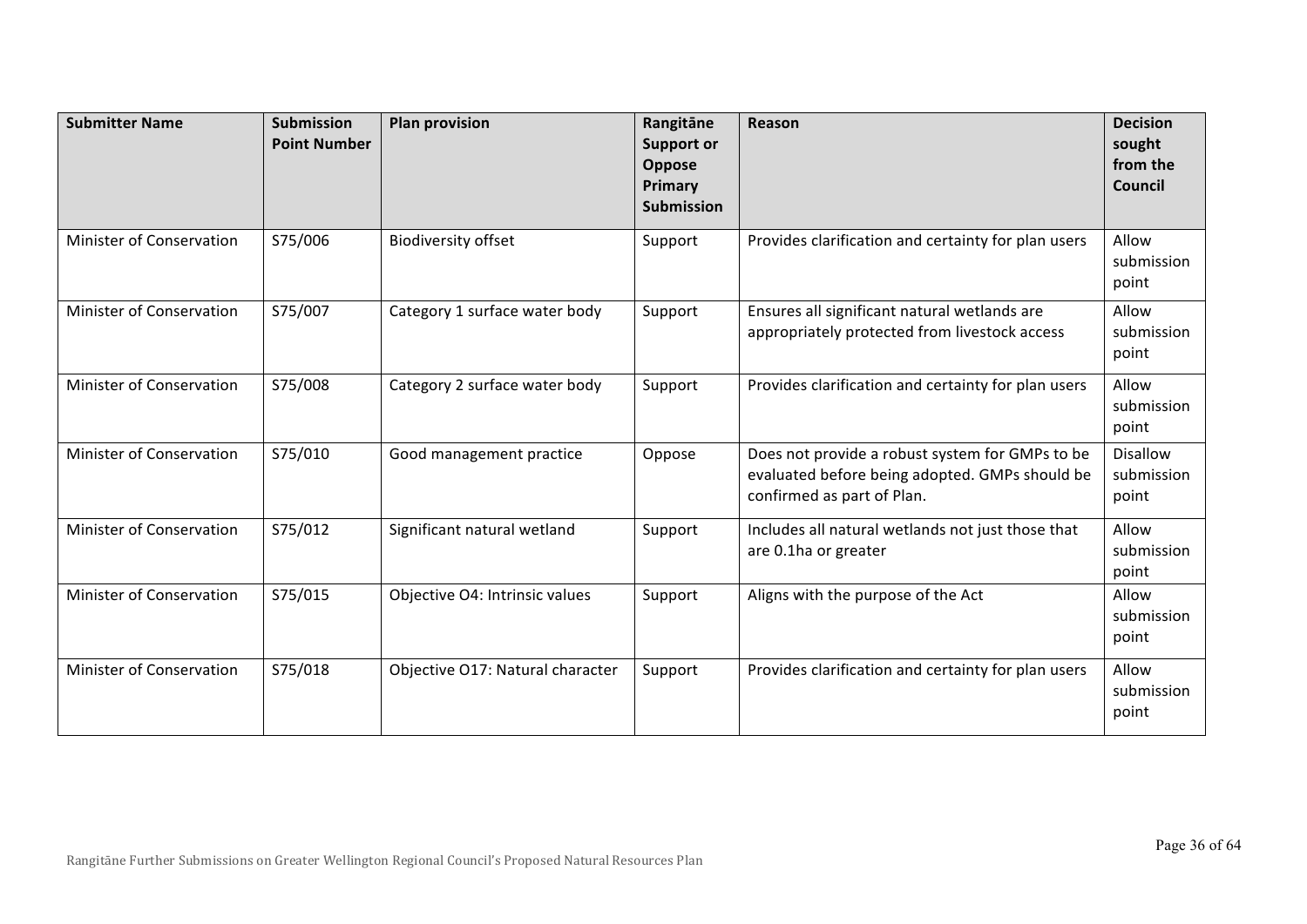| <b>Submitter Name</b>           | <b>Submission</b><br><b>Point Number</b> | <b>Plan provision</b>                                                                                | Rangitāne<br><b>Support or</b><br>Oppose<br>Primary<br><b>Submission</b> | Reason                                                                            | <b>Decision</b><br>sought<br>from the<br>Council |
|---------------------------------|------------------------------------------|------------------------------------------------------------------------------------------------------|--------------------------------------------------------------------------|-----------------------------------------------------------------------------------|--------------------------------------------------|
| Minister of Conservation        | S75/028                                  | Objective O25: Aquatic<br>ecosystem health and mahinga<br>kai                                        | Support                                                                  | Provides clarification and certainty for plan<br>users??                          | Allow<br>submission<br>point                     |
| Minister of Conservation        | S75/029                                  | Objective O25: Aquatic<br>ecosystem health and mahinga<br>kai                                        | Support                                                                  | Consistent with giving effect to NZCPS and s6(e).                                 | Allow<br>submission<br>point                     |
| Minister of Conservation        | S75/038                                  | Surface water body                                                                                   | Oppose                                                                   | Inclusion of CMA is inconsistent with the<br>definition of water body in the RMA. | <b>Disallow</b><br>submission<br>point           |
| <b>Minister of Conservation</b> | S75/054                                  | Policy P9: Public access to and<br>along the coastal marine area and<br>the beds of lakes and rivers | Support                                                                  | Aligns with the NZCPS                                                             | Allow<br>submission<br>point                     |
| Minister of Conservation        | S75/055                                  | Policy P22: Ecosystem values of<br>estuaries                                                         | Support                                                                  | To ensure alignment with the NZCPS                                                | Allow<br>submission<br>point                     |
| <b>Minister of Conservation</b> | S75/062                                  | Policy P29: Climate change                                                                           | Support                                                                  | To ensure alignment with the NZCPS                                                | Allow<br>submission<br>point                     |
| Minister of Conservation        | S75/063                                  | Policy P30: Natural buffers                                                                          | Support                                                                  | To ensure alignment with the NZCPS                                                | Allow<br>submission<br>point                     |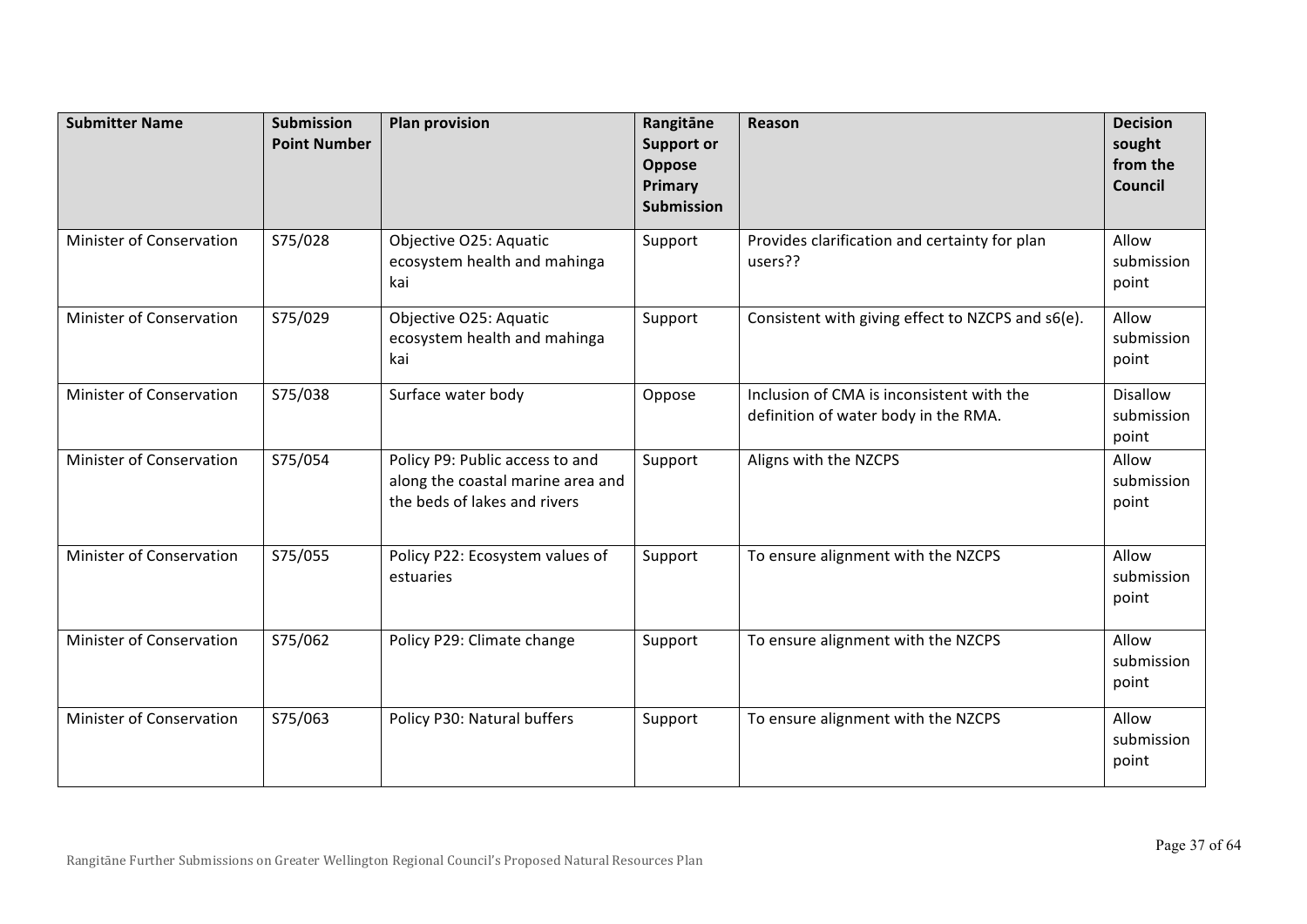| <b>Submitter Name</b>           | <b>Submission</b><br><b>Point Number</b> | <b>Plan provision</b>                                                                                                    | Rangitāne<br><b>Support or</b><br>Oppose<br>Primary<br><b>Submission</b> | Reason                                                                                           | <b>Decision</b><br>sought<br>from the<br>Council |
|---------------------------------|------------------------------------------|--------------------------------------------------------------------------------------------------------------------------|--------------------------------------------------------------------------|--------------------------------------------------------------------------------------------------|--------------------------------------------------|
| Minister of Conservation        | S75/065                                  | Policy P32: Adverse effects on<br>aquatic ecosystem health and<br>mahinga kai                                            | Support                                                                  | Provides clarification                                                                           | Allow<br>submission<br>point                     |
| Minister of Conservation        | S75/075                                  | Policy P41: Managing adverse<br>effects on ecosystems and<br>habitats with significant<br>indigenous biodiversity values | Support                                                                  | To ensure alignment with the NZCPS                                                               | Allow<br>submission<br>point                     |
| Minister of Conservation        | S75/085                                  | Policy P71: Quality of discharges                                                                                        | Support                                                                  | Ensures effects of contaminants on downstream<br>environments are managed to achieve objectives. | Allow<br>submission<br>point                     |
| <b>Minister of Conservation</b> | S75/086                                  | Policy P71: Quality of discharges                                                                                        | Support                                                                  | Ensures effects of contaminants on downstream<br>environments are managed to achieve objectives. | Allow<br>submission<br>point                     |
| Minister of Conservation        | S75/087                                  | Policy P71: Quality of discharges                                                                                        | Support                                                                  | Ensures effects of contaminants on downstream<br>environments are managed to achieve objectives. | Allow<br>submission<br>point                     |
| Minister of Conservation        | S75/088                                  | Policy P71: Quality of discharges                                                                                        | Support                                                                  | Ensures effects of contaminants on downstream<br>environments are managed to achieve objectives. | Allow<br>submission<br>point                     |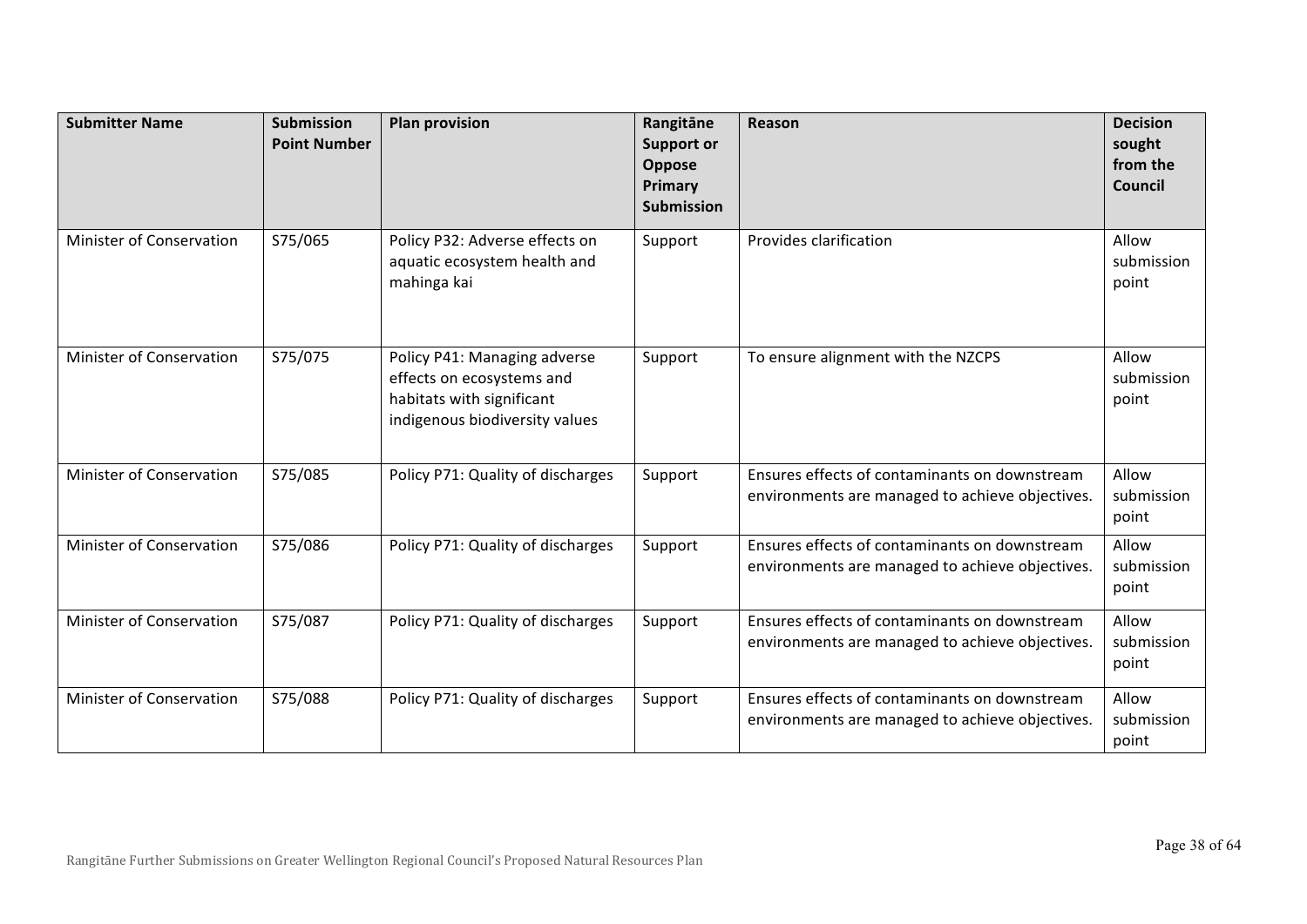| <b>Submitter Name</b>           | <b>Submission</b><br><b>Point Number</b> | <b>Plan provision</b>                                                               | Rangitāne<br><b>Support or</b><br>Oppose<br>Primary<br><b>Submission</b> | Reason                                                                                                                                                                                                        | <b>Decision</b><br>sought<br>from the<br><b>Council</b> |
|---------------------------------|------------------------------------------|-------------------------------------------------------------------------------------|--------------------------------------------------------------------------|---------------------------------------------------------------------------------------------------------------------------------------------------------------------------------------------------------------|---------------------------------------------------------|
| <b>Minister of Conservation</b> | S75/110                                  | Policy P143: Deposition in a site<br>of significance                                | Support                                                                  | Aligns with the NZCPS                                                                                                                                                                                         | Allow<br>submission<br>point                            |
| Minister of Conservation        | S75/136                                  | Rule R88: Aerial application of<br>vertebrate toxic agents -<br>controlled activity | Oppose                                                                   | Discharges of VTA, especially where there may be<br>discharges to water should be managed through<br>resource consent.                                                                                        | <b>Disallow</b><br>submission<br>point                  |
| Minister of Conservation        | S75/137                                  | 5.3.7 Vertebrate toxic agents                                                       | Support                                                                  | While discharge of contaminants to water is not<br>generally supported, it is appropriate to provide<br>for application to assist in managing pests that<br>significant impact on the values of water bodies. | Allow<br>submission<br>point                            |
| Minister of Conservation        | S75/151                                  | 5.5.4 Beds of lakes and rivers<br>general conditions                                | Support                                                                  | Extends the period for protection of from March<br>to January.                                                                                                                                                | Allow<br>submission<br>point                            |
| Minister of Conservation        | S75/157                                  | Rule R136: Take and use of water<br>- permitted activity                            | Support                                                                  | Provide additional protection for fish species                                                                                                                                                                | Allow<br>submission<br>point                            |
| Minister of Conservation        | S75/158                                  | Rule R137: Farm dairy washdown<br>and milk-cooling water -<br>permitted activity    | Support                                                                  | Provide additional protection for fish species                                                                                                                                                                | Allow<br>submission<br>point                            |
| <b>Minister of Conservation</b> | S75/159                                  | Rule R141: Take and use of water<br>not permitted - controlled activity             | Support                                                                  | Provide additional protection for fish species                                                                                                                                                                | Allow<br>submission<br>point                            |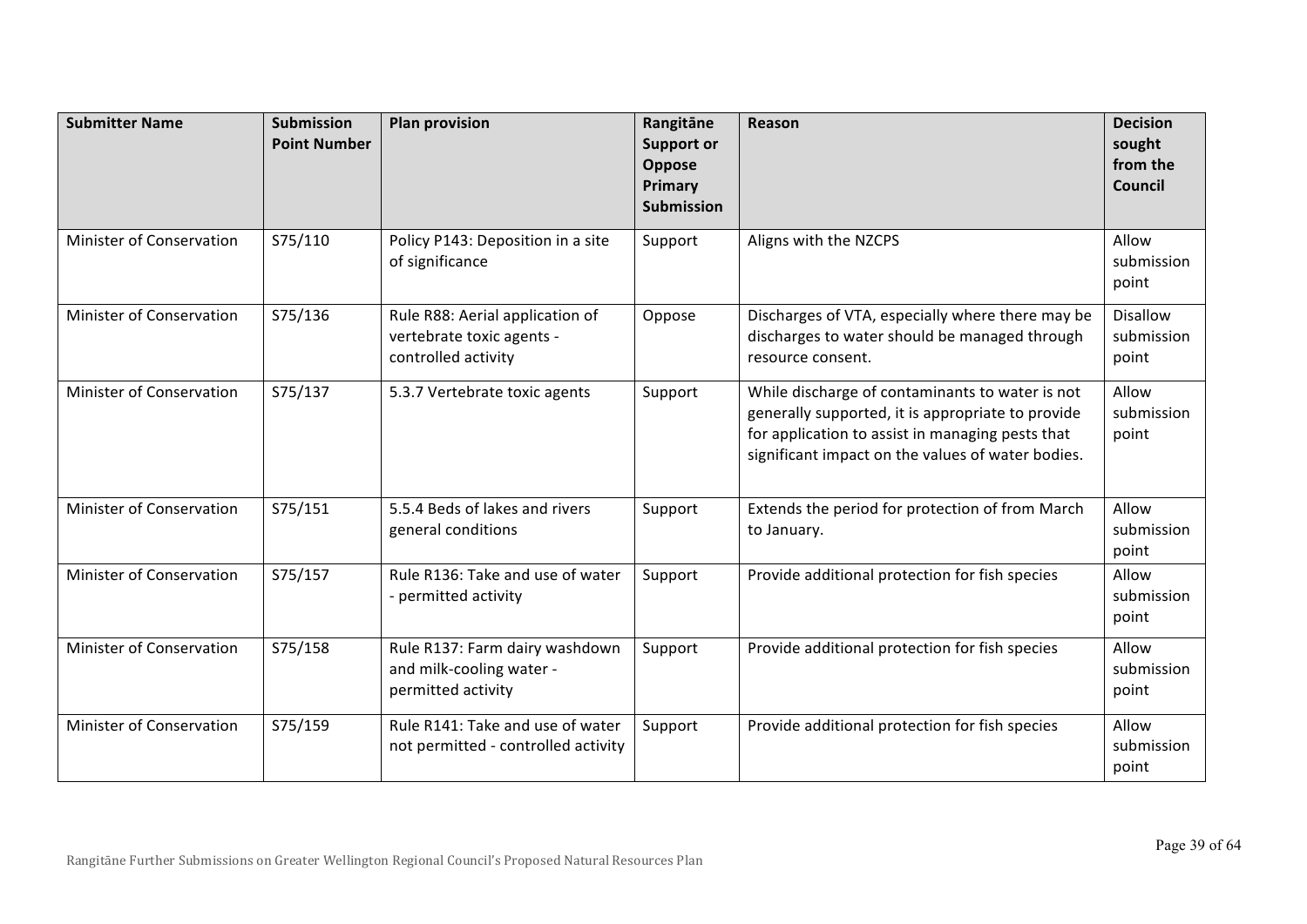| <b>Submitter Name</b>                                        | <b>Submission</b><br><b>Point Number</b> | <b>Plan provision</b>                                                                     | Rangitāne<br><b>Support or</b><br>Oppose<br>Primary<br><b>Submission</b> | Reason                                                                                                         | <b>Decision</b><br>sought<br>from the<br>Council |
|--------------------------------------------------------------|------------------------------------------|-------------------------------------------------------------------------------------------|--------------------------------------------------------------------------|----------------------------------------------------------------------------------------------------------------|--------------------------------------------------|
| South Wairarapa<br><b>Biodiversity Group</b><br>Incorporated | S78/001                                  | 3.1 Ki uta ki tai: mountains to the<br>sea                                                | Support                                                                  | Aligns with the values of Rangitane and ensures<br>NZCPS and NPS Freshwater Management are<br>given effect to. | Allow<br>submission<br>point                     |
| South Wairarapa<br><b>Biodiversity Group</b><br>Incorporated | S78/002                                  | 3.3 Maori Relationships                                                                   | Support                                                                  | Aligns with the values of Rangitane and ensures<br>NZCPS and NPS Freshwater Management are<br>given effect to. | Allow<br>submission<br>point                     |
| South Wairarapa<br><b>Biodiversity Group</b><br>Incorporated | S78/003                                  | 3.4 Natural character, form and<br>function                                               | Support                                                                  | Aligns with the values of Rangitane and ensures<br>NZCPS and NPS Freshwater Management are<br>given effect to. | Allow<br>submission<br>point                     |
| South Wairarapa<br><b>Biodiversity Group</b><br>Incorporated | S78/004                                  | 3.5 Water Quality                                                                         | Support                                                                  | Aligns with the values of Rangitane and ensures<br>NZCPS and NPS Freshwater Management are<br>given effect to. | Allow<br>submission<br>point                     |
| South Wairarapa<br><b>Biodiversity Group</b><br>Incorporated | S78/005                                  | Schedule F: Ecosystems and<br>habitats with significant<br>indigenous biodiversity values | Support                                                                  | Aligns with the values of Rangitane and ensures<br>NZCPS and NPS Freshwater Management are<br>given effect to. | Allow<br>submission<br>point                     |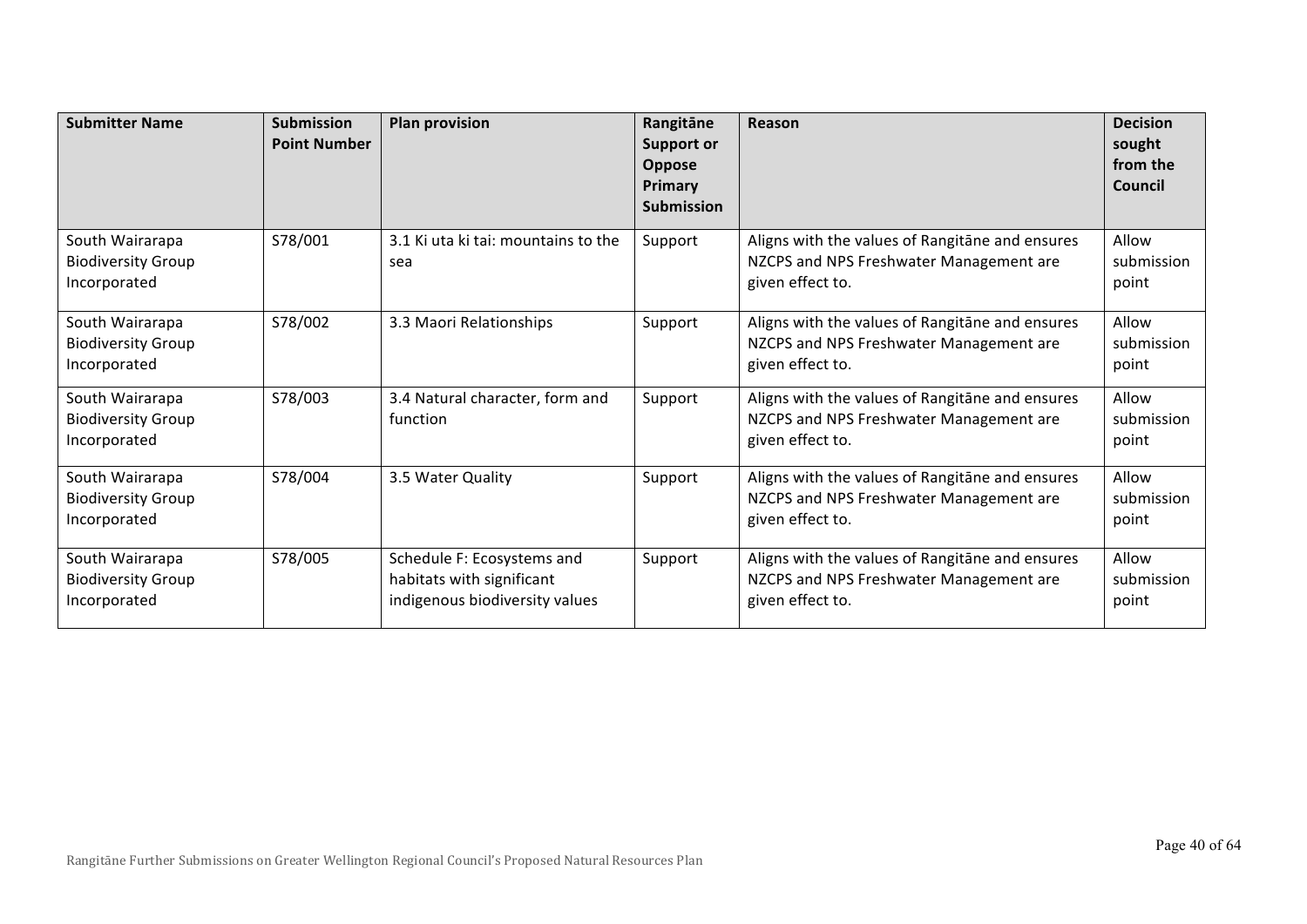| <b>Submitter Name</b> | <b>Submission</b><br><b>Point Number</b> | <b>Plan provision</b>                                                                | Rangitāne<br><b>Support or</b><br>Oppose<br>Primary<br><b>Submission</b> | Reason                               | <b>Decision</b><br>sought<br>from the<br>Council |
|-----------------------|------------------------------------------|--------------------------------------------------------------------------------------|--------------------------------------------------------------------------|--------------------------------------|--------------------------------------------------|
| Nga Hapu o Otaki      | S309/030                                 | 4.8 Discharges to land and water                                                     | Support                                                                  | Aligns with the values of Rangitane. | Allow<br>submission<br>point                     |
| Nga Hapu o Otaki      | S309/045                                 | Method M6: National Policy<br><b>Statement for Freshwater</b><br>Management strategy | Support                                                                  | Aligns with the values of Rangitane. | Allow<br>submission<br>point                     |
| Nga Hapu o Otaki      | S309/046                                 | Method M10: Water quality<br>investigations and remediation<br>actions               | Support                                                                  | Aligns with the values of Rangitane. | Allow<br>submission<br>point                     |
| Nga Hapu o Otaki      | S309/048                                 | Method M15: Regional<br>stormwater working group                                     | Support                                                                  | Aligns with the values of Rangitane. | Allow<br>submission<br>point                     |
| Nga Hapu o Otaki      | S309/051                                 | Method M27: Improving water<br>quality in priority water bodies                      | Support                                                                  | Aligns with the values of Rangitane. | Allow<br>submission<br>point                     |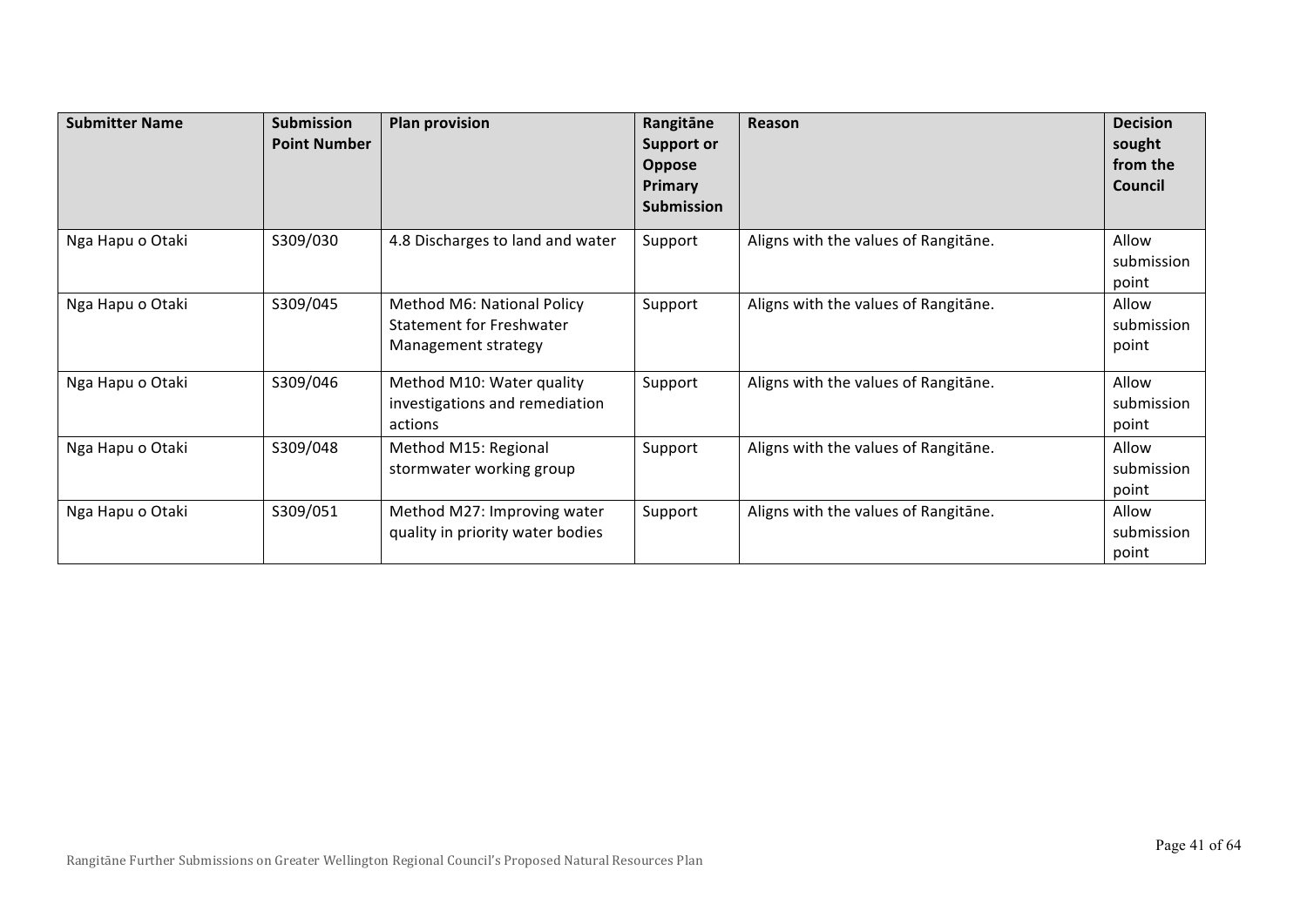| <b>Submitter Name</b>                            | <b>Submission</b><br><b>Point Number</b> | <b>Plan provision</b>                                                  | Rangitāne<br><b>Support or</b><br>Oppose<br>Primary<br><b>Submission</b> | Reason                                                                                                                                                                                                                                                                                                                                                                                                                                                                                                                                        | <b>Decision</b><br>sought<br>from the<br><b>Council</b> |
|--------------------------------------------------|------------------------------------------|------------------------------------------------------------------------|--------------------------------------------------------------------------|-----------------------------------------------------------------------------------------------------------------------------------------------------------------------------------------------------------------------------------------------------------------------------------------------------------------------------------------------------------------------------------------------------------------------------------------------------------------------------------------------------------------------------------------------|---------------------------------------------------------|
| Dairy NZ and Fonterra Co-<br>operative Group Ltd | S316/022                                 | Taonga species                                                         | Oppose                                                                   | Unclear what relief is sought by the submitter but<br>Rangitāne wish to be included in any discussions<br>around the definition of taonga species.                                                                                                                                                                                                                                                                                                                                                                                            | <b>Disallow</b><br>submission<br>point                  |
| Dairy NZ and Fonterra Co-<br>operative Group Ltd | S316/027                                 | Objective O12: Benefits of<br>regionally significant<br>infrastructure | Oppose                                                                   | Oppose the inclusion of industry and irrigation<br>infrastructure in O12.                                                                                                                                                                                                                                                                                                                                                                                                                                                                     | <b>Disallow</b><br>submission<br>point                  |
| Dairy NZ and Fonterra Co-<br>operative Group Ltd | S316/042                                 | Policy P3: Precautionary<br>approach                                   | Oppose                                                                   | The notified approach of applying precaution<br>across all resources is appropriate and consistent<br>with the RMA. Adaptive management should only<br>be used with extreme caution and has the<br>significant disadvantage in that it generally relies<br>on adverse effects becoming apparent before<br>adaption is applied, which is often too late for<br>longer-term effects such as water quality<br>degradation. An adaptive approach is not<br>appropriate as a general policy direction for<br>management of activities in the plan. | <b>Disallow</b><br>submission<br>point                  |
| Dairy NZ and Fonterra Co-<br>operative Group Ltd | S316/044                                 | Policy P6: Synchronised expiry<br>and review dates                     | Oppose                                                                   | The plan should provide for a comprehensive<br>resource management regime now rather than<br>relying on uncertain outcomes from the whaitua<br>process.                                                                                                                                                                                                                                                                                                                                                                                       | <b>Disallow</b><br>submission<br>point                  |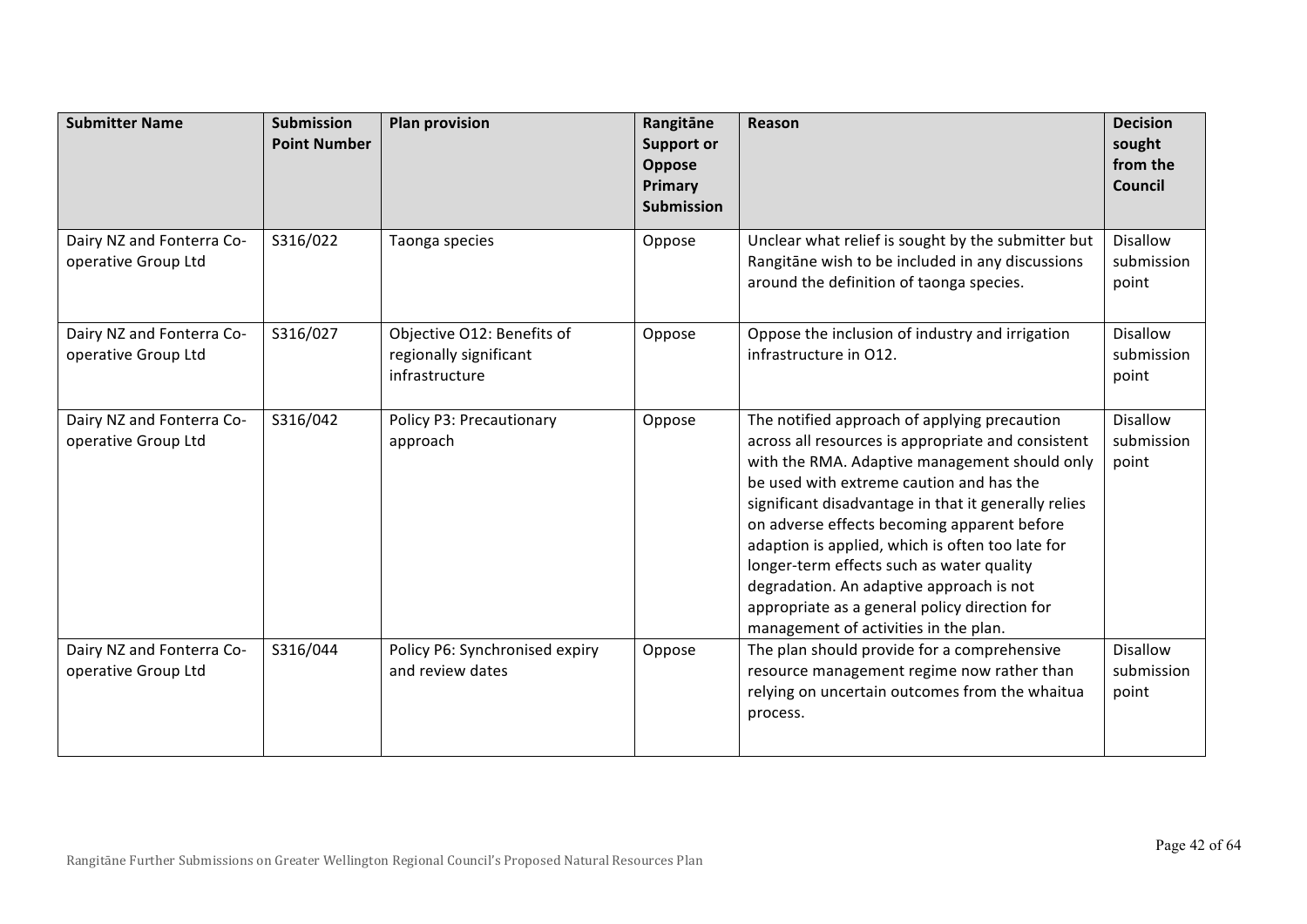| <b>Submitter Name</b>                            | <b>Submission</b><br><b>Point Number</b> | <b>Plan provision</b>                                                                                                                          | Rangitāne<br><b>Support or</b><br>Oppose<br>Primary<br><b>Submission</b> | Reason                                                                                                                                                                                                                                                                                             | <b>Decision</b><br>sought<br>from the<br><b>Council</b> |
|--------------------------------------------------|------------------------------------------|------------------------------------------------------------------------------------------------------------------------------------------------|--------------------------------------------------------------------------|----------------------------------------------------------------------------------------------------------------------------------------------------------------------------------------------------------------------------------------------------------------------------------------------------|---------------------------------------------------------|
| Dairy NZ and Fonterra Co-<br>operative Group Ltd | S316/050                                 | Policy P14: Incompatible activities<br>adjacent to regionally significant<br>infrastructure and renewable<br>electricity generation activities | Oppose                                                                   | Disagree with regionally significant industry and<br>primary production activities being offered the<br>same protection as regionally significant<br>infrastructure and renewable energy generation<br>activities.                                                                                 | <b>Disallow</b><br>submission<br>point                  |
| Dairy NZ and Fonterra Co-<br>operative Group Ltd | S316/061                                 | Policy P44: Protection and<br>restoration of sites with<br>significant mana whenua values                                                      | Support                                                                  | Provides clarification and certainty for plan users                                                                                                                                                                                                                                                | Allow<br>submission<br>point                            |
| Dairy NZ and Fonterra Co-<br>operative Group Ltd | S316/062                                 | Policy P45: Managing adverse<br>effects on sites with significant<br>mana whenua values                                                        | Oppose                                                                   | The tables are intended to identify values rather<br>than identify a sub-set of activities that might<br>impact on those values                                                                                                                                                                    | <b>Disallow</b><br>submission<br>point                  |
| Dairy NZ and Fonterra Co-<br>operative Group Ltd | S316/072                                 | Policy P71: Quality of discharges                                                                                                              | Oppose                                                                   | The plan should provide for a comprehensive<br>resource management regime now.                                                                                                                                                                                                                     | <b>Disallow</b><br>submission<br>point                  |
| Dairy NZ and Fonterra Co-<br>operative Group Ltd | S316/091                                 | Policy P129: Minimum flows and<br>water levels                                                                                                 | Oppose                                                                   | The appropriateness of water takes and the level<br>at which such takes are appropriate needs to be<br>considered on a case by case basis and needs to<br>take into account factors such as natural flow<br>variations, natural character, and cultural and<br>spiritual relationships and values. | <b>Disallow</b><br>submission<br>point                  |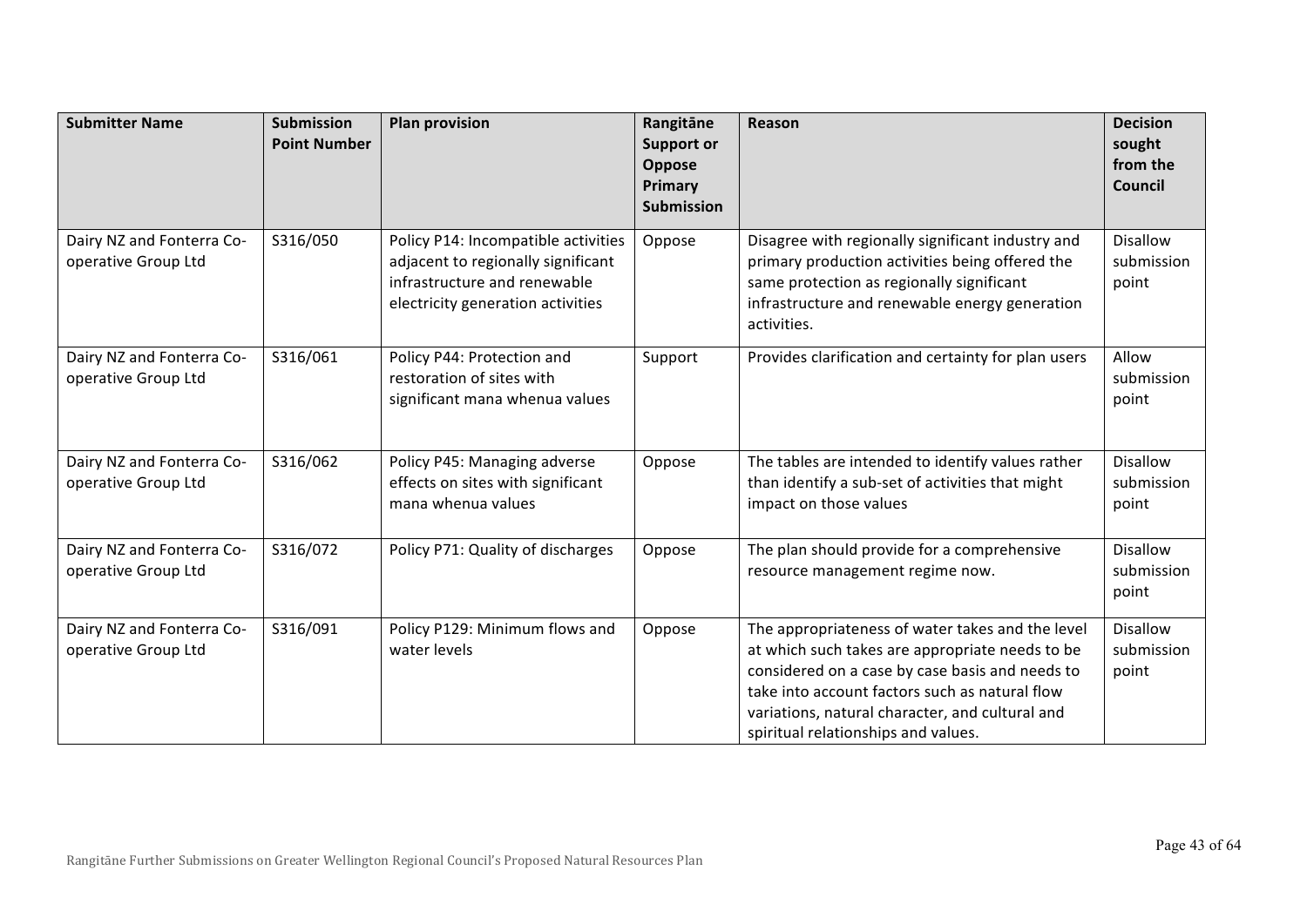| <b>Submitter Name</b>                            | Submission<br><b>Point Number</b> | <b>Plan provision</b>                                                                                     | Rangitāne<br><b>Support or</b><br>Oppose<br>Primary<br><b>Submission</b> | Reason                                                                                                                                                                                                                   | <b>Decision</b><br>sought<br>from the<br>Council |
|--------------------------------------------------|-----------------------------------|-----------------------------------------------------------------------------------------------------------|--------------------------------------------------------------------------|--------------------------------------------------------------------------------------------------------------------------------------------------------------------------------------------------------------------------|--------------------------------------------------|
| Dairy NZ and Fonterra Co-<br>operative Group Ltd | S316/092                          | Policy P138: Structures in sites<br>with significant values                                               | Oppose                                                                   | The requested change as drafted creates an<br>inappropriately wide exception in the policy.                                                                                                                              | <b>Disallow</b><br>submission<br>point           |
| Dairy NZ and Fonterra Co-<br>operative Group Ltd | S316/101                          | Rule R84: Discharge of collected<br>animal effluent to water - non<br>complying activity                  | Oppose                                                                   | Retain as notified. Effluent storage should be<br>designed to take account of extreme weather<br>events in the same way that other infrastructure<br>is.                                                                 | <b>Disallow</b><br>submission<br>point           |
| Dairy NZ and Fonterra Co-<br>operative Group Ltd | S316/110                          | Rule R98: Livestock access to the<br>beds of surface water bodies -<br>discretionary activity             | Oppose                                                                   | Disagree this is necessary. R98 is clear that it<br>relates to disturbance by stock, with a bridge<br>erected, stock should have no cause to access and<br>otherwise disturb and discharge into a surface<br>water body. | <b>Disallow</b><br>submission<br>point           |
| Dairy NZ and Fonterra Co-<br>operative Group Ltd | S316/113                          | Rule R107: Activities in natural<br>wetlands and significant natural<br>wetlands - discretionary activity | Oppose                                                                   | Retain as notified                                                                                                                                                                                                       | <b>Disallow</b><br>submission<br>point           |
| Dairy NZ and Fonterra Co-<br>operative Group Ltd | S316/114                          | Rule R108: Activities in natural<br>wetlands and significant natural<br>wetlands - non-complying activity | Oppose                                                                   | Retain as notified                                                                                                                                                                                                       | <b>Disallow</b><br>submission<br>point           |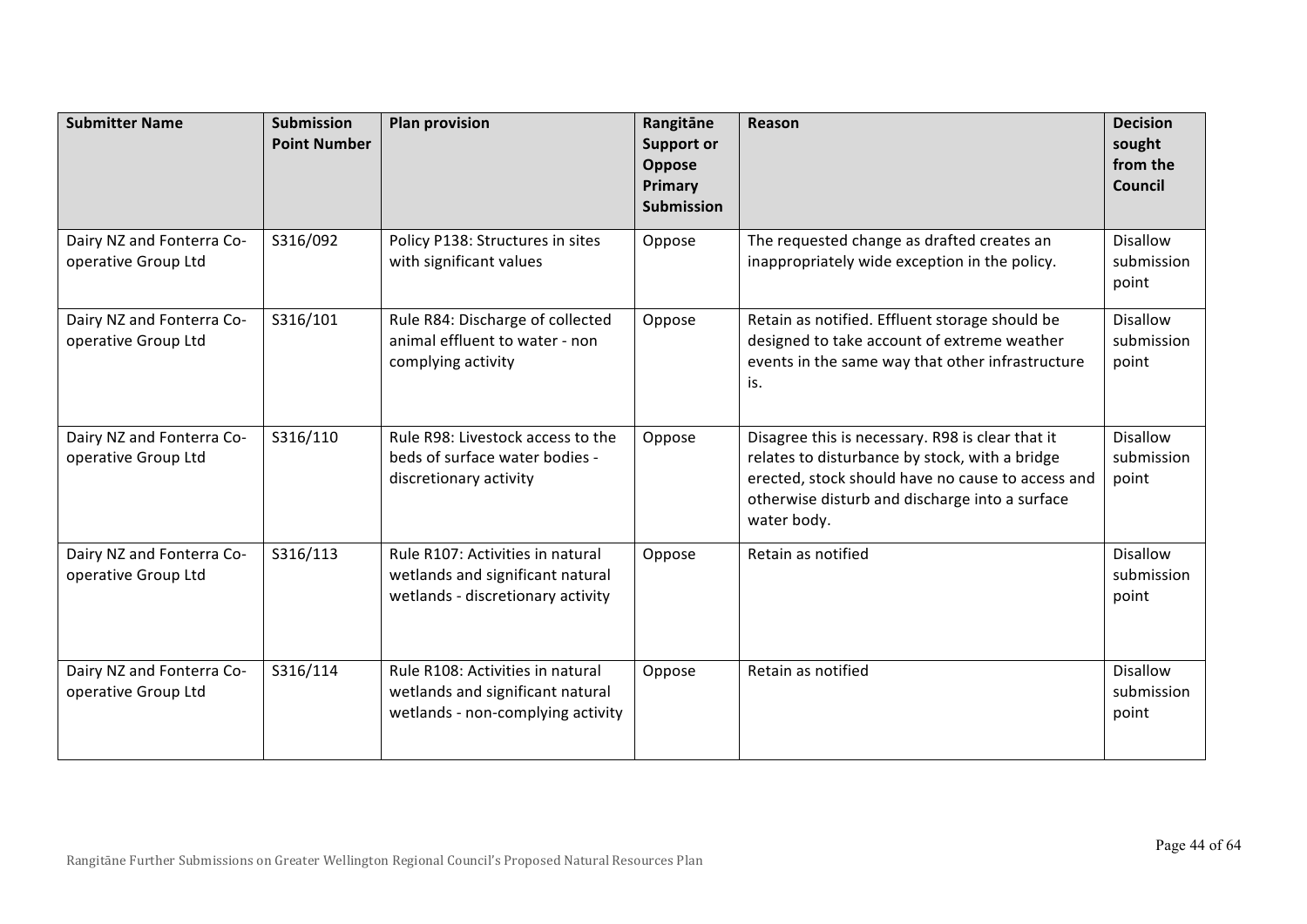| <b>Submitter Name</b>                            | <b>Submission</b><br><b>Point Number</b> | <b>Plan provision</b>                                                       | Rangitāne<br><b>Support or</b><br><b>Oppose</b><br>Primary<br><b>Submission</b> | Reason                                                                                                                                                                                                                                                                                                                                               | <b>Decision</b><br>sought<br>from the<br><b>Council</b> |
|--------------------------------------------------|------------------------------------------|-----------------------------------------------------------------------------|---------------------------------------------------------------------------------|------------------------------------------------------------------------------------------------------------------------------------------------------------------------------------------------------------------------------------------------------------------------------------------------------------------------------------------------------|---------------------------------------------------------|
| Dairy NZ and Fonterra Co-<br>operative Group Ltd | S316/123                                 | Rule R136: Take and use of water<br>- permitted activity                    | Support in<br>part                                                              | To the extent that the note provides clarification.                                                                                                                                                                                                                                                                                                  | <b>Disallow</b><br>submission<br>point                  |
| Dairy NZ and Fonterra Co-<br>operative Group Ltd | S316/126                                 | Rule R141: Take and use of water<br>not permitted - controlled activity     | Support in<br>part                                                              | To the extent that the note provides clarification.                                                                                                                                                                                                                                                                                                  | <b>Disallow</b><br>submission<br>point                  |
| Dairy NZ and Fonterra Co-<br>operative Group Ltd | S316/135                                 | Policy R.P1: Minimum flows and<br>water levels in the Ruamahanga<br>Whaitua | Oppose                                                                          | The relief requested is not so much a change to<br>the policy but a statement of the way the whaitua<br>should operate. The Plan should provide a clear<br>resource management regime consistent with<br>sustainable management now with the whaitua<br>committees recommending any changes to that<br>regime they consider necessary in the future. | Disallow<br>submission<br>point                         |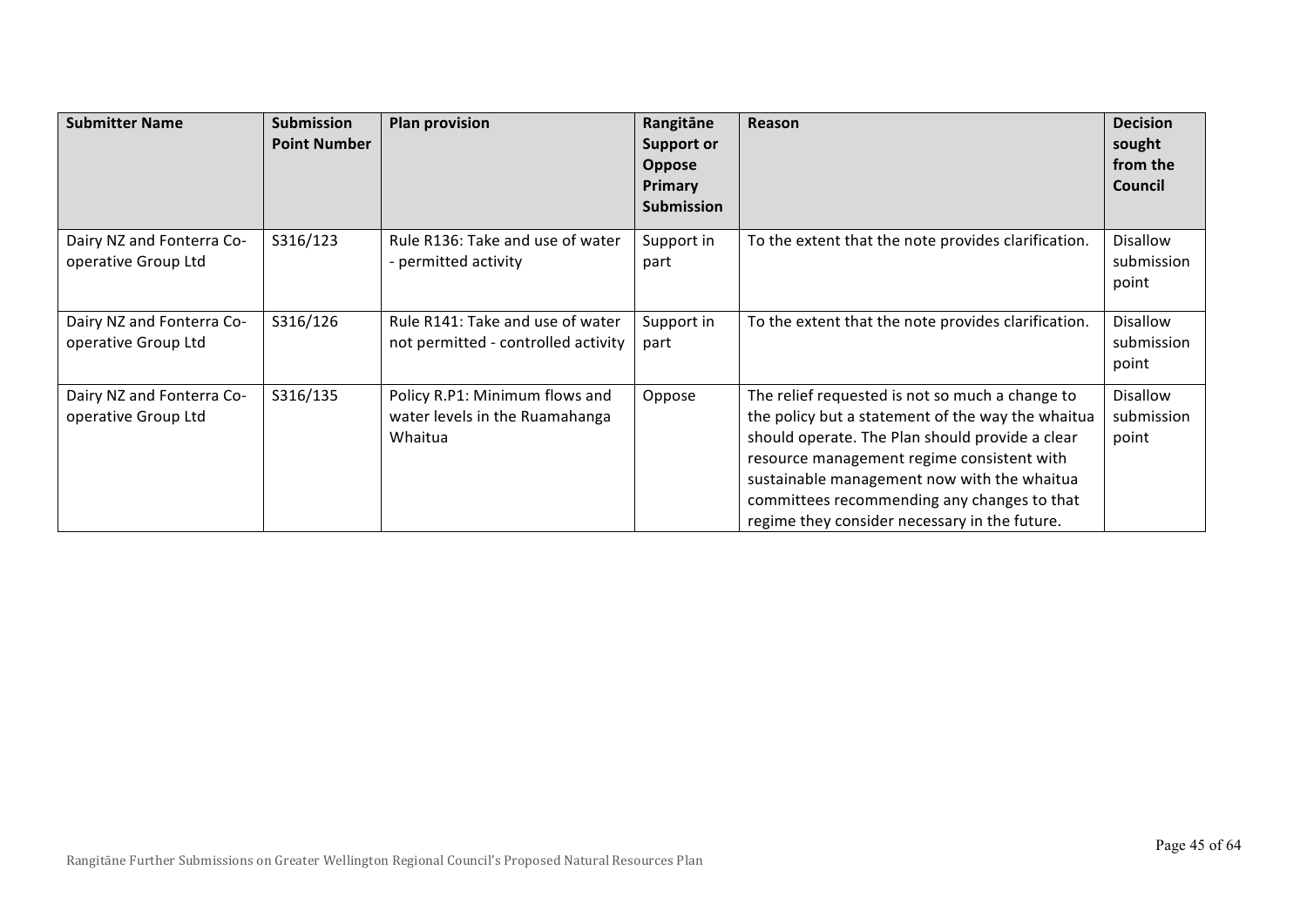| <b>Submitter Name</b> | <b>Submission</b><br><b>Point Number</b> | <b>Plan provision</b>                                      | Rangitāne<br><b>Support or</b><br>Oppose<br>Primary<br><b>Submission</b> | Reason                                                                                                                                                                                                                                                                                                                                                                  | <b>Decision</b><br>sought<br>from the<br><b>Council</b> |
|-----------------------|------------------------------------------|------------------------------------------------------------|--------------------------------------------------------------------------|-------------------------------------------------------------------------------------------------------------------------------------------------------------------------------------------------------------------------------------------------------------------------------------------------------------------------------------------------------------------------|---------------------------------------------------------|
| Beef and Lamb NZ      | S311/002                                 | 4. Policies                                                | Support                                                                  | The principles for a nutrient allocation framework<br>are sound.                                                                                                                                                                                                                                                                                                        | Allow<br>submission<br>point                            |
| Beef and Lamb NZ      | S311/008                                 | Sensitive activity                                         | Support                                                                  | NB Categorised as "Sensitive activity" when the<br>definition in the Plan is "Sensitive Area".                                                                                                                                                                                                                                                                          | Allow<br>submission<br>point                            |
| Beef and Lamb NZ      | S311/009                                 | 5. Rules                                                   | Support in<br>part                                                       | Agree that rules should be carefully designed to<br>achieve outcomes. Effectiveness of methods like<br>farm plans is dependent on the robustness of the<br>methodology and degree of control and oversight<br>of the development and implementation of them<br>and should only be adopted where s32<br>requirements can be met.                                         | Allow<br>submission<br>point                            |
| Beef and Lamb NZ      | S311/010                                 | Rule R37: Agrichemicals into<br>water - permitted activity | Support                                                                  | While discharges to water are generally not<br>supported, in some circumstances such as those<br>identified in the submission, application may be<br>appropriate provided there is appropriate<br>consideration of mana whenua values and sites.                                                                                                                        | Allow<br>submission<br>point                            |
| Beef and Lamb NZ      | S311/011                                 | Rule R42: Minor discharges -<br>permitted activity         | Oppose                                                                   | Against the values of Rangitane. Land uses,<br>including primary production, that contribute<br>nutrients and other contaminants to fresh and<br>coastal water need to be managed through an<br>appropriate regime that, given the variability and<br>need for managing allocation, is likely to be most<br>effectively achieved through resource consent<br>processes. | <b>Disallow</b><br>submission<br>point                  |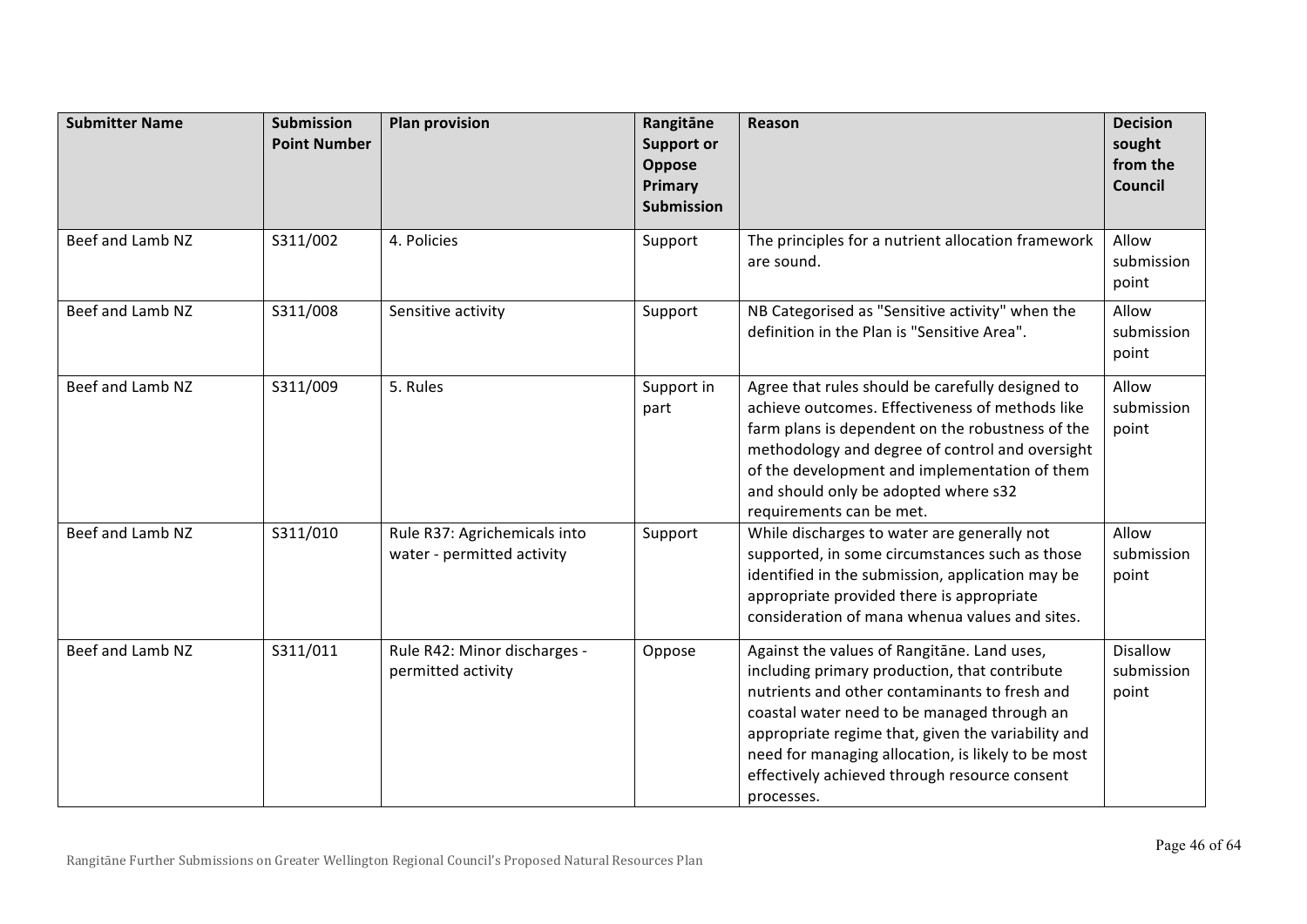| <b>Submitter Name</b> | <b>Submission</b><br><b>Point Number</b> | <b>Plan provision</b>                                                                                  | Rangitāne<br><b>Support or</b><br>Oppose<br>Primary<br><b>Submission</b> | Reason                                                                                                                                                                                                                                            | <b>Decision</b><br>sought<br>from the<br><b>Council</b> |
|-----------------------|------------------------------------------|--------------------------------------------------------------------------------------------------------|--------------------------------------------------------------------------|---------------------------------------------------------------------------------------------------------------------------------------------------------------------------------------------------------------------------------------------------|---------------------------------------------------------|
| Beef and Lamb NZ      | S311/015                                 | Rule R82: Application of fertiliser<br>from ground-based or aerial<br>application - permitted activity | Oppose                                                                   | While the requested reference to the Fert<br>association CoP is supported, retention of an<br>express requirements to avoid discharges to<br>water and beyond the property boundary should<br>be retained.                                        | <b>Disallow</b><br>submission<br>point                  |
| Beef and Lamb NZ      | S311/016                                 | Rule R89: Farm refuse dumps -<br>permitted activity                                                    | Oppose                                                                   | 100m3 is an excessive size for each property as a<br>permitted activity.                                                                                                                                                                          | <b>Disallow</b><br>submission<br>point                  |
| Beef and Lamb NZ      | S311/017                                 | Rule R90: Manufacture and<br>storage of silage and compost -<br>permitted activity                     | Oppose                                                                   | Retain as notified. Permitting an unknown<br>amount of contaminants from the base and sides<br>of a silage storage area is not appropriate and<br>makes is difficult to determine a property's<br>nutrient losses for the purposes of allocation. | <b>Disallow</b><br>submission<br>point                  |
| Beef and Lamb NZ      | S311/018                                 | Rule R94: Cultivation or tilling of<br>land - permitted activity                                       | Oppose                                                                   | The suggested wording is ambiguous and<br>provides less certainty for plan users.                                                                                                                                                                 | <b>Disallow</b><br>submission<br>point                  |
| Beef and Lamb NZ      | S311/019                                 | Rule R95: Break-feeding -<br>permitted activity                                                        | Oppose                                                                   | The suggested wording is ambiguous and<br>provides less certainty for plan users.                                                                                                                                                                 | <b>Disallow</b><br>submission<br>point                  |
| Beef and Lamb NZ      | S311/023                                 | Rule R99: Earthworks- permitted<br>activity                                                            | Support                                                                  | Agree with the submitter that earthworks should<br>be measured in total area and not necessarily in<br>contiguous area.                                                                                                                           | Allow<br>submission<br>point                            |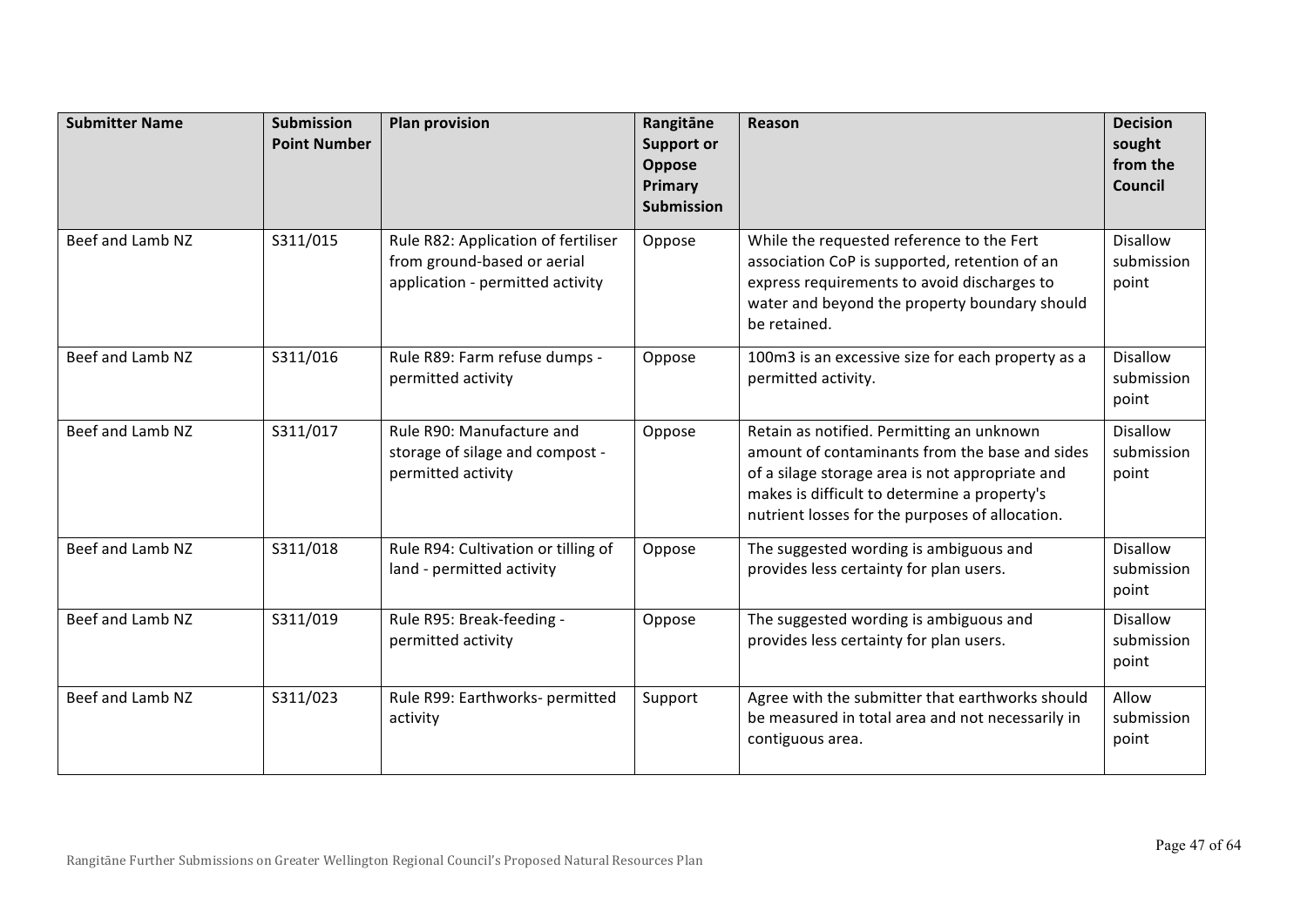| <b>Submitter Name</b> | Submission<br><b>Point Number</b> | <b>Plan provision</b>                                                            | Rangitāne<br><b>Support or</b><br>Oppose<br>Primary<br><b>Submission</b> | Reason                                                                                                                                     | <b>Decision</b><br>sought<br>from the<br>Council |
|-----------------------|-----------------------------------|----------------------------------------------------------------------------------|--------------------------------------------------------------------------|--------------------------------------------------------------------------------------------------------------------------------------------|--------------------------------------------------|
| Beef and Lamb NZ      | S311/024                          | Rule R100: Vegetation clearance<br>on erosion prone land - permitted<br>activity | Oppose                                                                   | Increasing the permitted activity area to 5ha<br>creates significant risk of adverse effects,<br>particularly where the 5ha is contiguous. | Disallow<br>submission<br>point                  |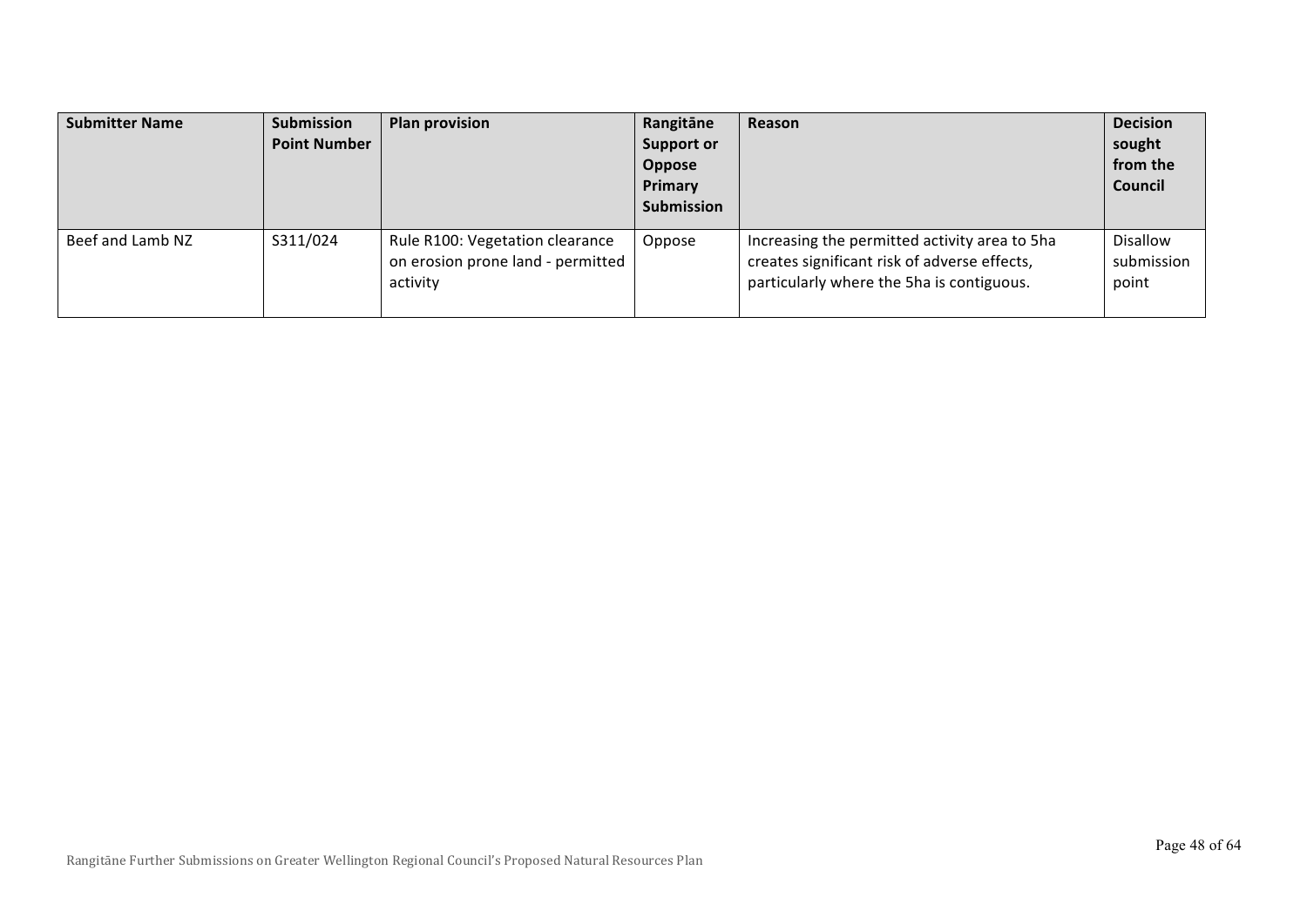| <b>Submitter Name</b> | <b>Submission</b><br><b>Point Number</b> | <b>Plan provision</b>                        | Rangitāne<br><b>Support or</b><br>Oppose<br>Primary<br><b>Submission</b> | Reason                                                                                                                                                                                                                                                          | <b>Decision</b><br>sought<br>from the<br>Council |
|-----------------------|------------------------------------------|----------------------------------------------|--------------------------------------------------------------------------|-----------------------------------------------------------------------------------------------------------------------------------------------------------------------------------------------------------------------------------------------------------------|--------------------------------------------------|
| Horticulture NZ       | S307/010                                 | 3.1 Ki uta ki tai: mountains to the<br>sea   | Oppose                                                                   | Production of food is already encompassed in<br>human sustenance.                                                                                                                                                                                               | <b>Disallow</b><br>submission<br>point           |
| Horticulture NZ       | S307/012                                 | 3.1 Ki uta ki tai: mountains to the<br>sea   | Support in<br>part                                                       | The plan is an appropriate place to direct how<br>values will be provided for. The term 'balance' is<br>not the appropriate terminology however it<br>would be useful if the plan described the<br>relationships and, where appropriate, any<br>prioritisation. | Allow<br>submission<br>point                     |
| Horticulture NZ       | S307/014                                 | 3.2 Beneficial use and<br>development        | Oppose                                                                   | The management of biosecurity risk to rural<br>production is primarily achieved through the<br>Biosecurity Act and the HSNO Act.                                                                                                                                | <b>Disallow</b><br>submission<br>point           |
| Horticulture NZ       | S307/015                                 | 3.2 Beneficial use and<br>development        | Oppose                                                                   | This objective is unnecessary and provides<br>unnecessary emphasis on rural production<br>activities                                                                                                                                                            | <b>Disallow</b><br>submission<br>point           |
| Horticulture NZ       | S307/022                                 | Objective O41: Nuisance<br>discharges to air | Support                                                                  | More closely aligns with the purpose of the Act.                                                                                                                                                                                                                | Allow<br>submission<br>point                     |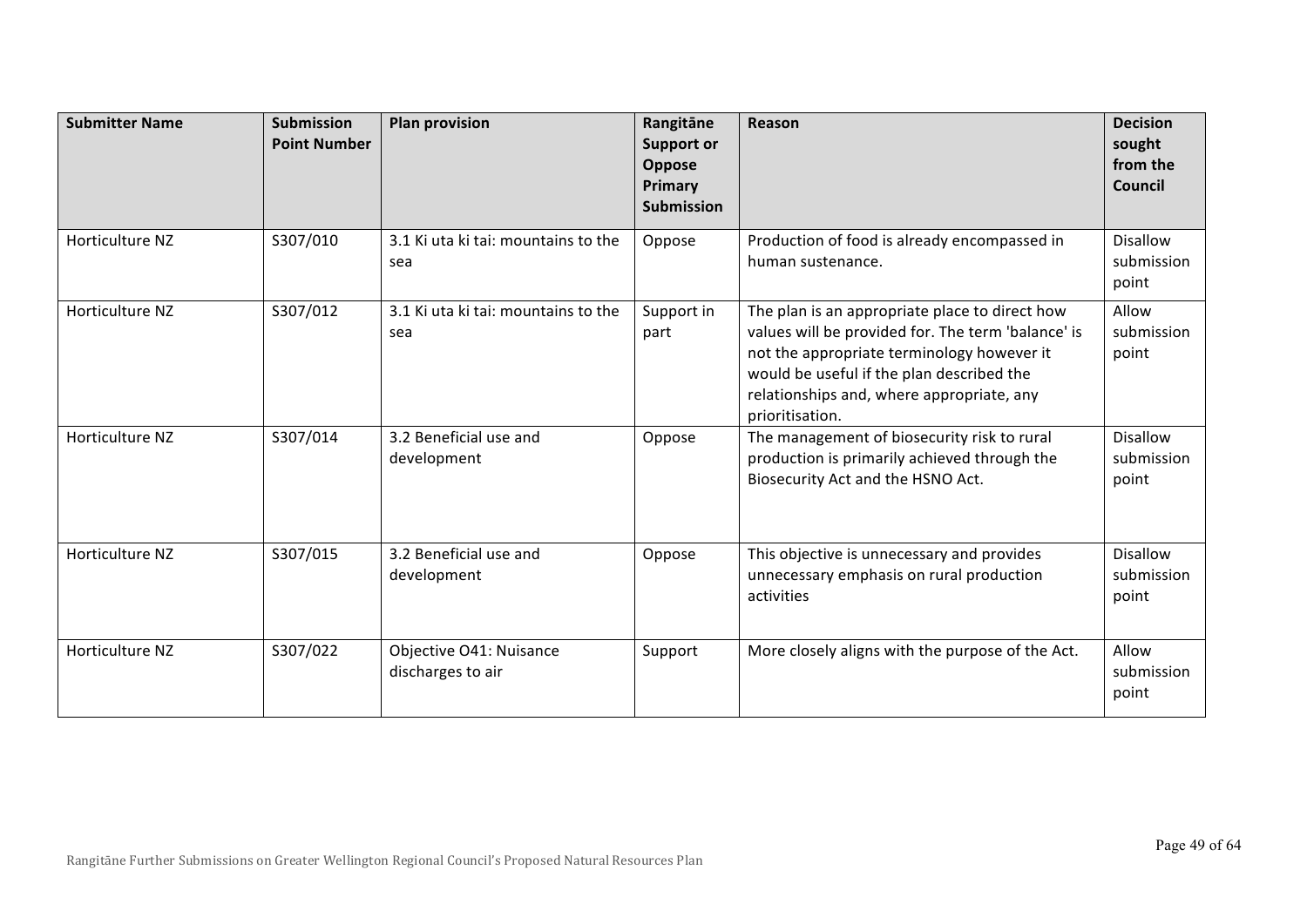| <b>Submitter Name</b> | <b>Submission</b><br><b>Point Number</b> | <b>Plan provision</b>                                              | Rangitāne<br><b>Support or</b><br>Oppose<br>Primary<br><b>Submission</b> | Reason                                                                                                                                                                                                                                                                                                           | <b>Decision</b><br>sought<br>from the<br>Council |
|-----------------------|------------------------------------------|--------------------------------------------------------------------|--------------------------------------------------------------------------|------------------------------------------------------------------------------------------------------------------------------------------------------------------------------------------------------------------------------------------------------------------------------------------------------------------|--------------------------------------------------|
| Horticulture NZ       | S307/023                                 | 3.8 Air                                                            | Oppose                                                                   | This approach of assessing the effects of activities<br>is achieved through resource consent<br>assessments and doesn't require an objective in<br>the Plan.                                                                                                                                                     | <b>Disallow</b><br>submission<br>point           |
| Horticulture NZ       | S307/025                                 | Objective O42: Soil health and<br>erosion                          | Support in<br>part                                                       | If included, this objective should reflect the<br>purpose of the Act i.e. to avoid, remedy or<br>mitigate                                                                                                                                                                                                        | Allow<br>submission<br>point                     |
| Horticulture NZ       | S307/030                                 | Policy P1: Ki uta ki tai and<br>integrated catchment<br>management | Oppose                                                                   | Good management practices are only one aspect<br>of resource management. The policy is high-level<br>and it is not appropriate for a specific method to<br>be included.                                                                                                                                          | <b>Disallow</b><br>submission<br>point           |
| Horticulture NZ       | S307/032                                 | Policy P7: Uses of land and water                                  | Oppose                                                                   | Food production is already included in the policy.<br>'and provided for' should not be included as these<br>activities should only occur where they are<br>consistent with safe-guarding life-supporting<br>capacity, providing for future generations and<br>avoiding, remedying or mitigating adverse effects. | <b>Disallow</b><br>submission<br>point           |
| Horticulture NZ       | S307/033                                 | Policy P8: Beneficial activities                                   | Support in<br>part                                                       | Rangitāne agree that the removal of pest species<br>is beneficial and generally appropriate however it<br>is not clear what is intended by the amendment<br>to f) management of riparian margins.                                                                                                                | Disallow<br>submission<br>point                  |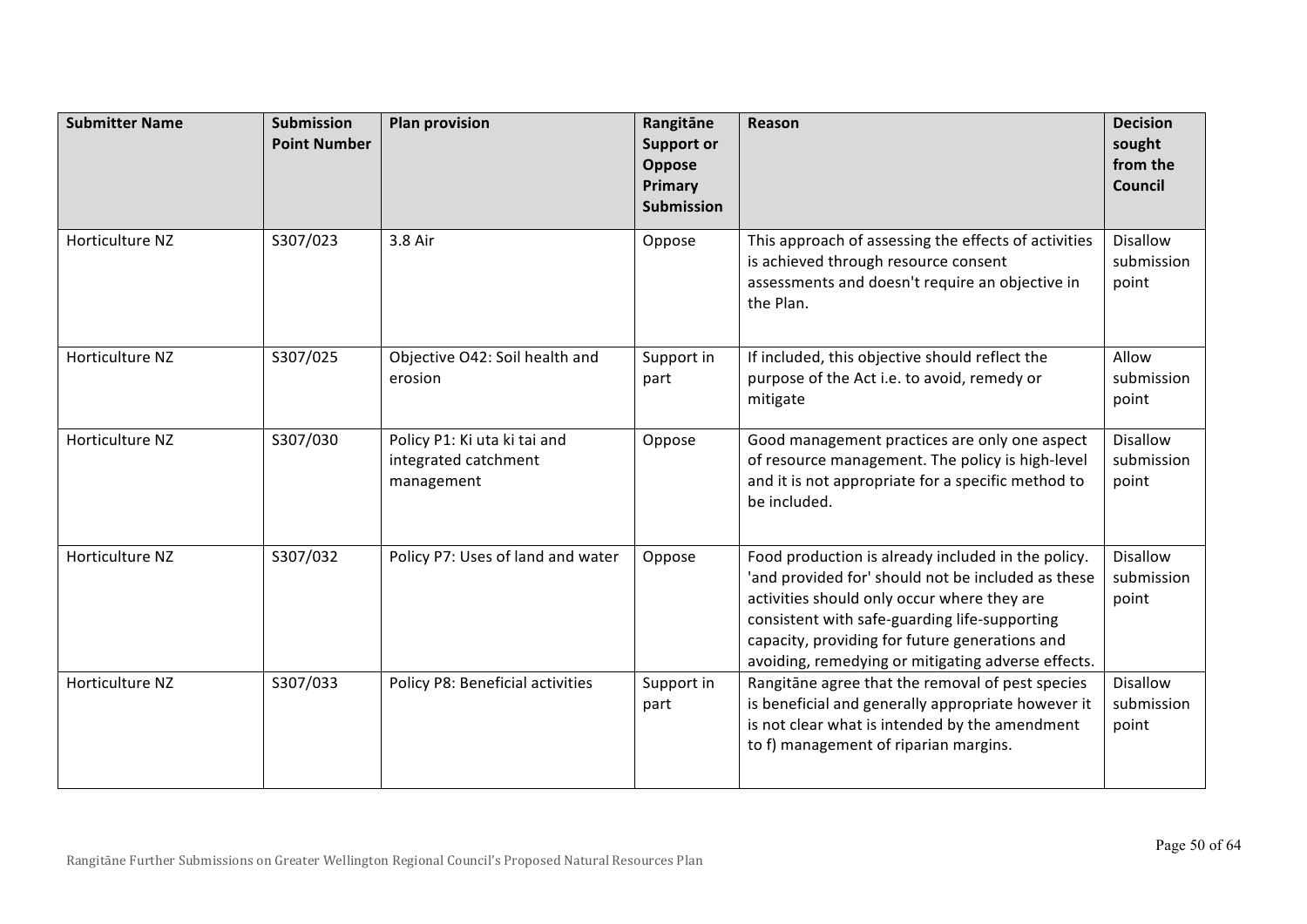| <b>Submitter Name</b> | <b>Submission</b><br><b>Point Number</b> | <b>Plan provision</b>                                                         | Rangitāne<br><b>Support or</b><br>Oppose<br>Primary<br><b>Submission</b> | Reason                                                                                                                                                                                                                                                                              | <b>Decision</b><br>sought<br>from the<br>Council |
|-----------------------|------------------------------------------|-------------------------------------------------------------------------------|--------------------------------------------------------------------------|-------------------------------------------------------------------------------------------------------------------------------------------------------------------------------------------------------------------------------------------------------------------------------------|--------------------------------------------------|
| Horticulture NZ       | S307/035                                 | 4. Policies                                                                   | Oppose                                                                   | Regional Councils are only responsible for<br>including policies in relation to actual or potential<br>effects on land with regional significance.<br>Rangitāne disagree that primary production<br>should fall under this category and therefore, a<br>new policy is not required. | <b>Disallow</b><br>submission<br>point           |
| Horticulture NZ       | S307/037                                 | Policy P32: Adverse effects on<br>aquatic ecosystem health and<br>mahinga kai | Oppose                                                                   | The matters in (a) to (c) are connected so 'and' is<br>correct.                                                                                                                                                                                                                     | <b>Disallow</b><br>submission<br>point           |
| Horticulture NZ       | S307/059                                 | Policy P55: Managing air amenity                                              | Oppose                                                                   | Sufficient guidance already exists on determining<br>these effects.                                                                                                                                                                                                                 | <b>Disallow</b><br>submission<br>point           |
| Horticulture NZ       | S307/061                                 | 5.1 Air quality rules                                                         | Support                                                                  | If there is not existing provision in legislation for<br>such burning to occur, then this approach may be<br>appropriate subject to conditions to address<br>actual and potential effects.                                                                                          | Allow<br>submission<br>point                     |
| Horticulture NZ       | S307/065                                 | 5.1.13 Ground-based and aerial<br>applications                                | Oppose                                                                   | Rangitāne expect to see controls over the use of<br>agrichemicals near waterways, even when used<br>for removing unwanted organisms. The mauri of<br>waterways and overall water quality can be<br>significantly affected by agrichemicals.                                         | <b>Disallow</b><br>submission<br>point           |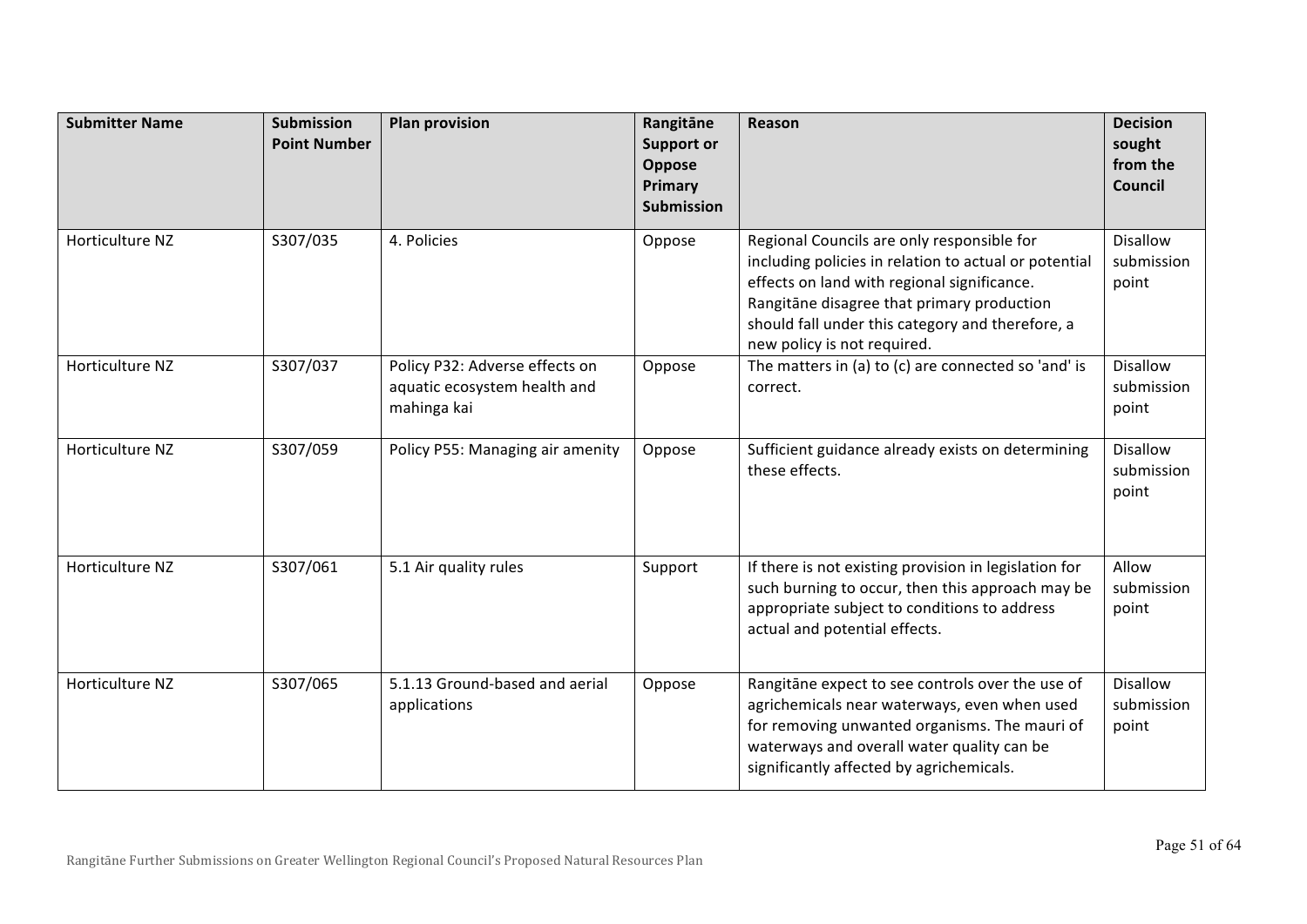| <b>Submitter Name</b> | <b>Submission</b><br><b>Point Number</b> | <b>Plan provision</b>                                                                                                          | Rangitāne<br><b>Support or</b><br>Oppose<br>Primary<br><b>Submission</b> | Reason                                                                                                                                                                                                                                                  | <b>Decision</b><br>sought<br>from the<br>Council |
|-----------------------|------------------------------------------|--------------------------------------------------------------------------------------------------------------------------------|--------------------------------------------------------------------------|---------------------------------------------------------------------------------------------------------------------------------------------------------------------------------------------------------------------------------------------------------|--------------------------------------------------|
| Horticulture NZ       | S307/066                                 | Rule R57: Discharge of hazardous<br>substances - non-complying<br>activity                                                     | Oppose                                                                   | Retain as notified                                                                                                                                                                                                                                      | <b>Disallow</b><br>submission<br>point           |
| Horticulture NZ       | S307/067                                 | Rule R82: Application of fertiliser<br>from ground-based or aerial<br>application - permitted activity                         | Support in<br>part                                                       | Reference to the CoP is supported however the<br>rule needs to be explicit about the scale and<br>extent of any discharges.                                                                                                                             | <b>Disallow</b><br>submission<br>point           |
| Horticulture NZ       | S307/068                                 | Rule R92: All discharges to land<br>within community drinking water<br>protection areas - restricted<br>discretionary activity | Oppose                                                                   | Retain as notified                                                                                                                                                                                                                                      | <b>Disallow</b><br>submission<br>point           |
| Horticulture NZ       | S307/069                                 | Rule R93: All other discharges to<br>land - discretionary activity                                                             | Oppose                                                                   | No matters of discretion are suggested by the<br>submitter and Rangitane consider a discretionary<br>activity status is appropriate for all contaminants<br>not already addressed in the plan where all<br>potential adverse effects can be considered. | <b>Disallow</b><br>submission<br>point           |
| Horticulture NZ       | S307/070                                 | Rule R94: Cultivation or tilling of<br>land - permitted activity                                                               | Oppose                                                                   | Retain as notified. If any reference to guidance<br>should be included, it should be the Greater<br>Wellington Regional Council's own document<br>"Erosion and Sediment Control Guidelines for the<br>Wellington Region Reprinted June 2006".           | <b>Disallow</b><br>submission<br>point           |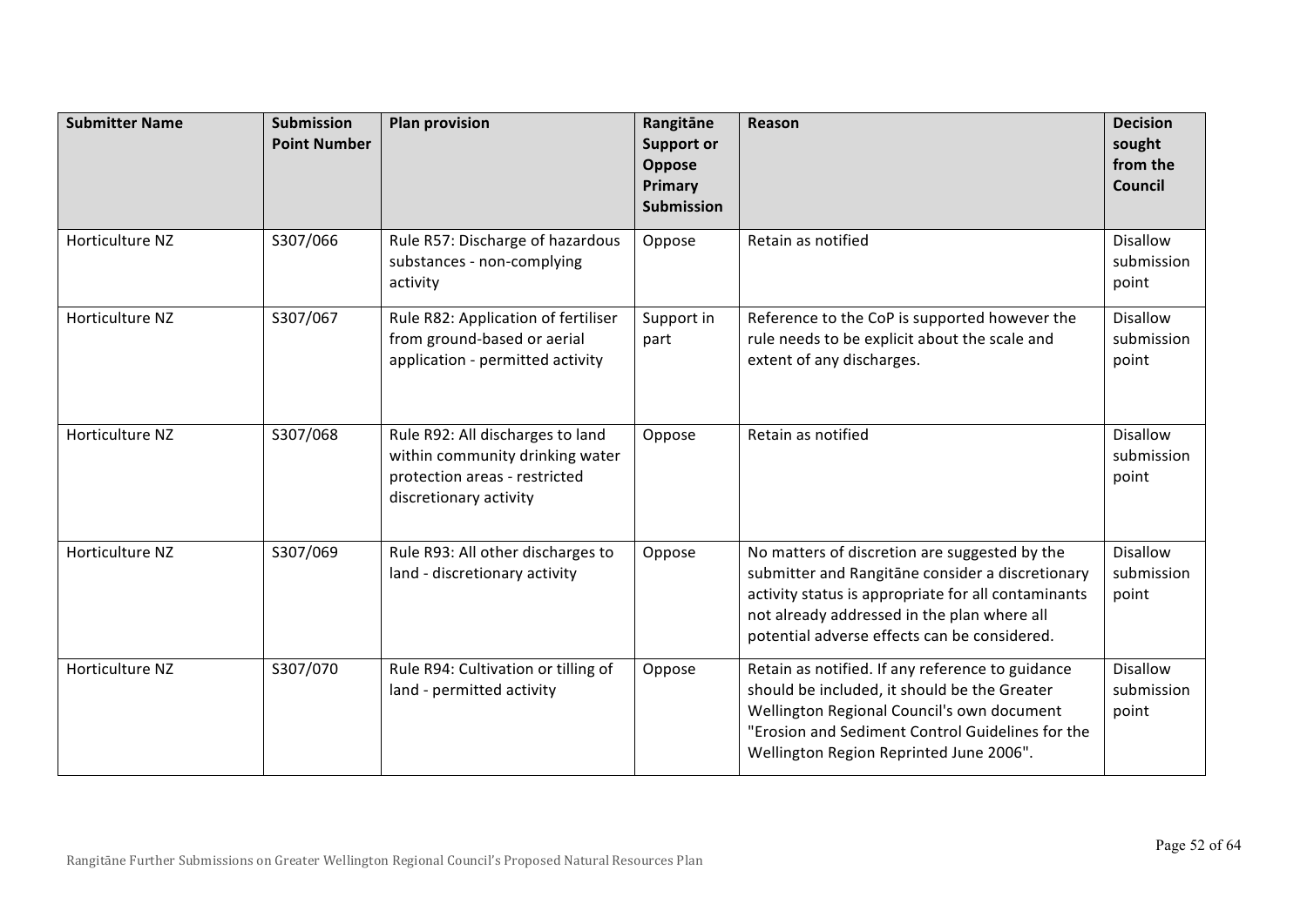| <b>Submitter Name</b> | <b>Submission</b><br><b>Point Number</b> | <b>Plan provision</b>                                                   | Rangitāne<br><b>Support or</b><br><b>Oppose</b><br><b>Primary</b><br><b>Submission</b> | Reason                                                                                                                                                                     | <b>Decision</b><br>sought<br>from the<br>Council |
|-----------------------|------------------------------------------|-------------------------------------------------------------------------|----------------------------------------------------------------------------------------|----------------------------------------------------------------------------------------------------------------------------------------------------------------------------|--------------------------------------------------|
| Horticulture NZ       | S307/072                                 | 5.4.4 Earthworks and vegetation<br>clearance                            | Oppose                                                                                 | It is not clear that the current permitted activity<br>rule provides a problem for such activities.                                                                        | Disallow<br>submission<br>point                  |
| Horticulture NZ       | S307/076                                 | Rule R141: Take and use of water<br>not permitted - controlled activity | Oppose                                                                                 | Higher takes should be managed through a<br>comprehensive consenting regime to ensure<br>appropriate allocation management and efficient<br>resource use.                  | Disallow<br>submission<br>point                  |
| Horticulture NZ       | S307/077                                 | Rule R142: All other take and use<br>- discretionary activity           | Oppose                                                                                 | Retain as notified. The matters of discretion are<br>too narrow to address the full range of potential<br>effects notwithstanding the catchment may be<br>under-allocated. | <b>Disallow</b><br>submission<br>point           |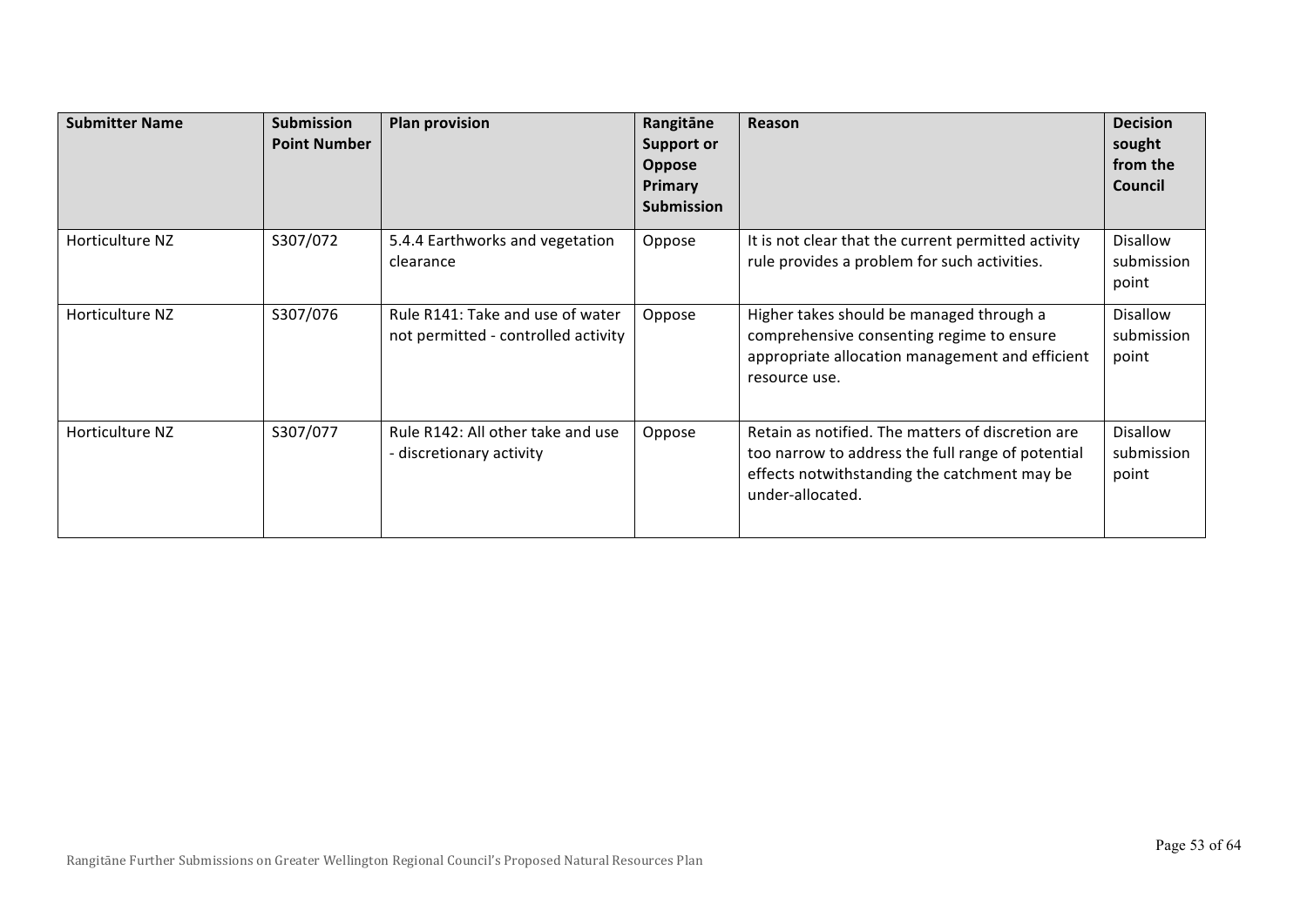| <b>Submitter Name</b>                                 | <b>Submission</b><br><b>Point Number</b> | <b>Plan provision</b>                                                                                  | Rangitāne<br><b>Support or</b><br><b>Oppose</b><br><b>Primary</b><br><b>Submission</b> | Reason                                                                                                              | <b>Decision</b><br>sought<br>from the<br>Council |
|-------------------------------------------------------|------------------------------------------|--------------------------------------------------------------------------------------------------------|----------------------------------------------------------------------------------------|---------------------------------------------------------------------------------------------------------------------|--------------------------------------------------|
| Wairarapa Water User's<br><b>Incorporated Society</b> | S124/006                                 | Objective O52: Efficient allocation                                                                    | Oppose                                                                                 | The requested change is not consistent with<br>managing freshwater to achieve fresh water<br>objectives and limits. | <b>Disallow</b><br>submission<br>point           |
| Wairarapa Water User's<br><b>Incorporated Society</b> | S124/007                                 | Policy P7: Uses of land and water                                                                      | Support                                                                                | There are benefits derived from the non-point<br>contaminant assimilative capacity of freshwater.                   | Allow<br>submission<br>point.                    |
| Wairarapa Water User's<br><b>Incorporated Society</b> | S124/013                                 | Rule R135: General rule for<br>taking, use, damming and<br>diverting water - discretionary<br>activity | Oppose                                                                                 | The matters of discretion are too broad for these<br>activities to be restricted discretionary.                     | <b>Disallow</b><br>submission<br>point           |
| Wairarapa Water User's<br><b>Incorporated Society</b> | S124/029                                 | 7 Ruamahanga Whaitua                                                                                   | Oppose                                                                                 | Allocation and limits should be defined based on<br>current information and applying the<br>precautionary approach. | <b>Disallow</b><br>submission<br>point           |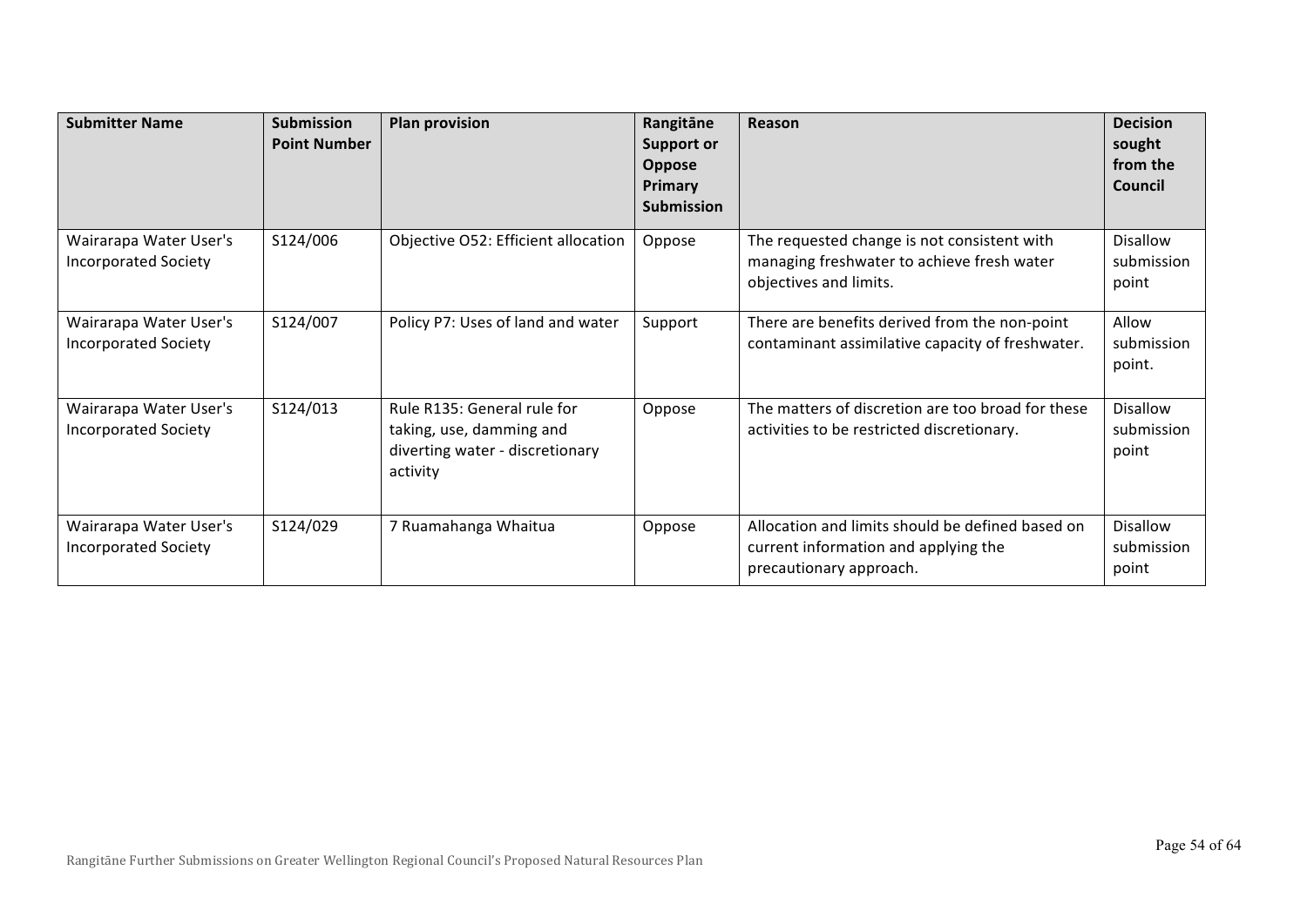| <b>Submitter Name</b>                         | <b>Submission</b><br><b>Point Number</b> | <b>Plan provision</b>                 | Rangitāne<br><b>Support or</b><br>Oppose<br>Primary<br><b>Submission</b> | Reason                                                                                                                                                                                                                                                                                                             | <b>Decision</b><br>sought<br>from the<br><b>Council</b> |
|-----------------------------------------------|------------------------------------------|---------------------------------------|--------------------------------------------------------------------------|--------------------------------------------------------------------------------------------------------------------------------------------------------------------------------------------------------------------------------------------------------------------------------------------------------------------|---------------------------------------------------------|
| <b>Irrigation New Zealand</b><br>Incorporated | s306/003                                 | 3.2 Beneficial use and<br>development | Oppose                                                                   | This objective is unnecessary and provides<br>unnecessary emphasis to rural production<br>activities                                                                                                                                                                                                               | <b>Disallow</b><br>submission<br>point                  |
| <b>Irrigation New Zealand</b><br>Incorporated | S306/018                                 | 5.6.2 Take and use of water           | Oppose                                                                   | Resource consents, once expired, should be<br>assessed against the provisions of the relevant<br>plan at the time, and not given special treatment<br>through an alternative consenting process. The<br>matters of discretion proposed by the submitter<br>fail to consider adverse effects on the<br>environment. | Disallow<br>submission<br>point                         |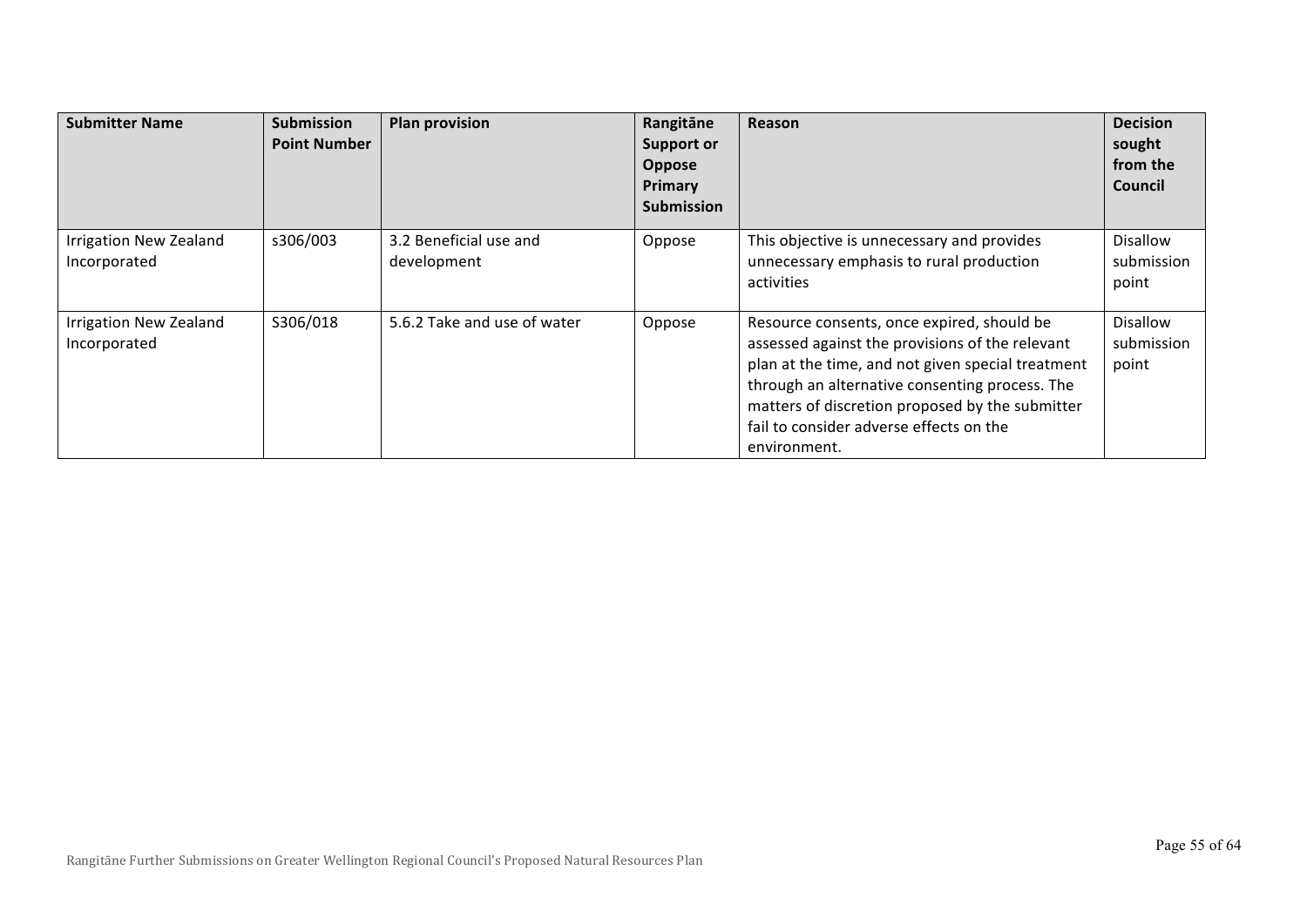| <b>Submitter Name</b>                         | <b>Submission</b><br><b>Point Number</b> | <b>Plan provision</b>                                                                                                      | Rangitāne<br><b>Support or</b><br>Oppose<br>Primary<br><b>Submission</b> | Reason                                                                                                                                                                            | <b>Decision</b><br>sought<br>from the<br><b>Council</b> |
|-----------------------------------------------|------------------------------------------|----------------------------------------------------------------------------------------------------------------------------|--------------------------------------------------------------------------|-----------------------------------------------------------------------------------------------------------------------------------------------------------------------------------|---------------------------------------------------------|
| Wairarapa Regional<br><b>Irrigation Trust</b> | S127/026                                 | Policy P65: Minimising effects of<br>nutrient discharges                                                                   | Oppose                                                                   | Not clear what the submitter intends here but<br>clarification is needed.                                                                                                         | Disallow<br>submission<br>point                         |
| Wairarapa Regional<br><b>Irrigation Trust</b> | S127/029                                 | 4.9 Taking, using, damming and<br>diverting water                                                                          | Oppose                                                                   | The policy is unnecessary as any comprehensive<br>resource consent for a water storage and<br>distribution scheme would address subsequent<br>takes and uses by individual users. | Disallow<br>submission<br>point                         |
| Wairarapa Regional<br><b>Irrigation Trust</b> | S127/031                                 | Rule R.R3: Take and use of water<br>that exceeds minimum flows, lake<br>levels or core allocation -<br>prohibited activity | Oppose                                                                   | The policy is unnecessary as any comprehensive<br>resource consent for a water storage and<br>distribution scheme would address subsequent<br>takes and uses by individual users. | Disallow<br>submission<br>point                         |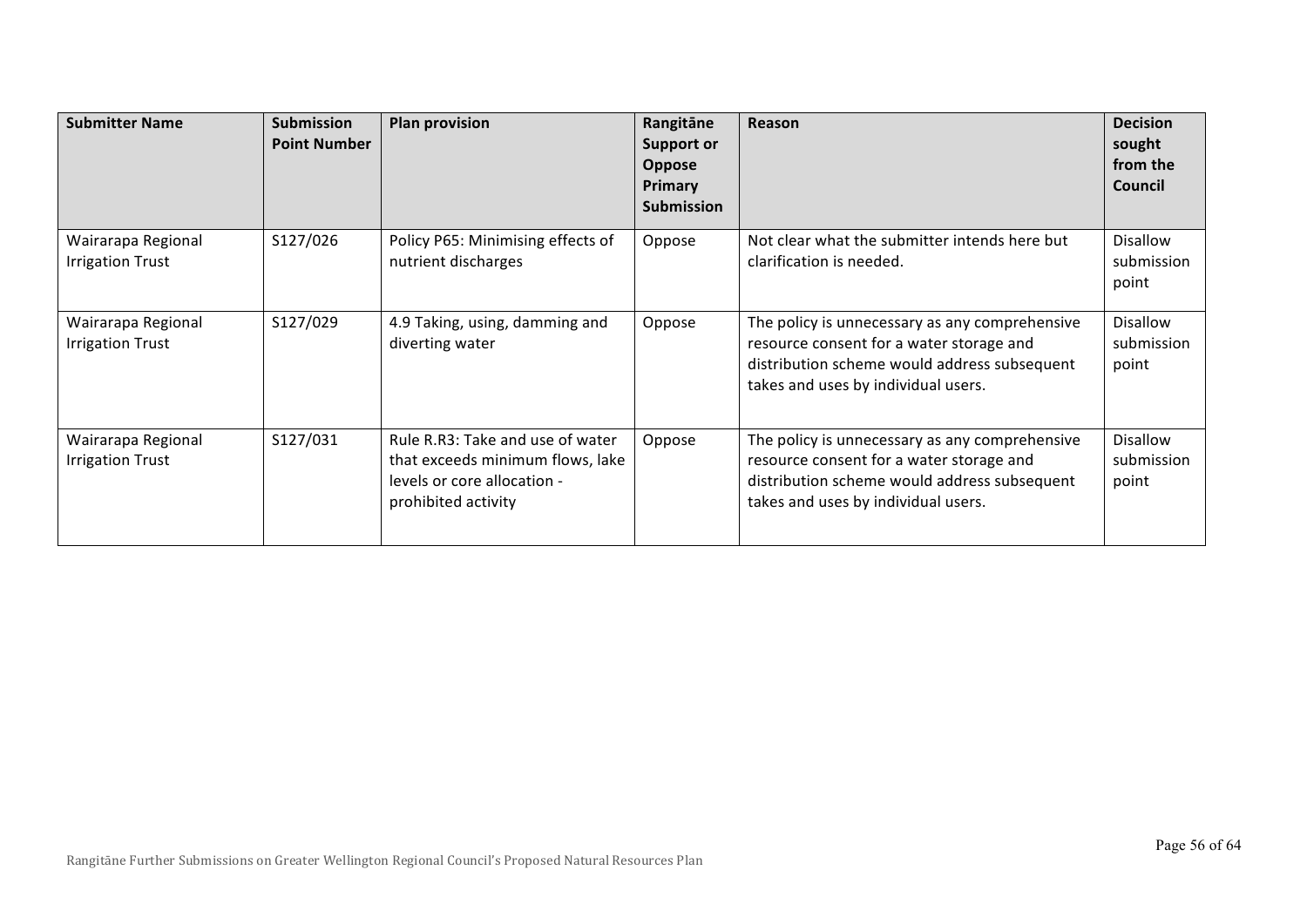| <b>Submitter Name</b>               | <b>Submission</b><br><b>Point Number</b> | <b>Plan provision</b>                    | Rangitāne<br><b>Support or</b><br>Oppose<br>Primary<br><b>Submission</b> | Reason                                                                                                               | <b>Decision</b><br>sought<br>from the<br>Council |
|-------------------------------------|------------------------------------------|------------------------------------------|--------------------------------------------------------------------------|----------------------------------------------------------------------------------------------------------------------|--------------------------------------------------|
| <b>Carterton District Council</b>   | S301/007                                 | 12 Schedules                             | Oppose                                                                   | No evidence or evaluation has been provided to<br>justify the requested alternative approach.                        | <b>Disallow</b><br>submission<br>point           |
| <b>Carterton District Council</b>   | S301/068                                 | 2.1.6 Definitions, schedules and<br>maps | Oppose                                                                   | Retain as notified                                                                                                   | <b>Disallow</b><br>submission<br>point           |
| <b>Masterton District Council</b>   | S367/134                                 | 2.1.6 Definitions, schedules and<br>maps | Oppose                                                                   | Aspects of maps can be refined. It is not clear on<br>the justification for full withdrawal and review.              | <b>Disallow</b><br>submission<br>point           |
| South Wairarapa District<br>Council | S366/012                                 | 2.1.6 Definitions, schedules and<br>maps | Oppose                                                                   | There is already a definition of BPO in the RMA.                                                                     | <b>Disallow</b><br>submission<br>point           |
| <b>Masterton District Council</b>   | S367/012                                 | 2.2 Definitions                          | Oppose                                                                   | There is already a definition of BPO in the RMA.                                                                     | <b>Disallow</b><br>submission<br>point           |
| <b>Carterton District Council</b>   | S301/018                                 | Maori customary use                      | Oppose                                                                   | Rangitāne wish to be involved in any discussion<br>around the refinement of a definition for Māori<br>customary use. | <b>Disallow</b><br>submission<br>point           |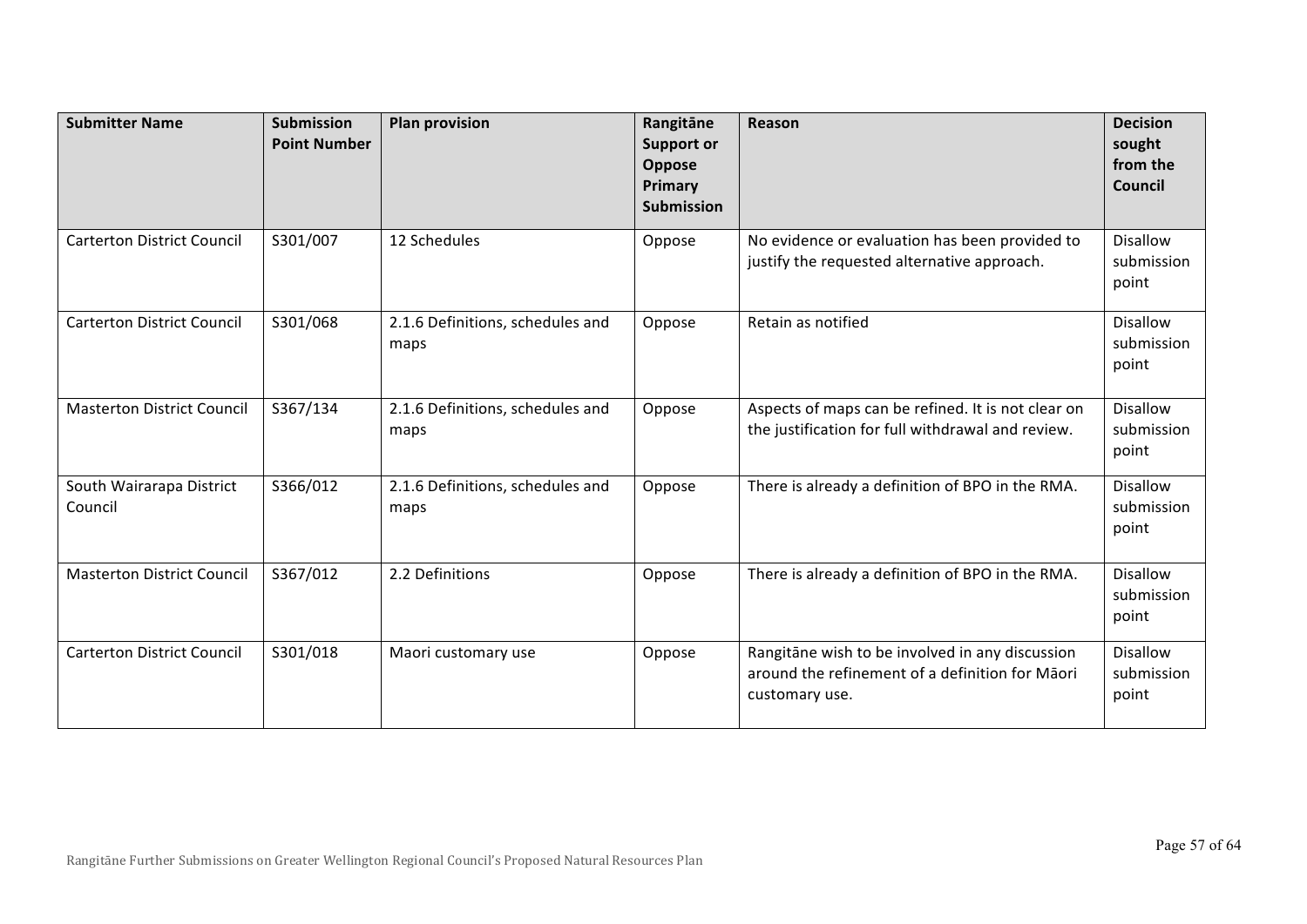| <b>Submitter Name</b>               | <b>Submission</b><br><b>Point Number</b> | <b>Plan provision</b>                                   | Rangitāne<br><b>Support or</b><br>Oppose<br>Primary<br><b>Submission</b> | Reason                                                                                                                                                                                       | <b>Decision</b><br>sought<br>from the<br>Council |
|-------------------------------------|------------------------------------------|---------------------------------------------------------|--------------------------------------------------------------------------|----------------------------------------------------------------------------------------------------------------------------------------------------------------------------------------------|--------------------------------------------------|
| <b>Masterton District Council</b>   | S367/017                                 | Maori customary use                                     | Oppose                                                                   | Rangitāne wish to be involved in any discussion<br>around the refinement of a definition for Māori<br>customary use.                                                                         | <b>Disallow</b><br>submission<br>point           |
| South Wairarapa District<br>Council | S366/017                                 | Maori customary use                                     | Oppose                                                                   | Rangitāne wish to be involved in any discussion<br>around the refinement of a definition for Maori<br>customary use.                                                                         | <b>Disallow</b><br>submission<br>point           |
| <b>Carterton District Council</b>   | S301/055                                 | Policy P109: Lapse dates affecting<br>water takes       | Oppose                                                                   | Retain as notified                                                                                                                                                                           | <b>Disallow</b><br>submission<br>point           |
| <b>Masterton District Council</b>   | S367/089                                 | Policy P85: Biosolids and treated<br>wastewater to land | Oppose                                                                   | The guidelines provide for current best practice<br>and if the reference to them is to be deleted the<br>Plan should provide an equivalent level of control<br>over discharges of biosolids. | <b>Disallow</b><br>submission<br>point           |
| South Wairarapa District<br>Council | S366/089                                 | Policy P85: Biosolids and treated<br>wastewater to land | Oppose                                                                   | The guidelines provide for current best practice<br>and if the reference to them is to be deleted the<br>Plan should provide an equivalent level of control<br>over discharges of biosolids. | <b>Disallow</b><br>submission<br>point           |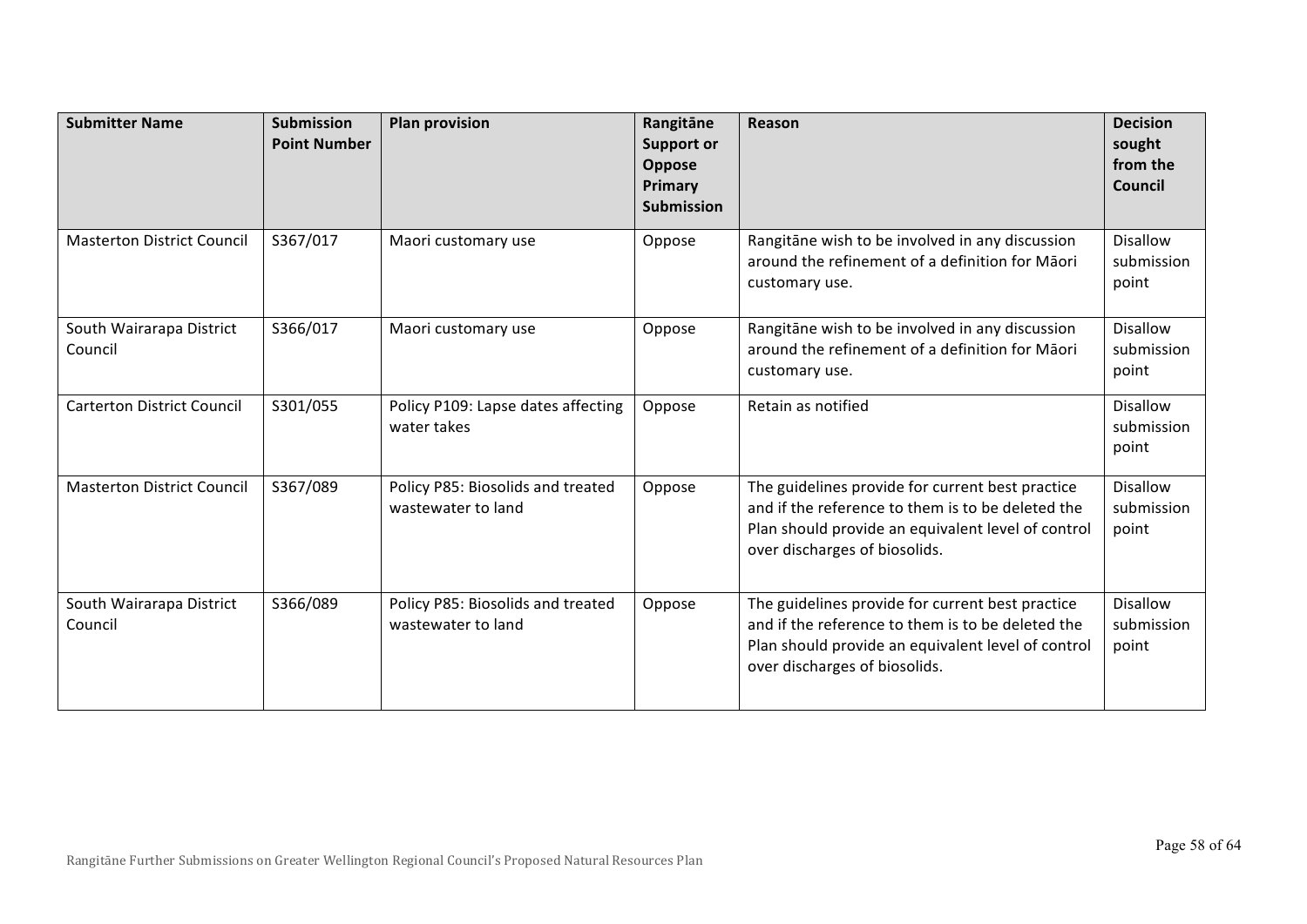| <b>Submitter Name</b>               | <b>Submission</b><br><b>Point Number</b> | <b>Plan provision</b>                                                                 | Rangitāne<br><b>Support or</b><br>Oppose<br>Primary<br><b>Submission</b> | Reason                                                                                                                                                            | <b>Decision</b><br>sought<br>from the<br>Council |
|-------------------------------------|------------------------------------------|---------------------------------------------------------------------------------------|--------------------------------------------------------------------------|-------------------------------------------------------------------------------------------------------------------------------------------------------------------|--------------------------------------------------|
| <b>Masterton District Council</b>   | S367/118                                 | Rule R113: Diversion of flood<br>water by existing structures -<br>permitted activity | Support in<br>part                                                       | First part of the provision provides clarification<br>and certainty for plan users which is beneficial.<br>Not sure that additional rule is necessary<br>however. | <b>Disallow</b><br>submission<br>point           |
| South Wairarapa District<br>Council | S366/118                                 | Rule R113: Diversion of flood<br>water by existing structures -<br>permitted activity | Support in<br>part                                                       | First part of the provision provides clarification<br>and certainty for plan users which is beneficial.<br>Not sure that additional rule is necessary<br>however. | <b>Disallow</b><br>submission<br>point           |
| <b>Masterton District Council</b>   | S367/111                                 | Rule R72: Composting toilets -<br>permitted activity                                  | Oppose                                                                   | Retain the setback as notified                                                                                                                                    | <b>Disallow</b><br>submission<br>point           |
| South Wairarapa District<br>Council | S366/111                                 | Rule R72: Composting toilets -<br>permitted activity                                  | Oppose                                                                   | Retain the setback as notified                                                                                                                                    | <b>Disallow</b><br>submission<br>point           |
| <b>Masterton District Council</b>   | S367/116                                 | Rule R89: Farm refuse dumps -<br>permitted activity                                   | Oppose                                                                   | Retain the setback as notified                                                                                                                                    | <b>Disallow</b><br>submission<br>point           |
| South Wairarapa District<br>Council | S366/116                                 | Rule R89: Farm refuse dumps -<br>permitted activity                                   | Oppose                                                                   | Retain the setback as notified                                                                                                                                    | <b>Disallow</b><br>submission<br>point           |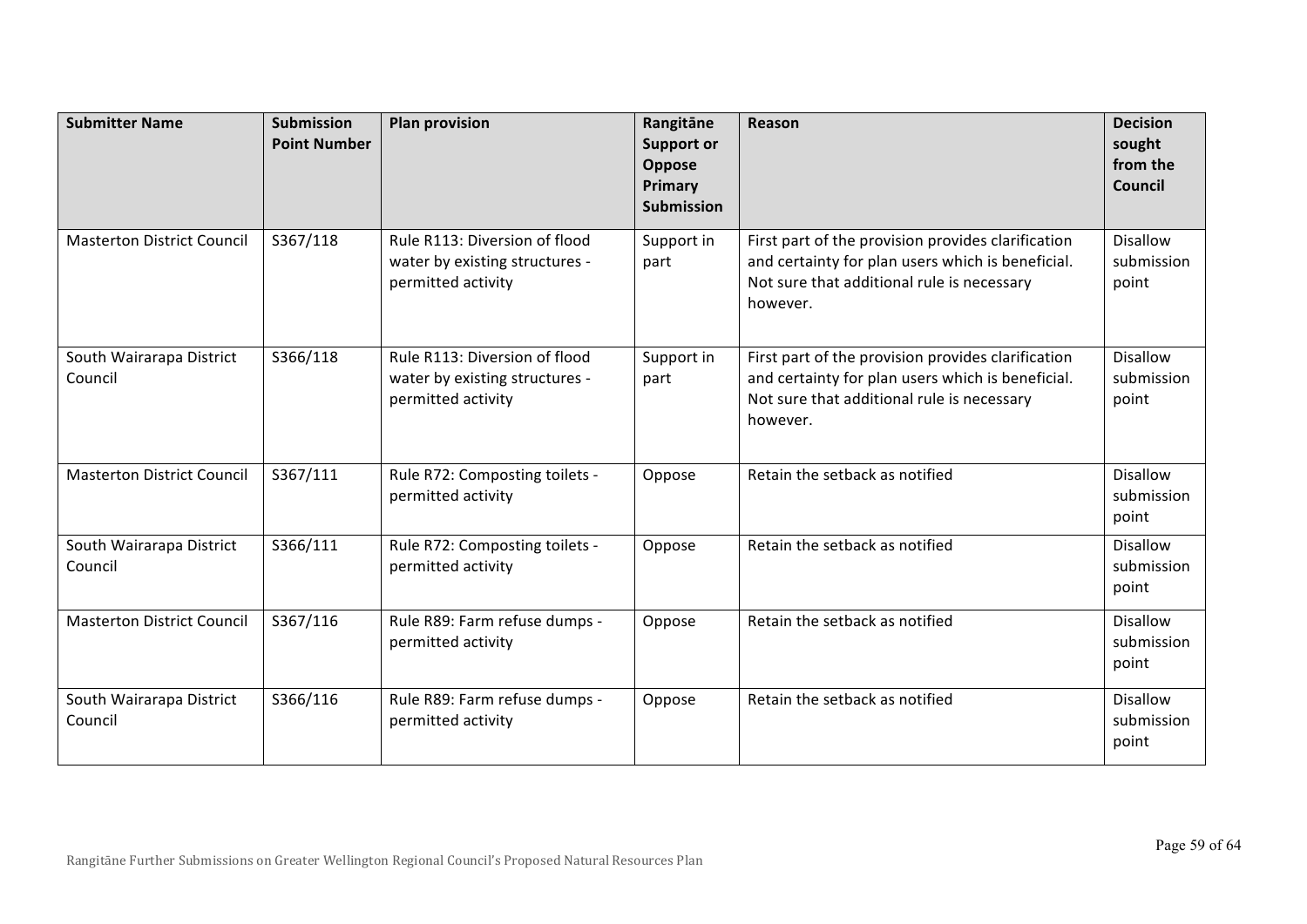| <b>Submitter Name</b>               | <b>Submission</b><br><b>Point Number</b> | <b>Plan provision</b>                                                                              | Rangitāne<br><b>Support or</b><br>Oppose<br>Primary<br><b>Submission</b> | Reason                                                                                                                                                                                                  | <b>Decision</b><br>sought<br>from the<br>Council |
|-------------------------------------|------------------------------------------|----------------------------------------------------------------------------------------------------|--------------------------------------------------------------------------|---------------------------------------------------------------------------------------------------------------------------------------------------------------------------------------------------------|--------------------------------------------------|
| <b>Masterton District Council</b>   | S367/004                                 | Schedule C5: Sites of significance<br>to Ngati Kahungunu ki Wairarapa<br>and Rangitane o Wairarapa | Oppose                                                                   | While Henley Lake itself is not of significance to<br>Rangitāne, the area on which Henley Lake was<br>created is of significance to Rangitane as a natural<br>wetland and should be recognised as such. | <b>Disallow</b><br>submission<br>point           |
| South Wairarapa District<br>Council | S366/004                                 | Schedule C5: Sites of significance<br>to Ngati Kahungunu ki Wairarapa<br>and Rangitane o Wairarapa | Oppose                                                                   | While Henley Lake itself is not of significance to<br>Rangitāne, the area on which Henley Lake was<br>created is of significance to Rangitane as a natural<br>wetland and should be recognised as such. | <b>Disallow</b><br>submission<br>point           |
| <b>Masterton District Council</b>   | S367/005                                 | Schedule F3: Identified significant<br>natural wetlands                                            | Oppose                                                                   | While Henley Lake itself is not of significance to<br>Rangitāne, the area on which Henley Lake was<br>created is of significance to Rangitane as a natural<br>wetland and should be recognised as such. | <b>Disallow</b><br>submission<br>point           |
| South Wairarapa District<br>Council | S366/005                                 | Schedule F3: Identified significant<br>natural wetlands                                            | Oppose                                                                   | While Henley Lake itself is not of significance to<br>Rangitāne, the area on which Henley Lake was<br>created is of significance to Rangitane as a natural<br>wetland and should be recognised as such. | <b>Disallow</b><br>submission<br>point           |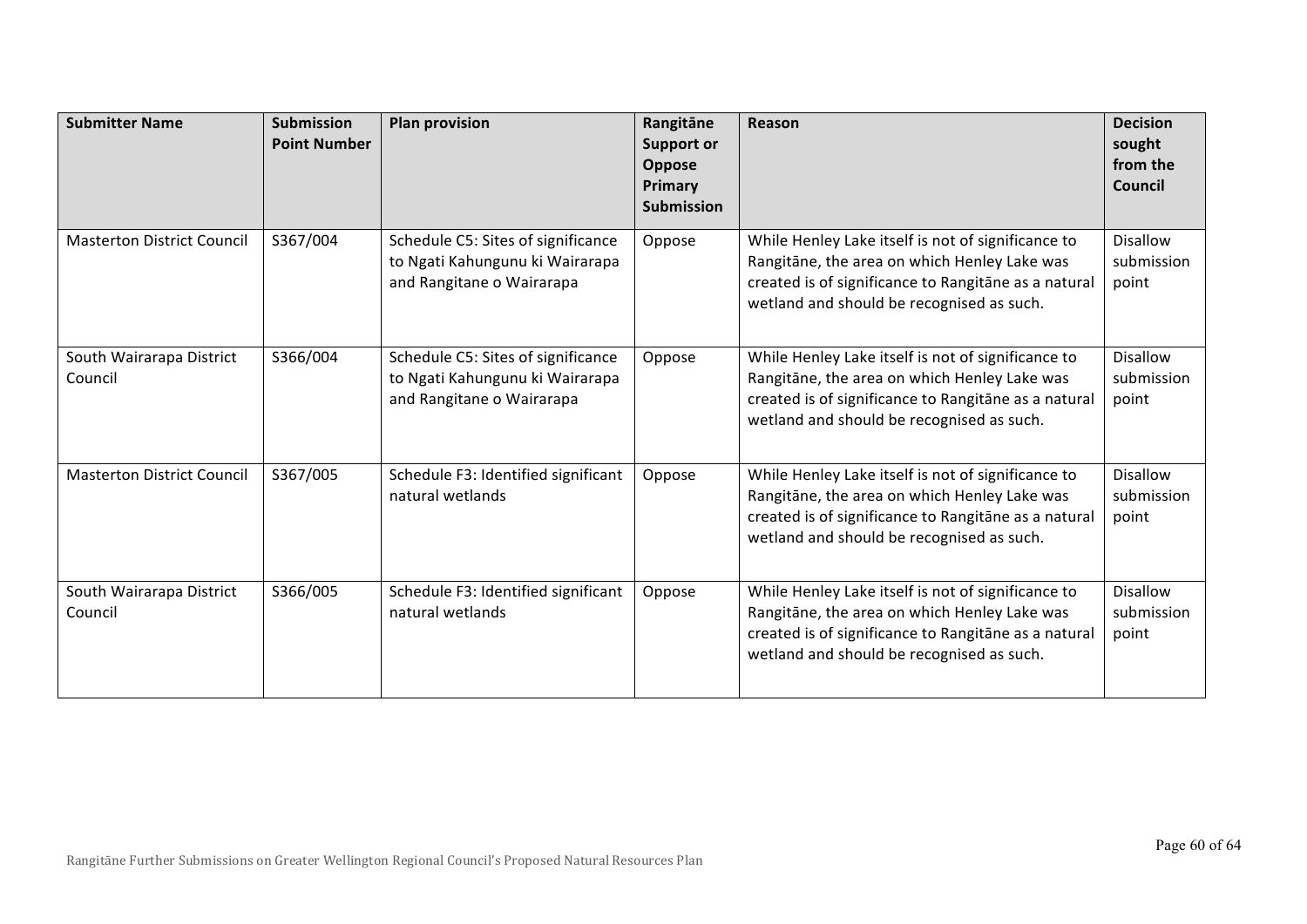| <b>Submitter Name</b>                                 | <b>Submission</b><br><b>Point Number</b> | <b>Plan Provision</b>                                                                   | Rangitāne<br><b>Support or</b><br>Oppose<br>Primary<br><b>Submission</b> | Reason                                                       | <b>Decision</b><br>sought from<br>the Council |
|-------------------------------------------------------|------------------------------------------|-----------------------------------------------------------------------------------------|--------------------------------------------------------------------------|--------------------------------------------------------------|-----------------------------------------------|
| Atiawa ki Whakarongotai                               | S398/025                                 | Rule R89: Farm refuse dumps -<br>permitted activity                                     | Support                                                                  | Retain provisions as notified                                | Allow<br>submission<br>point                  |
| <b>Carter Families</b>                                | S295/005                                 | Policy P45: Managing adverse<br>effects on sites with significant<br>mana whenua values | Oppose                                                                   | Amend policy as outlined in Rangitane original<br>submission | <b>Disallow</b><br>submission<br>point        |
| <b>Carter Families</b>                                | S295/049                                 | Policy P45: Managing adverse<br>effects on sites with significant<br>mana whenua values | Oppose                                                                   | Amend policy as outlined in Rangitane original<br>submission | <b>Disallow</b><br>submission<br>point        |
| Friends of Taputeranga<br><b>Marine Reserve Trust</b> | S69/003                                  | Policy P32: Adverse effects on<br>aquatic ecosystem health and<br>mahinga kai           | Oppose                                                                   | Minimise is imprecise.                                       | <b>Disallow</b><br>submission<br>point        |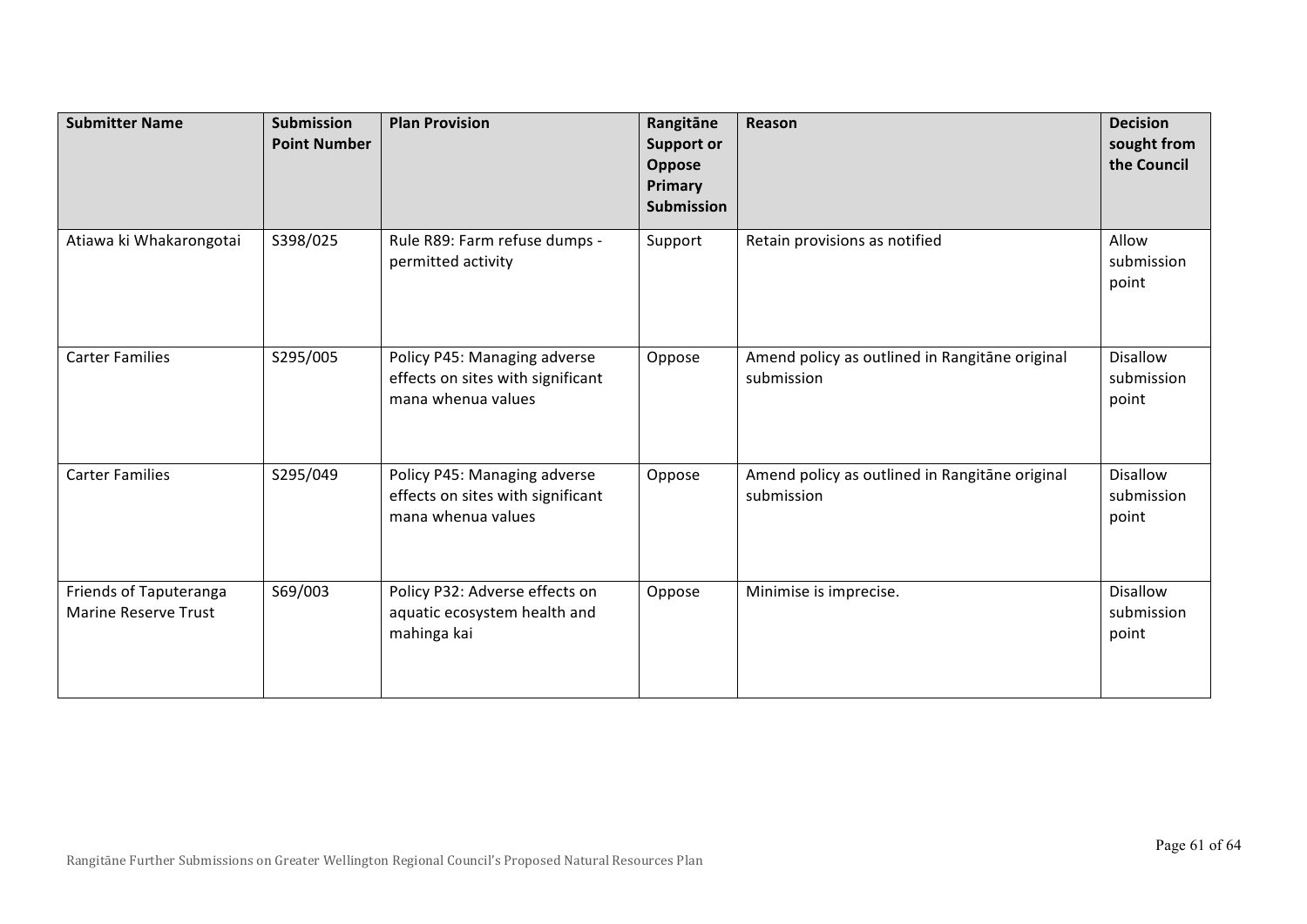| <b>Submitter Name</b>    | <b>Submission</b><br><b>Point Number</b> | <b>Plan Provision</b>                                                                                | Rangitāne<br><b>Support or</b><br>Oppose<br>Primary<br><b>Submission</b> | Reason                                                                                                                                                                                                                                                    | <b>Decision</b><br>sought from<br>the Council |
|--------------------------|------------------------------------------|------------------------------------------------------------------------------------------------------|--------------------------------------------------------------------------|-----------------------------------------------------------------------------------------------------------------------------------------------------------------------------------------------------------------------------------------------------------|-----------------------------------------------|
| Holcim (New Zealand) Ltd | S276/012                                 | 4.2 Beneficial use and<br>development                                                                | Oppose                                                                   | Disagree with identification of mineral extraction<br>as regionally significant. The existing suite of<br>objectives and policies (as amended by<br>Rangitāne's submission) provide for the<br>management of effects of mineral extraction<br>activities. | <b>Disallow</b><br>submission<br>point        |
| lan Jensen               | S176/019                                 | Policy P9: Public access to and<br>along the coastal marine area and<br>the beds of lakes and rivers | Oppose                                                                   | Disagree with the rule proposed by the submitter                                                                                                                                                                                                          | <b>Disallow</b><br>submission<br>point        |
| lan Jensen               | S176/010                                 | Policy P39: Adverse effects on<br>outstanding water bodies                                           | Oppose                                                                   | Rangitāne seek to be involved in the outcomes of<br>any re-evaluation as sought by the submitter                                                                                                                                                          | <b>Disallow</b><br>submission<br>point        |
| Joe Hintz                | S401/037                                 | Rule R89: Farm refuse dumps -<br>permitted activity                                                  | Oppose                                                                   | Retain as notified                                                                                                                                                                                                                                        | <b>Disallow</b><br>submission<br>point        |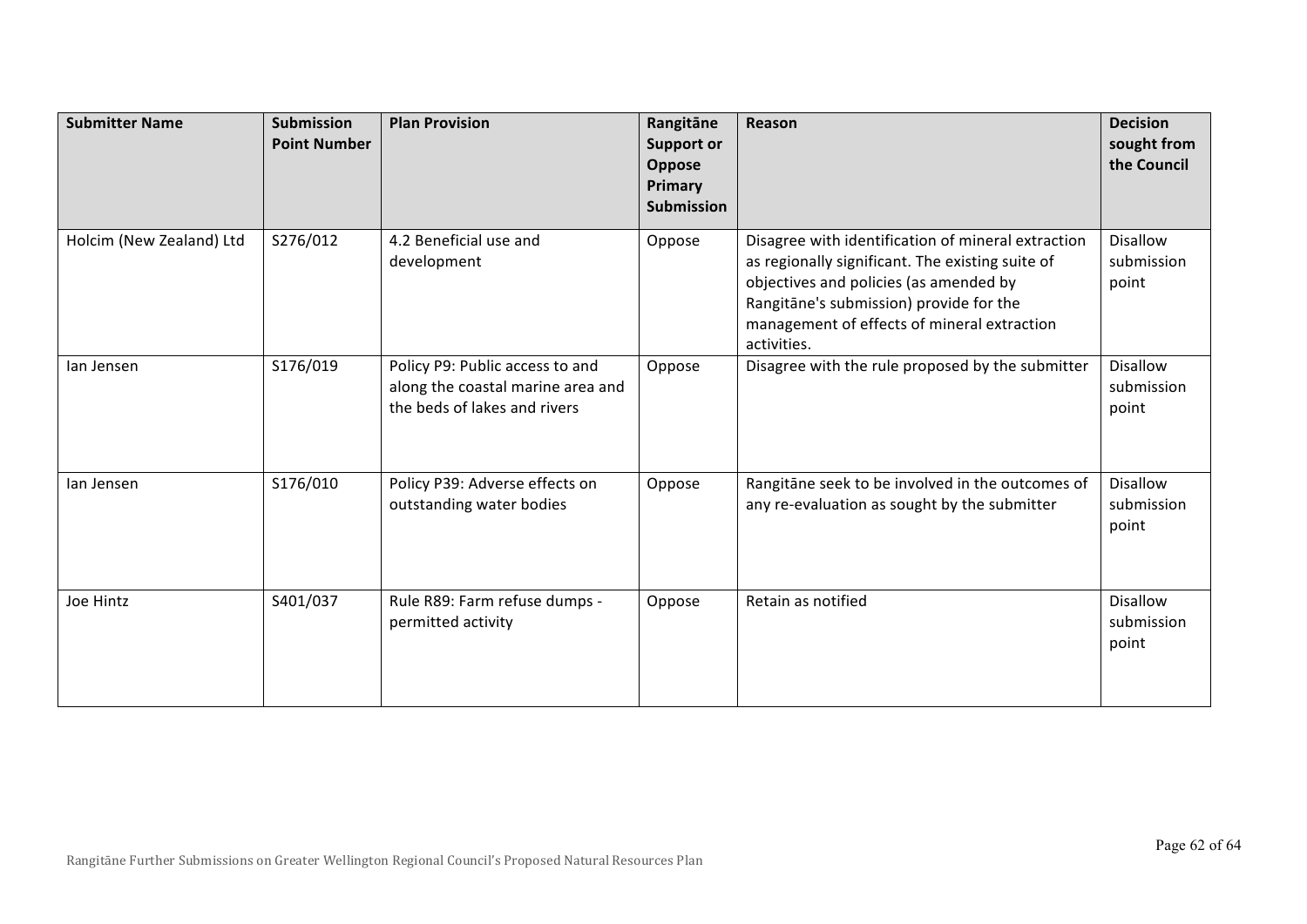| <b>Submitter Name</b> | <b>Submission</b><br><b>Point Number</b> | <b>Plan Provision</b>                                                   | Rangitāne<br><b>Support or</b><br>Oppose<br>Primary<br>Submission | Reason                                                                                                                                                                                                                                                                                | <b>Decision</b><br>sought from<br>the Council |
|-----------------------|------------------------------------------|-------------------------------------------------------------------------|-------------------------------------------------------------------|---------------------------------------------------------------------------------------------------------------------------------------------------------------------------------------------------------------------------------------------------------------------------------------|-----------------------------------------------|
| Leo Vollebregt        | S372/022                                 | Rule R143: Temporary water<br>permit transfers - controlled<br>activity | Oppose                                                            | Retain as a controlled activity to ensure relevant<br>matters of control can be considered.                                                                                                                                                                                           | <b>Disallow</b><br>submission<br>point        |
| Mahaki Holdings LTD   | S370/042                                 | Objective O33: Significant mana<br>whenua values                        | Oppose                                                            | Lessens the protection and restoration of mana<br>whenua sites                                                                                                                                                                                                                        | <b>Disallow</b><br>submission<br>point        |
| Max Lutz              | S348/117                                 | Rule R136: Take and use of water -<br>permitted activity                | Oppose                                                            | The Plan should establish a freshwater limits<br>regime based on current information and<br>adopting a precautionary approach. Any<br>amendment to the regime established through<br>this process can be reviewed and any changes<br>recommended by the Whaitua committee<br>process. | <b>Disallow</b><br>submission<br>point        |
| <b>Tim Williams</b>   | S324/015                                 | Rule R93: All other discharges to<br>land - discretionary activity      | Oppose                                                            | Retain as notified                                                                                                                                                                                                                                                                    | <b>Disallow</b><br>submission<br>point        |